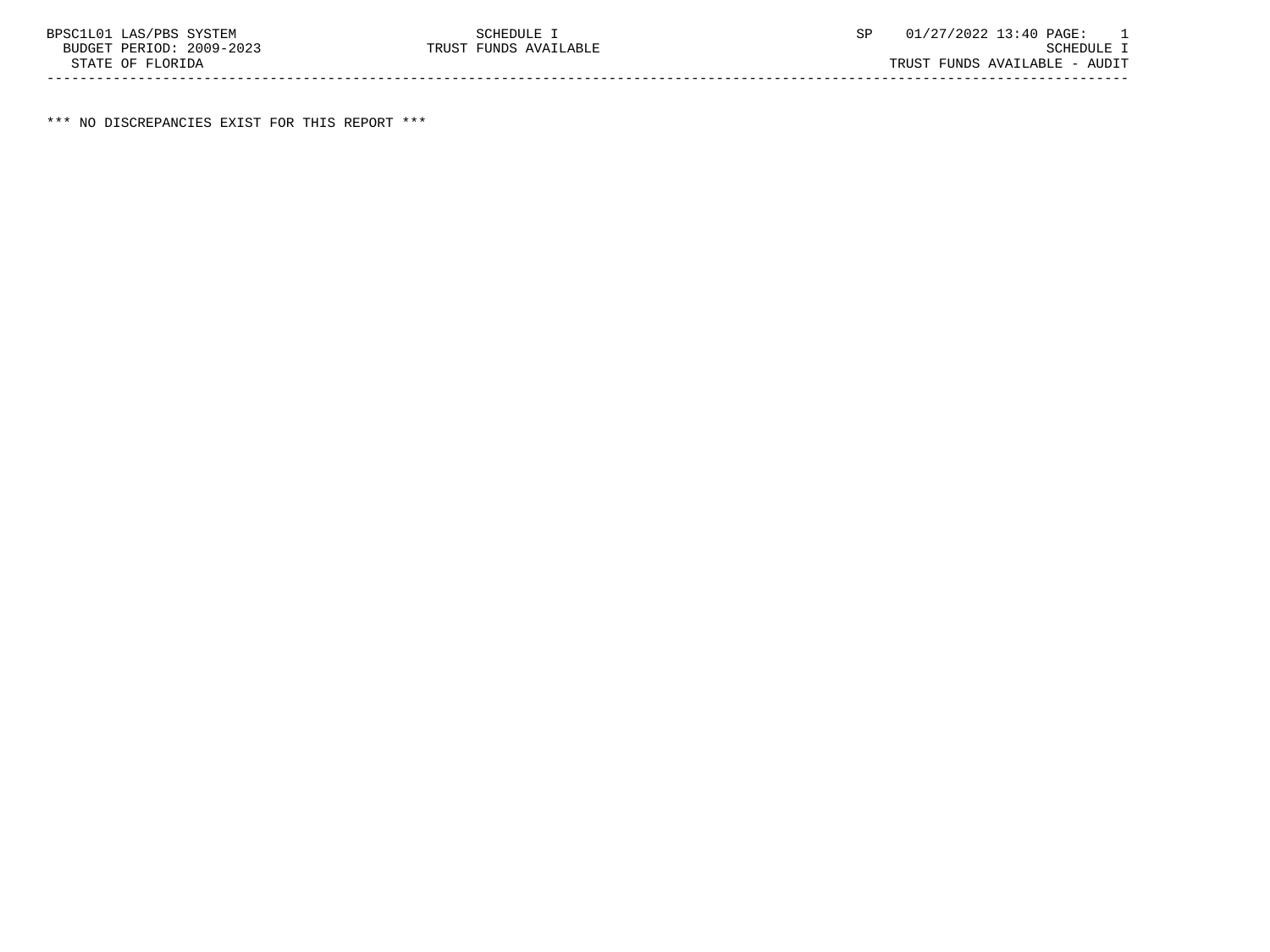STATE OF FLORIDA AND INTENSION OF THE SERVICE OF THE SERVICE OF TRUST FUNDS AVAILABLE

| COL A12 COL A14<br>AGY FIN REQ AGY AMD REQ<br>FY 2022-23 FY 2022-23<br>-------------- --------------<br>FINANCIAL SERVICES 43000000<br>FUND: UNCLAIMED PROPERTY TF 2007<br>SECTION I: DETAIL OF REVENUES<br>REVENUE CAP SVC<br>AUTH MATCHING % CFDA<br>$CHG\$<br>ST I/C LOC I/C NO.<br>CODE<br>01 UNCLAIMED PROPERTY RECEIPTS<br>003600 NO 0.0 717.123 0.00<br>0.00<br>556,300,000 556,300,000<br>03 REFUNDS<br>001800 NO 0.0<br>215.26<br>0.00<br>0.00<br>500<br>500<br>04 PENALTIES<br>0.00<br>214,300 214,300<br>001202 NO 8.0<br>717.117<br>0.00<br>05 SALE OF GOODS AND SERVICES<br>001904 NO 8.0<br>624.501<br>0.00<br>0.00<br>550<br>550<br>06 INTEREST EARNED<br>26,969 26,969<br>000502 NO 0.0<br>17.61<br>0.00<br>0.00<br>07 PRIOR YEAR WARRANT CANCELLATIONS<br>0.00<br>003700 NO 0.0 17.26<br>$0.00$ 1,435,000 1,435,000<br>08 TRUST FUND LOAN<br>0.00<br>0.00<br>200,000,000 200,000,000<br>001500 NO 0.0<br>215.18<br>11 UNCLAIMED PROP RECEIPTS - ELDER AFFAIRS<br>003600 NO 0.0 744.534 0.00<br>0.00<br>123,635 123,635<br>-------------- --------------<br>758,100,954 758,100,954<br>TOTAL TO LINE B IN SECTION IV<br>============================<br>SECTION II: DETAIL OF NONOPERATING EXPENDITURES<br>OBJECT TRANSFER CFDA<br>TO BE<br>CODE<br>NO.<br>3, 196, 280 3, 196, 280<br>01 TRANSFER TO DFS ADMINISTRATIVE TF 2021<br>810000 43010000<br>200,000,000 200,000,000<br>899000<br>02 REPAY TRUST FUND LOAN 215.18<br>860000<br>375,500,000<br>375,500,000<br>03 REFUND OF NON-STATE REVENUE (CLAIMS)<br>06 TRANSFER TO DEPT ELDER AFFAIRS 65-2021<br>810000 65101000<br>211,841<br>211,841<br>07 GR SRV CHRG 000100,001202,001904<br>08 ADMIN ASSESSMENT ON INVESTMENTS<br>880800<br>830000<br>17,188<br>1,861<br>17,188<br>1,861<br>10 TRANSFER TO STATE SCHOOL TF DOE 48-2543 810000 48250300<br>174,800,000  174,800,000<br>_______________________________ |                                                              |
|-----------------------------------------------------------------------------------------------------------------------------------------------------------------------------------------------------------------------------------------------------------------------------------------------------------------------------------------------------------------------------------------------------------------------------------------------------------------------------------------------------------------------------------------------------------------------------------------------------------------------------------------------------------------------------------------------------------------------------------------------------------------------------------------------------------------------------------------------------------------------------------------------------------------------------------------------------------------------------------------------------------------------------------------------------------------------------------------------------------------------------------------------------------------------------------------------------------------------------------------------------------------------------------------------------------------------------------------------------------------------------------------------------------------------------------------------------------------------------------------------------------------------------------------------------------------------------------------------------------------------------------------------------------------------------------------------------------------------------------------------------------------------------------------------------------------------------------------------------------------------------------------|--------------------------------------------------------------|
|                                                                                                                                                                                                                                                                                                                                                                                                                                                                                                                                                                                                                                                                                                                                                                                                                                                                                                                                                                                                                                                                                                                                                                                                                                                                                                                                                                                                                                                                                                                                                                                                                                                                                                                                                                                                                                                                                         |                                                              |
|                                                                                                                                                                                                                                                                                                                                                                                                                                                                                                                                                                                                                                                                                                                                                                                                                                                                                                                                                                                                                                                                                                                                                                                                                                                                                                                                                                                                                                                                                                                                                                                                                                                                                                                                                                                                                                                                                         |                                                              |
|                                                                                                                                                                                                                                                                                                                                                                                                                                                                                                                                                                                                                                                                                                                                                                                                                                                                                                                                                                                                                                                                                                                                                                                                                                                                                                                                                                                                                                                                                                                                                                                                                                                                                                                                                                                                                                                                                         |                                                              |
|                                                                                                                                                                                                                                                                                                                                                                                                                                                                                                                                                                                                                                                                                                                                                                                                                                                                                                                                                                                                                                                                                                                                                                                                                                                                                                                                                                                                                                                                                                                                                                                                                                                                                                                                                                                                                                                                                         |                                                              |
|                                                                                                                                                                                                                                                                                                                                                                                                                                                                                                                                                                                                                                                                                                                                                                                                                                                                                                                                                                                                                                                                                                                                                                                                                                                                                                                                                                                                                                                                                                                                                                                                                                                                                                                                                                                                                                                                                         |                                                              |
|                                                                                                                                                                                                                                                                                                                                                                                                                                                                                                                                                                                                                                                                                                                                                                                                                                                                                                                                                                                                                                                                                                                                                                                                                                                                                                                                                                                                                                                                                                                                                                                                                                                                                                                                                                                                                                                                                         |                                                              |
|                                                                                                                                                                                                                                                                                                                                                                                                                                                                                                                                                                                                                                                                                                                                                                                                                                                                                                                                                                                                                                                                                                                                                                                                                                                                                                                                                                                                                                                                                                                                                                                                                                                                                                                                                                                                                                                                                         |                                                              |
|                                                                                                                                                                                                                                                                                                                                                                                                                                                                                                                                                                                                                                                                                                                                                                                                                                                                                                                                                                                                                                                                                                                                                                                                                                                                                                                                                                                                                                                                                                                                                                                                                                                                                                                                                                                                                                                                                         |                                                              |
|                                                                                                                                                                                                                                                                                                                                                                                                                                                                                                                                                                                                                                                                                                                                                                                                                                                                                                                                                                                                                                                                                                                                                                                                                                                                                                                                                                                                                                                                                                                                                                                                                                                                                                                                                                                                                                                                                         |                                                              |
|                                                                                                                                                                                                                                                                                                                                                                                                                                                                                                                                                                                                                                                                                                                                                                                                                                                                                                                                                                                                                                                                                                                                                                                                                                                                                                                                                                                                                                                                                                                                                                                                                                                                                                                                                                                                                                                                                         |                                                              |
|                                                                                                                                                                                                                                                                                                                                                                                                                                                                                                                                                                                                                                                                                                                                                                                                                                                                                                                                                                                                                                                                                                                                                                                                                                                                                                                                                                                                                                                                                                                                                                                                                                                                                                                                                                                                                                                                                         |                                                              |
|                                                                                                                                                                                                                                                                                                                                                                                                                                                                                                                                                                                                                                                                                                                                                                                                                                                                                                                                                                                                                                                                                                                                                                                                                                                                                                                                                                                                                                                                                                                                                                                                                                                                                                                                                                                                                                                                                         |                                                              |
|                                                                                                                                                                                                                                                                                                                                                                                                                                                                                                                                                                                                                                                                                                                                                                                                                                                                                                                                                                                                                                                                                                                                                                                                                                                                                                                                                                                                                                                                                                                                                                                                                                                                                                                                                                                                                                                                                         |                                                              |
|                                                                                                                                                                                                                                                                                                                                                                                                                                                                                                                                                                                                                                                                                                                                                                                                                                                                                                                                                                                                                                                                                                                                                                                                                                                                                                                                                                                                                                                                                                                                                                                                                                                                                                                                                                                                                                                                                         |                                                              |
|                                                                                                                                                                                                                                                                                                                                                                                                                                                                                                                                                                                                                                                                                                                                                                                                                                                                                                                                                                                                                                                                                                                                                                                                                                                                                                                                                                                                                                                                                                                                                                                                                                                                                                                                                                                                                                                                                         |                                                              |
|                                                                                                                                                                                                                                                                                                                                                                                                                                                                                                                                                                                                                                                                                                                                                                                                                                                                                                                                                                                                                                                                                                                                                                                                                                                                                                                                                                                                                                                                                                                                                                                                                                                                                                                                                                                                                                                                                         |                                                              |
|                                                                                                                                                                                                                                                                                                                                                                                                                                                                                                                                                                                                                                                                                                                                                                                                                                                                                                                                                                                                                                                                                                                                                                                                                                                                                                                                                                                                                                                                                                                                                                                                                                                                                                                                                                                                                                                                                         |                                                              |
| ============================                                                                                                                                                                                                                                                                                                                                                                                                                                                                                                                                                                                                                                                                                                                                                                                                                                                                                                                                                                                                                                                                                                                                                                                                                                                                                                                                                                                                                                                                                                                                                                                                                                                                                                                                                                                                                                                            | 753, 727, 170 753, 727, 170<br>TOTAL TO LINE E IN SECTION IV |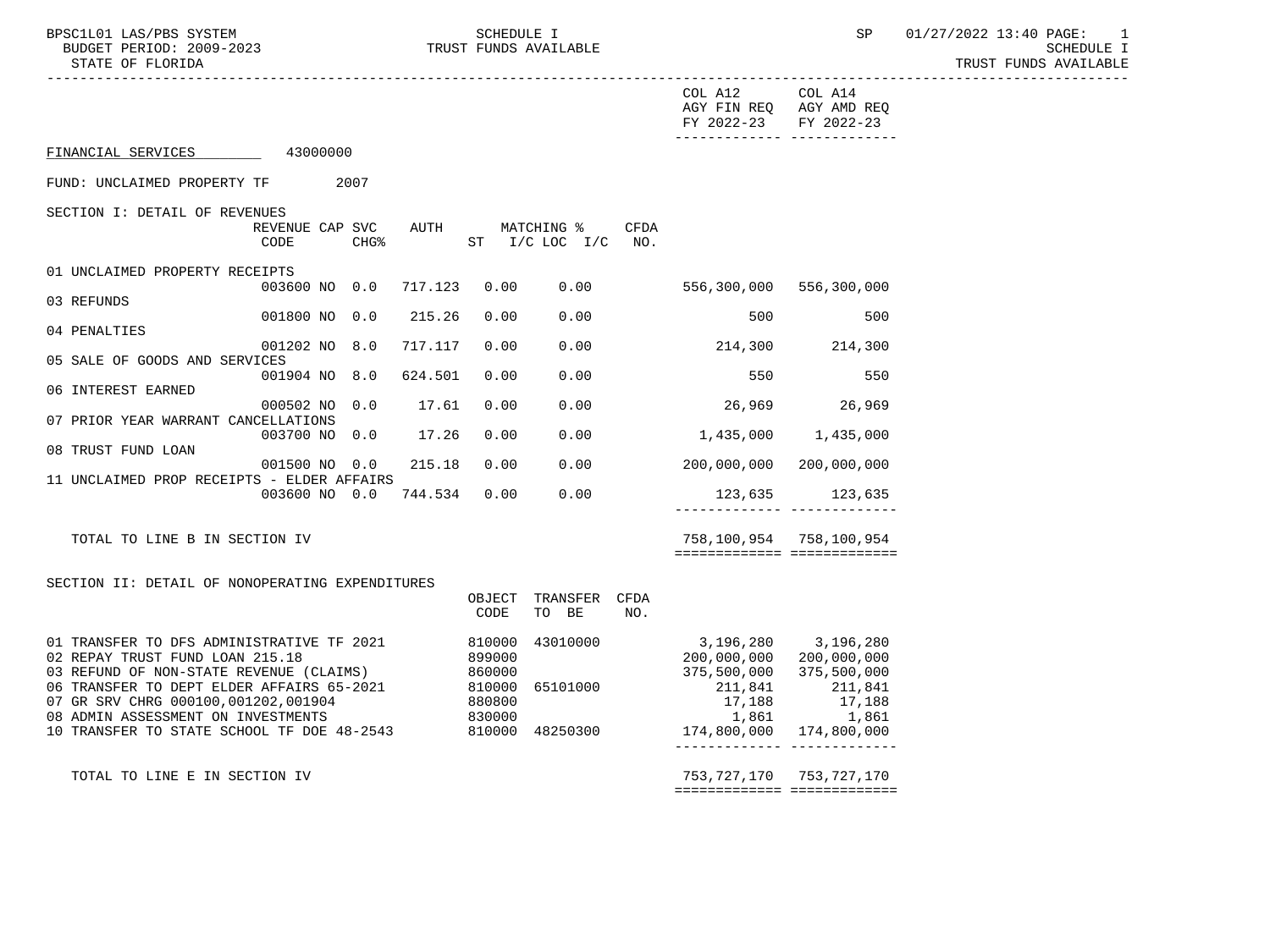| BPSC1L01 LAS/PBS SYSTEM<br>BUDGET PERIOD: 2009-2023<br>STATE OF FLORIDA                                                                                                                                                                                                                                                                                                        | SCHEDULE I<br>TRUST FUNDS AVAILABLE                             |                                                            |                                                                                                                                             | SP                                                   | 01/27/2022 13:40 PAGE:<br>2<br>SCHEDULE I<br>TRUST FUNDS AVAILABLE |
|--------------------------------------------------------------------------------------------------------------------------------------------------------------------------------------------------------------------------------------------------------------------------------------------------------------------------------------------------------------------------------|-----------------------------------------------------------------|------------------------------------------------------------|---------------------------------------------------------------------------------------------------------------------------------------------|------------------------------------------------------|--------------------------------------------------------------------|
|                                                                                                                                                                                                                                                                                                                                                                                |                                                                 |                                                            | COL A12<br>AGY FIN REQ AGY AMD REQ<br>FY 2022-23                                                                                            | COL A14<br>FY 2022-23                                |                                                                    |
| FINANCIAL SERVICES<br>43000000                                                                                                                                                                                                                                                                                                                                                 |                                                                 |                                                            |                                                                                                                                             |                                                      |                                                                    |
| 2007<br>FUND: UNCLAIMED PROPERTY TF                                                                                                                                                                                                                                                                                                                                            |                                                                 |                                                            |                                                                                                                                             |                                                      |                                                                    |
| SECTION III: ADJUSTMENTS                                                                                                                                                                                                                                                                                                                                                       | OBJECT                                                          |                                                            |                                                                                                                                             |                                                      |                                                                    |
|                                                                                                                                                                                                                                                                                                                                                                                | CODE                                                            |                                                            |                                                                                                                                             |                                                      |                                                                    |
|                                                                                                                                                                                                                                                                                                                                                                                |                                                                 |                                                            |                                                                                                                                             |                                                      |                                                                    |
| TOTAL TO LINE H IN SECTION IV                                                                                                                                                                                                                                                                                                                                                  |                                                                 |                                                            |                                                                                                                                             |                                                      |                                                                    |
| SECTION IV: SUMMARY                                                                                                                                                                                                                                                                                                                                                            |                                                                 |                                                            |                                                                                                                                             |                                                      |                                                                    |
| UNRESERVED FUND BALANCE - JULY 1<br>ADD: REVENUES (FROM SECTION I)<br>TOTAL FUNDS AVAILABLE (LINE A + LINE B)<br>LESS: OPERATING EXPENDITURES<br>LESS: NONOPERATING EXPENDITURES (SECTION II)<br>LESS: FIXED CAPITAL OUTLAY (TOTAL ONLY)<br>UNRESERVED FUND BALANCE - JUNE 30 - BEFORE ADJ<br>NET ADJUSTMENTS (FROM SECTION III)<br>ADJUSTED UNRESERVED FUND BALANCE - JUNE 30 | (A)<br>(B)<br>(C)<br>(D)<br>( E )<br>(F)<br>(G)<br>(H)<br>( I ) |                                                            | 16,456,238 16,456,238<br>758, 100, 954 758, 100, 954<br>774, 557, 192 774, 557, 192<br>5,677,152<br>753,727,170<br>15,152,870<br>15,152,870 | 5,677,152<br>753,727,170<br>15,152,870<br>15,152,870 |                                                                    |
| SCHEDULE IB: DETAIL OF UNRESERVED FUND BALANCE                                                                                                                                                                                                                                                                                                                                 | FUNDING SOURCE                                                  | $STATE(S)$ RESTRICTED $(R)$<br>NONSTATE(N) UNRESTRICTED(U) |                                                                                                                                             |                                                      |                                                                    |
| 01 HELD FOR ELDER AFFAIRS S. 744.534, F.S. N<br>02 OTHER UNCLAIMED PROPERTY FUNDS                                                                                                                                                                                                                                                                                              | N                                                               | R<br>$\mathbb R$                                           | 2,325,851 2,325,851<br>12,827,019   12,827,019                                                                                              |                                                      |                                                                    |
| ADJUSTED UNRESERVED FUND BALANCE - JUNE 30                                                                                                                                                                                                                                                                                                                                     |                                                                 |                                                            | ============================                                                                                                                | 15, 152, 870 15, 152, 870                            |                                                                    |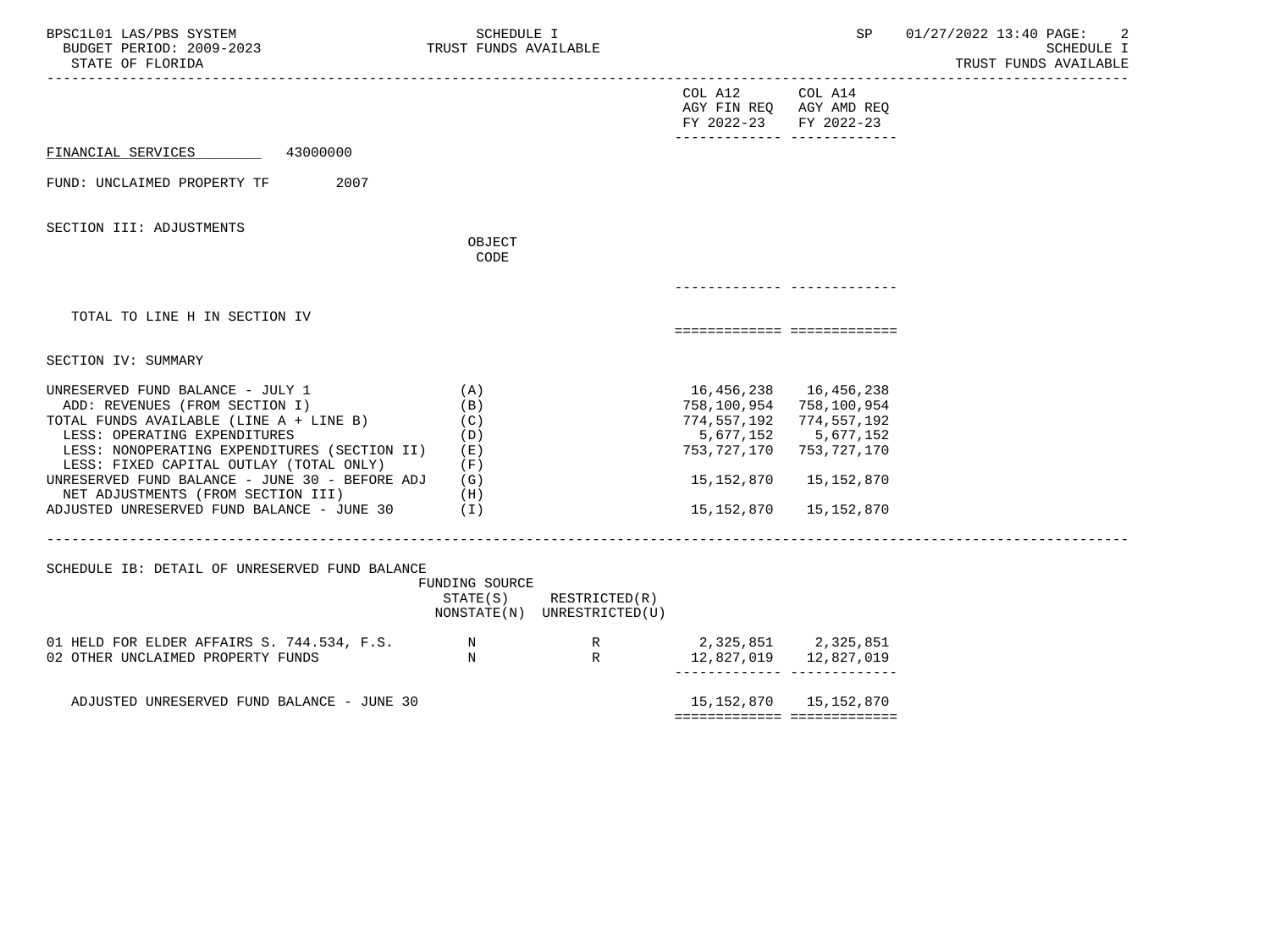BPSC1L01 LAS/PBS SYSTEM SCHEDULE I SCHEDULE I SP 01/27/2022 13:40 PAGE: 3<br>BUDGET PERIOD: 2009-2023 TRUST FUNDS AVAILABLE

| BUDGET PERIOD, 2009-2020<br>STATE OF FLORIDA    | PCULDATE T<br>TRUST FUNDS AVAILABLE                                         |      |                                             |                       |                                                  |  |
|-------------------------------------------------|-----------------------------------------------------------------------------|------|---------------------------------------------|-----------------------|--------------------------------------------------|--|
|                                                 |                                                                             |      |                                             | COL A12<br>FY 2022-23 | COL A14<br>AGY FIN REQ AGY AMD REQ<br>FY 2022-23 |  |
| FINANCIAL SERVICES                              | 43000000                                                                    |      |                                             |                       |                                                  |  |
| FUND: ADMINISTRATIVE TRUST FUND                 | 2021                                                                        |      |                                             |                       |                                                  |  |
| SECTION I: DETAIL OF REVENUES                   |                                                                             |      |                                             |                       |                                                  |  |
|                                                 | REVENUE CAP SVC<br>AUTH<br>CODE<br>CHG <sup>8</sup>                         |      | CFDA<br>MATCHING %<br>ST I/C LOC I/C<br>NO. |                       |                                                  |  |
| 01 FEES                                         |                                                                             |      |                                             |                       |                                                  |  |
| 02 FINES AND PENALTIES                          | 000100 YES 8.0<br>624.502                                                   | 0.00 | 0.00                                        | 8,000,000             | 8,000,000                                        |  |
|                                                 | 001202 NO 8.0<br>17 FS                                                      | 0.00 | 0.00                                        | 146,000               | 146,000                                          |  |
| 08 REFUNDS                                      | 215.26<br>001800 NO 0.0                                                     | 0.00 | 0.00                                        | 10,000                | 10,000                                           |  |
|                                                 | 10 ARTICLE V AND FL CLERK OF COURT CORP CONTRACT                            |      |                                             |                       |                                                  |  |
|                                                 | 000124 YES 0.0<br>28.241                                                    | 0.00 | 0.00                                        | 2,300,000             | 2,300,000                                        |  |
| 13 PRIOR YEAR WARRANT CANCELLATIONS             | 003700 NO 0.0<br>17.26                                                      | 0.00 | 0.00                                        | 100                   | 100                                              |  |
| 15 SALE OF GOODS AND SERVICES                   |                                                                             |      |                                             |                       |                                                  |  |
| 19 TENANT BROKER COMMISSIONS                    | 624.501<br>001904 NO 8.0                                                    | 0.00 | 0.00                                        | 2,500                 | 2,500                                            |  |
|                                                 | 004001 NO 0.0<br>255.25                                                     | 0.00 | 0.00                                        | 125,000               | 125,000                                          |  |
| 21 SALE OF GOODS AND SERVICES TO STATE AGENCIES |                                                                             |      |                                             |                       |                                                  |  |
|                                                 | 001903 NO 8.0<br>624.501                                                    | 0.00 | 0.00                                        | 100                   | 100                                              |  |
| 24 TRANSFER IN FOR OFR ADMIN TF COST ALLOC 2573 | 001500 NO 0.0<br>215.32                                                     | 0.00 | 0.00                                        | 11,486,981            | 11,486,981                                       |  |
| 25 TRANSFER IN FOR OFR ADMIN TF COST ALLOC 2275 |                                                                             |      |                                             |                       |                                                  |  |
|                                                 | 001500 NO 0.0<br>215.32                                                     | 0.00 | 0.00                                        | 4,394,982             | 4,394,982                                        |  |
|                                                 | 26 TRANSFER IN DFS COST ALLOCATION FRM FUND 2007<br>215.32<br>001500 NO 0.0 | 0.00 | 0.00                                        | 3,196,280             | 3,196,280                                        |  |
|                                                 | 28 TRANSFER IN DFS COST ALLOCATION FRM FUND 2078                            |      |                                             |                       |                                                  |  |
|                                                 | 215.32<br>001500 NO 0.0                                                     | 0.00 | 0.00                                        | 3,087,196             | 3,087,196                                        |  |
|                                                 | 29 TRANSFER IN DFS COST ALLOCATION FRM FUND 2261                            |      |                                             |                       |                                                  |  |
|                                                 | 215.32<br>001500 NO 0.0<br>30 TRANSFER IN DFS COST ALLOCATION FRM FUND 2275 | 0.00 | 0.00                                        | 2,008,545             | 2,008,545                                        |  |
|                                                 | 001500 NO 0.0<br>215.32                                                     | 0.00 | 0.00                                        | 1,271,936             | 1,271,936                                        |  |
|                                                 | 31 TRANSFER IN DFS COST ALLOCATION FRM FUND 2393                            |      |                                             |                       |                                                  |  |
|                                                 | 001500 NO 0.0<br>215.32                                                     | 0.00 | 0.00                                        | 28,139,503            | 28, 139, 503                                     |  |
|                                                 | 32 TRANSFER IN DFS COST ALLOCATION FRM FUND 2573                            |      |                                             |                       |                                                  |  |
|                                                 | 001500 NO 0.0<br>215.32<br>33 TRANSFER IN DFS COST ALLOCATION FRM FUND 2725 | 0.00 | 0.00                                        | 3,457,416             | 3,457,416                                        |  |
|                                                 | 001500 NO 0.0<br>215.32                                                     | 0.00 | 0.00                                        | 1,680,391             | 1,680,391                                        |  |
|                                                 | 34 TRANSFER IN DFS COST ALLOCATION FRM FUND 2795                            |      |                                             |                       |                                                  |  |
|                                                 | 001500 NO 0.0<br>215.32                                                     | 0.00 | 0.00                                        | 8,439,439             | 8,439,439                                        |  |
|                                                 | 35 TRANSFER IN DFS COST ALLOCATION FRM FUND 2798                            |      |                                             | 366,077               | 366,077                                          |  |
| 42 TRANSFER FROM DMS 2510 FOR P-CARD            | 001500 NO 0.0<br>215.32                                                     | 0.00 | 0.00                                        |                       |                                                  |  |
|                                                 | 001500 NO 0.0<br>287.042                                                    | 0.00 | 0.00                                        | 1,500,000             | 1,500,000                                        |  |
| 52 E-COMMERCE FEES                              |                                                                             |      |                                             |                       |                                                  |  |

000100 YES 8.0 215.322 0.00 0.00 75,000 75,000

------------- -------------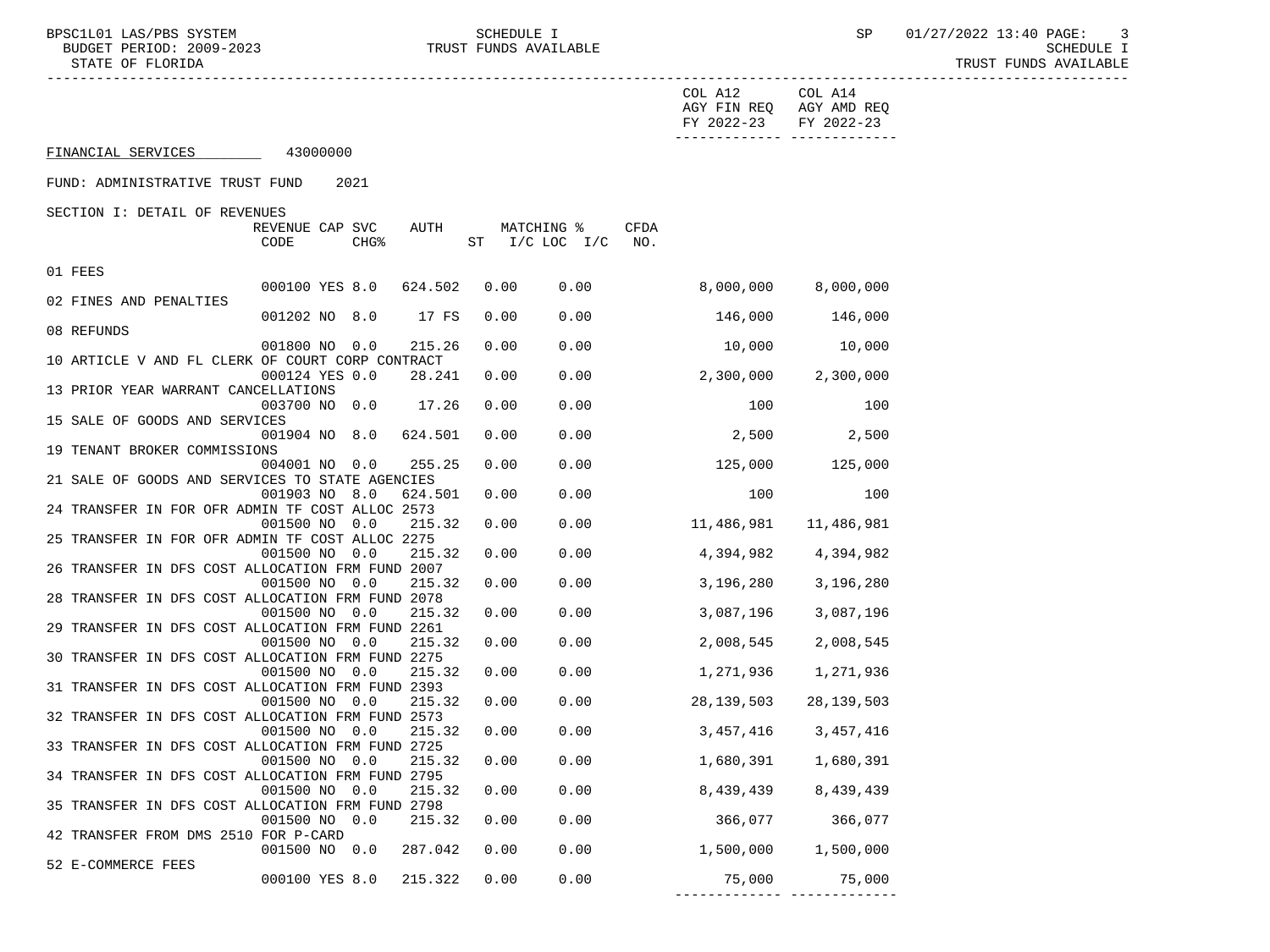| BPSC1L01 LAS/PBS SYSTEM<br>BUDGET PERIOD: 2009-2023<br>STATE OF FLORIDA                                                                                                                                                                                                                    | SCHEDULE I<br>TRUST FUNDS AVAILABLE             |                                                                | SP                                                                                    | 01/27/2022 13:40 PAGE:<br>4<br>SCHEDULE I<br>TRUST FUNDS AVAILABLE |
|--------------------------------------------------------------------------------------------------------------------------------------------------------------------------------------------------------------------------------------------------------------------------------------------|-------------------------------------------------|----------------------------------------------------------------|---------------------------------------------------------------------------------------|--------------------------------------------------------------------|
|                                                                                                                                                                                                                                                                                            |                                                 | COL A12 COL A14<br>FY 2022-23 FY 2022-23                       | AGY FIN REQ AGY AMD REQ<br>------------- --------------                               |                                                                    |
| FINANCIAL SERVICES 43000000                                                                                                                                                                                                                                                                |                                                 |                                                                |                                                                                       |                                                                    |
| FUND: ADMINISTRATIVE TRUST FUND<br>2021                                                                                                                                                                                                                                                    |                                                 |                                                                |                                                                                       |                                                                    |
| SECTION I: DETAIL OF REVENUES<br>REVENUE CAP SVC<br>CODE                                                                                                                                                                                                                                   | AUTH MATCHING % CFDA<br>CHG% ST I/C LOC I/C NO. |                                                                |                                                                                       |                                                                    |
| TOTAL TO LINE B IN SECTION IV                                                                                                                                                                                                                                                              |                                                 |                                                                | 79,687,446 79,687,446<br>============================                                 |                                                                    |
| SECTION II: DETAIL OF NONOPERATING EXPENDITURES                                                                                                                                                                                                                                            | OBJECT TRANSFER CFDA<br>CODE<br>TO BE<br>NO.    |                                                                |                                                                                       |                                                                    |
| 01 GENERAL REVENUE SERVICE CHARGE<br>02 REFUND OF STATE REVENUES<br>25 FINGERPRINT FEES<br>36 UNFUNDED BUDGET FL CLERK OF COURT CORP                                                                                                                                                       | 880800<br>860000<br>890000<br>899000            |                                                                | 657,888 657,888<br>$418, 182 - 418, 182 -$<br>-------------- --------------           |                                                                    |
| TOTAL TO LINE E IN SECTION IV                                                                                                                                                                                                                                                              |                                                 |                                                                | 283,706 283,706<br>============================                                       |                                                                    |
| SECTION III: ADJUSTMENTS                                                                                                                                                                                                                                                                   | OBJECT<br>CODE                                  |                                                                | ------------- -------------                                                           |                                                                    |
| TOTAL TO LINE H IN SECTION IV                                                                                                                                                                                                                                                              |                                                 |                                                                | ============================                                                          |                                                                    |
| SECTION IV: SUMMARY                                                                                                                                                                                                                                                                        |                                                 |                                                                |                                                                                       |                                                                    |
| UNRESERVED FUND BALANCE - JULY 1<br>ADD: REVENUES (FROM SECTION I)<br>TOTAL FUNDS AVAILABLE (LINE A + LINE B)<br>LESS: OPERATING EXPENDITURES<br>LESS: NONOPERATING EXPENDITURES (SECTION II)<br>LESS: FIXED CAPITAL OUTLAY (TOTAL ONLY)<br>UNRESERVED FUND BALANCE - JUNE 30 - BEFORE ADJ | (A)<br>(B)<br>(C)<br>(D)<br>(E)<br>(F)<br>(G)   | 8,810,463<br>79,687,446<br>88,497,909<br>79,316,042<br>283,706 | 8,810,463<br>79,687,446<br>88,497,909<br>78,759,121<br>283,706<br>8,898,161 9,455,082 |                                                                    |
| NET ADJUSTMENTS (FROM SECTION III)<br>ADJUSTED UNRESERVED FUND BALANCE - JUNE 30                                                                                                                                                                                                           | (H)<br>(T)                                      | 8,898,161                                                      | 9,455,082                                                                             |                                                                    |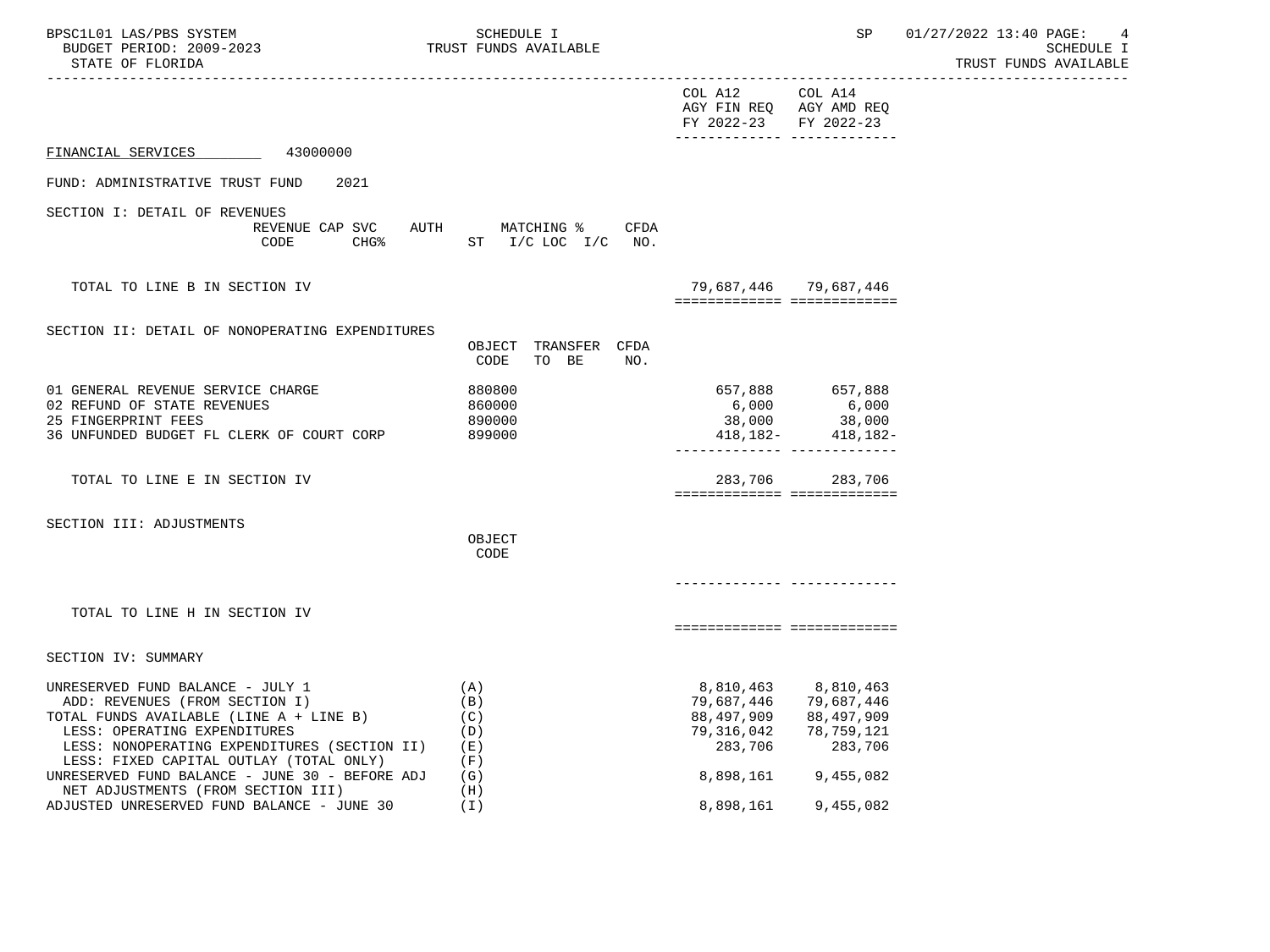| BPSC1L01 LAS/PBS SYSTEM<br>BUDGET PERIOD: 2009-2023<br>STATE OF FLORIDA | SCHEDULE I<br>TRUST FUNDS AVAILABLE |                                                            |                                                 | SP                                                             | 01/27/2022 13:40 PAGE: 5 | SCHEDULE I<br>TRUST FUNDS AVAILABLE |  |
|-------------------------------------------------------------------------|-------------------------------------|------------------------------------------------------------|-------------------------------------------------|----------------------------------------------------------------|--------------------------|-------------------------------------|--|
|                                                                         |                                     |                                                            | COL A12<br>AGY FIN REQ<br>FY 2022-23 FY 2022-23 | COL A14<br>AGY AMD REQ                                         |                          |                                     |  |
| 43000000<br>FINANCIAL SERVICES                                          |                                     |                                                            |                                                 |                                                                |                          |                                     |  |
| FUND: ADMINISTRATIVE TRUST FUND<br>2021                                 |                                     |                                                            |                                                 |                                                                |                          |                                     |  |
|                                                                         |                                     |                                                            |                                                 |                                                                |                          |                                     |  |
| SCHEDULE IB: DETAIL OF UNRESERVED FUND BALANCE                          |                                     |                                                            |                                                 |                                                                |                          |                                     |  |
|                                                                         | FUNDING SOURCE                      | $STATE(S)$ RESTRICTED $(R)$<br>NONSTATE(N) UNRESTRICTED(U) |                                                 |                                                                |                          |                                     |  |
| 02 BALANCE OF STATE FUNDS - COST ALLOCATION                             | -S                                  | U                                                          |                                                 | 6,845,560 6,584,690                                            |                          |                                     |  |
| 04 BALANCE FOR ARTICLE V PROGRAM                                        | S                                   | T                                                          |                                                 | 2,052,601 2,052,601<br>. _ _ _ _ _ _     _ _ _ _ _ _ _ _ _ _ _ |                          |                                     |  |
| ADJUSTED UNRESERVED FUND BALANCE - JUNE 30                              |                                     |                                                            |                                                 | 8,898,161 8,637,291<br>:==========================             |                          |                                     |  |
|                                                                         |                                     |                                                            |                                                 |                                                                |                          |                                     |  |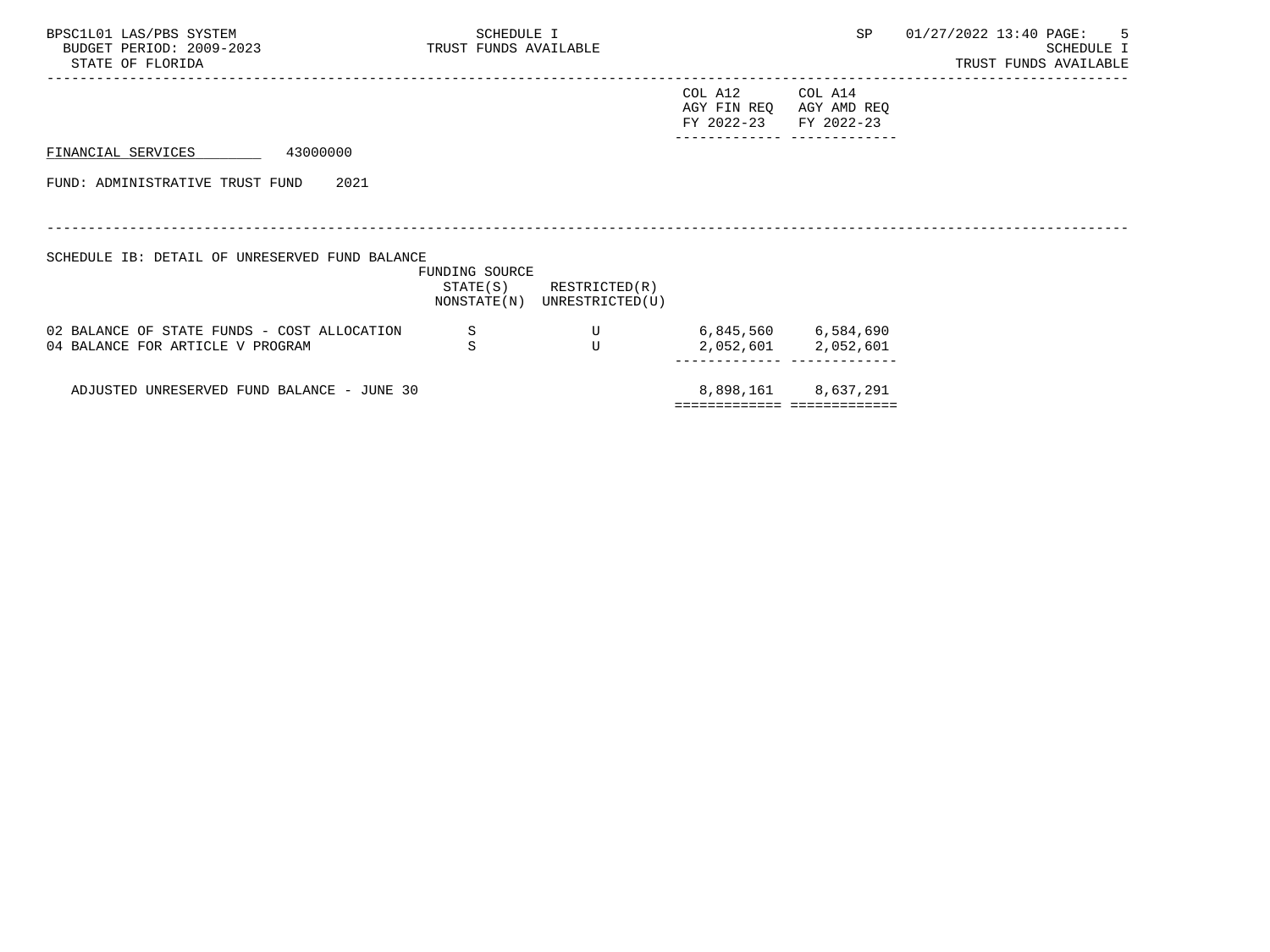| BPSC1L01 LAS/PBS SYSTEM<br>BUDGET PERIOD: 2009-2023<br>STATE OF FLORIDA                                                                                                                                                                                                                    |                                             | SCHEDULE I<br>TRUST FUNDS AVAILABLE           |                                                               | SP                                                            | 01/27/2022 13:40 PAGE: 6<br>SCHEDULE I<br>TRUST FUNDS AVAILABLE<br>------------------ |
|--------------------------------------------------------------------------------------------------------------------------------------------------------------------------------------------------------------------------------------------------------------------------------------------|---------------------------------------------|-----------------------------------------------|---------------------------------------------------------------|---------------------------------------------------------------|---------------------------------------------------------------------------------------|
|                                                                                                                                                                                                                                                                                            |                                             |                                               | COL A12<br>AGY FIN REQ AGY AMD REQ<br>FY 2022-23 FY 2022-23   | COL A14<br>-------------- -------------                       |                                                                                       |
| FINANCIAL SERVICES 43000000                                                                                                                                                                                                                                                                |                                             |                                               |                                                               |                                                               |                                                                                       |
| FUND: ANTI-FRAUD TRUST FUND 2038                                                                                                                                                                                                                                                           |                                             |                                               |                                                               |                                                               |                                                                                       |
| SECTION I: DETAIL OF REVENUES                                                                                                                                                                                                                                                              | REVENUE CAP SVC<br>CODE<br>CHG <sup>8</sup> | AUTH MATCHING %<br>CFDA<br>ST I/C LOC I/C NO. |                                                               |                                                               |                                                                                       |
| 01 PENALTIES                                                                                                                                                                                                                                                                               |                                             |                                               |                                                               |                                                               |                                                                                       |
| 02 INTEREST EARNED                                                                                                                                                                                                                                                                         | 001202 NO 8.0 517.302 0.00 0.00             |                                               | 250,000 250,000                                               |                                                               |                                                                                       |
|                                                                                                                                                                                                                                                                                            | 000502 NO 8.0 17.61 0.00                    | 0.00                                          |                                                               | 18,300 18,300                                                 |                                                                                       |
| TOTAL TO LINE B IN SECTION IV                                                                                                                                                                                                                                                              |                                             |                                               | ============================                                  | 268,300 268,300                                               |                                                                                       |
| SECTION II: DETAIL OF NONOPERATING EXPENDITURES                                                                                                                                                                                                                                            |                                             | OBJECT TRANSFER CFDA<br>CODE<br>TO BE<br>NO.  |                                                               |                                                               |                                                                                       |
| 02 GENERAL REVENUE SERVICE CHARGE<br>03 ADMIN ASSESSMENT ON INVESTMENTS<br>04 STATE TRUST FUND RESERVE                                                                                                                                                                                     |                                             | 880800<br>830000<br>999000                    |                                                               | 21,464 21,464<br>1,263 1,263<br>12,279 12,279                 |                                                                                       |
| TOTAL TO LINE E IN SECTION IV                                                                                                                                                                                                                                                              |                                             |                                               | 35,006<br>===========================                         | 35,006                                                        |                                                                                       |
| SECTION III: ADJUSTMENTS                                                                                                                                                                                                                                                                   |                                             | OBJECT<br>CODE                                |                                                               |                                                               |                                                                                       |
|                                                                                                                                                                                                                                                                                            |                                             |                                               |                                                               |                                                               |                                                                                       |
| TOTAL TO LINE H IN SECTION IV                                                                                                                                                                                                                                                              |                                             |                                               | ============================                                  |                                                               |                                                                                       |
| SECTION IV: SUMMARY                                                                                                                                                                                                                                                                        |                                             |                                               |                                                               |                                                               |                                                                                       |
| UNRESERVED FUND BALANCE - JULY 1<br>ADD: REVENUES (FROM SECTION I)<br>TOTAL FUNDS AVAILABLE (LINE A + LINE B)<br>LESS: OPERATING EXPENDITURES<br>LESS: NONOPERATING EXPENDITURES (SECTION II)<br>LESS: FIXED CAPITAL OUTLAY (TOTAL ONLY)<br>UNRESERVED FUND BALANCE - JUNE 30 - BEFORE ADJ |                                             | (A)<br>(B)<br>(C)<br>(D)<br>(E)<br>(F)<br>(G) | 578,906<br>268,300<br>847,206<br>200,336<br>35,006<br>611,864 | 578,906<br>268,300<br>847,206<br>200,336<br>35,006<br>611,864 |                                                                                       |
| NET ADJUSTMENTS (FROM SECTION III)<br>ADJUSTED UNRESERVED FUND BALANCE - JUNE 30                                                                                                                                                                                                           |                                             | (H)<br>(I)                                    | 611,864                                                       | 611,864                                                       |                                                                                       |
|                                                                                                                                                                                                                                                                                            |                                             |                                               |                                                               |                                                               |                                                                                       |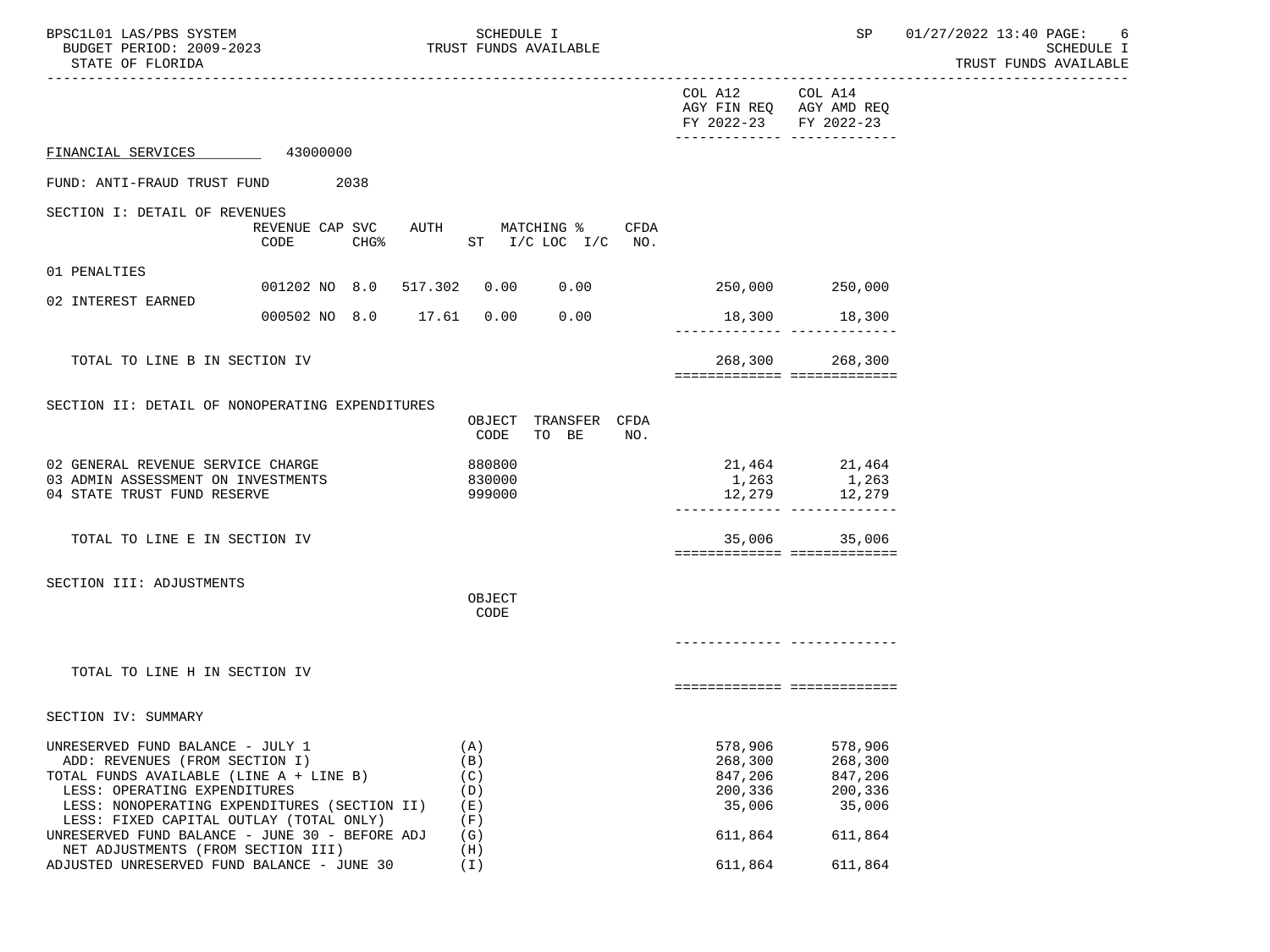| BPSC1L01 LAS/PBS SYSTEM<br>BUDGET PERIOD: 2009-2023 TRUST FUNDS AVAILABLE<br>STATE OF FLORIDA | SCHEDULE I     |                                                            |                                      | SP                                              | 01/27/2022 13:40 PAGE: 7 | SCHEDULE I<br>TRUST FUNDS AVAILABLE |
|-----------------------------------------------------------------------------------------------|----------------|------------------------------------------------------------|--------------------------------------|-------------------------------------------------|--------------------------|-------------------------------------|
|                                                                                               |                |                                                            | COL A12<br>AGY FIN REQ<br>FY 2022-23 | COL A14<br>AGY AMD REQ<br>FY 2022-23            |                          |                                     |
| 43000000<br>FINANCIAL SERVICES                                                                |                |                                                            |                                      |                                                 |                          |                                     |
| FUND: ANTI-FRAUD TRUST FUND<br>2038                                                           |                |                                                            |                                      |                                                 |                          |                                     |
| SCHEDULE IB: DETAIL OF UNRESERVED FUND BALANCE                                                | FUNDING SOURCE | $STATE(S)$ RESTRICTED $(R)$<br>NONSTATE(N) UNRESTRICTED(U) |                                      |                                                 |                          |                                     |
| 01 BALANCE OF PENALTIES AND INTEREST                                                          | <sub>S</sub>   | U                                                          |                                      | 611,864 611,864                                 |                          |                                     |
| ADJUSTED UNRESERVED FUND BALANCE - JUNE 30                                                    |                |                                                            |                                      | 611,864 611,864<br>============================ |                          |                                     |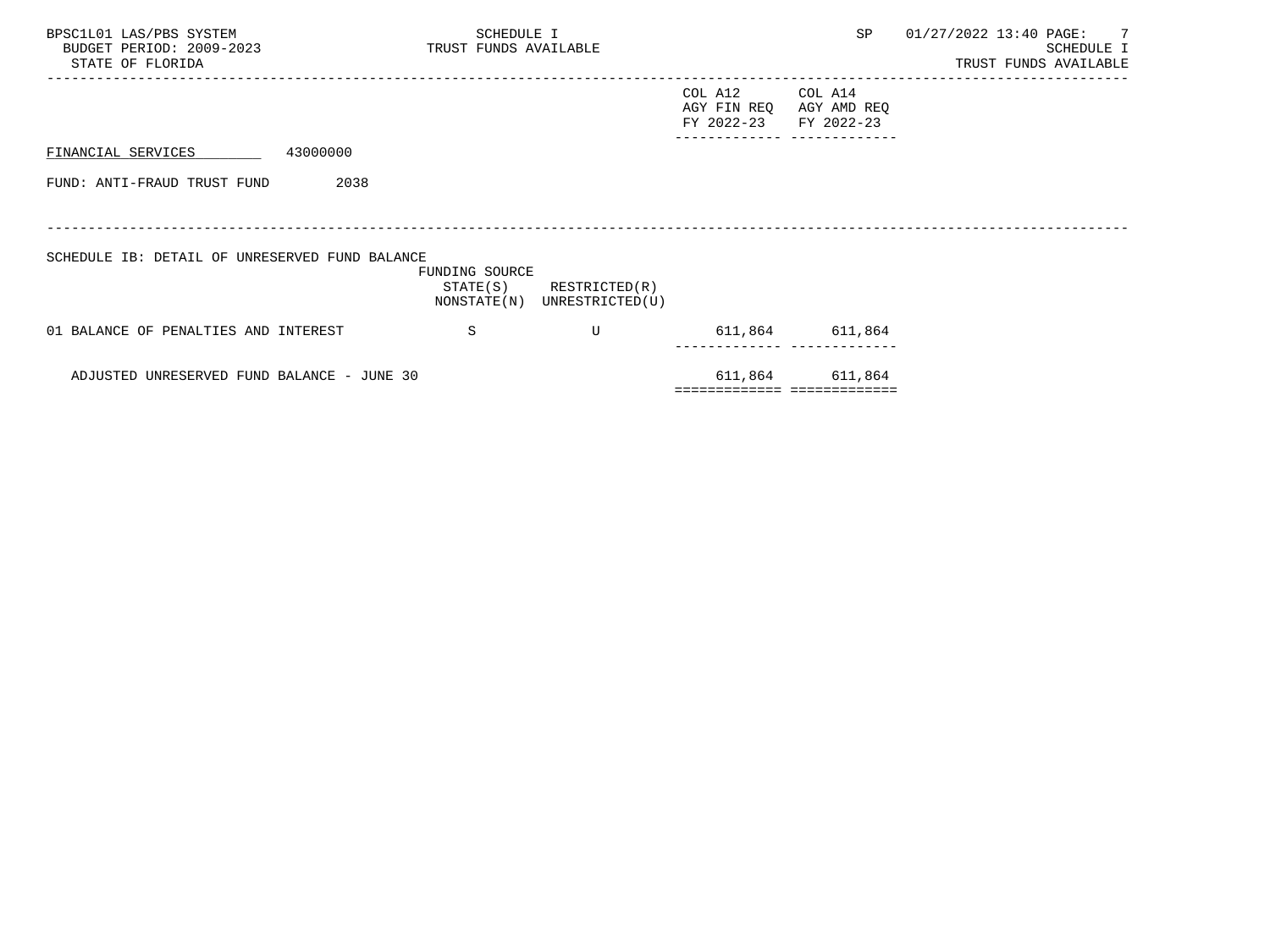TRUST FUNDS AVAILABLE

|                                                                   |                         |                  |         |                  |                                    |             | COL A12<br>FY 2022-23   | COL A14<br>AGY FIN REQ AGY AMD REQ<br>FY 2022-23<br>-------------- -------------- |  |
|-------------------------------------------------------------------|-------------------------|------------------|---------|------------------|------------------------------------|-------------|-------------------------|-----------------------------------------------------------------------------------|--|
| FINANCIAL SERVICES                                                | 43000000                |                  |         |                  |                                    |             |                         |                                                                                   |  |
| FUND: STATE RISK MGMT TF                                          |                         | 2078             |         |                  |                                    |             |                         |                                                                                   |  |
| SECTION I: DETAIL OF REVENUES                                     |                         |                  |         |                  |                                    |             |                         |                                                                                   |  |
|                                                                   | REVENUE CAP SVC<br>CODE | CHG <sup>8</sup> | AUTH    |                  | MATCHING %<br>$ST$ $I/C$ LOC $I/C$ | CFDA<br>NO. |                         |                                                                                   |  |
| 01 REFUNDS AND REIMBURSEMENTS                                     | 001800 NO 0.0           |                  | 284.30  | 0.00             | 0.00                               |             | 6,500,000               | 6,500,000                                                                         |  |
| 02 CASUALTY PREMIUMS                                              |                         |                  |         |                  |                                    |             |                         |                                                                                   |  |
| 05 INTEREST EARNED                                                | 005800 NO 0.0           |                  | 284.30  | 0.00             | 0.00                               |             | 183,700,000             | 183,700,000                                                                       |  |
|                                                                   | 000502 NO 0.0           |                  | 17.61   | 0.00             | 0.00                               |             | 2,300,000               | 2,300,000                                                                         |  |
| 08 PROPERTY PREMIUMS                                              | 005810 NO 0.0           |                  | 284.30  | 0.00             | 0.00                               |             | 12,200,000              | 12,200,000                                                                        |  |
| 09 SALES OF GOODS AND SERVICES                                    |                         |                  |         |                  |                                    |             |                         |                                                                                   |  |
| 35 DEFERRED INFLOWS/REFUNDS AND REIMBURSEMENTS                    | 001904 NO 0.0           |                  | 624.501 | 0.00             | 0.00                               |             | 1,500                   | 1,500                                                                             |  |
|                                                                   | 001800 NO 0.0           |                  | 284.30  | 0.00             | 0.00                               |             | 37,659                  | 37,659                                                                            |  |
| 37 RESTITUTION                                                    | 001204 NO 0.0           |                  | 284.30  | 0.00             | 0.00                               |             | 21,000                  | 21,000                                                                            |  |
| 41 PRIOR YEAR WARRANT CANCELLATIONS                               |                         |                  |         |                  |                                    |             |                         |                                                                                   |  |
|                                                                   | 003700 NO 0.0           |                  | 284.30  | 0.00             | 0.00                               |             |                         | 15,000 15,000<br>-------------- -------------                                     |  |
| TOTAL TO LINE B IN SECTION IV                                     |                         |                  |         |                  |                                    |             |                         | 204, 775, 159 204, 775, 159<br>============================                       |  |
| SECTION II: DETAIL OF NONOPERATING EXPENDITURES                   |                         |                  |         |                  |                                    |             |                         |                                                                                   |  |
|                                                                   |                         |                  |         | OBJECT<br>CODE   | TRANSFER CFDA<br>TO BE             | NO.         |                         |                                                                                   |  |
| 02 TRANSFER TO DFS ADMINISTRATIVE TF 2021                         |                         |                  |         | 810000           | 43010000                           |             | 3,087,196 3,087,196     |                                                                                   |  |
| 04 PAYMENT OF LOSSES                                              |                         |                  |         | 890000           |                                    |             | 140,600,000 140,600,000 |                                                                                   |  |
| 10 REFUND OF STATE REVENUES<br>11 ADMIN ASSESSMENT ON INVESTMENTS |                         |                  |         | 860000<br>830000 |                                    |             | 75,000<br>158,700       | 75,000<br>158,700                                                                 |  |
| 25 REFUND OF NON STATE REVENUES                                   |                         |                  |         | 860000           |                                    |             | 28,250                  | 28,250<br>-------------- -------------                                            |  |
| TOTAL TO LINE E IN SECTION IV                                     |                         |                  |         |                  |                                    |             |                         | 143, 949, 146 143, 949, 146<br>===========================                        |  |
| SECTION III: ADJUSTMENTS                                          |                         |                  |         |                  |                                    |             |                         |                                                                                   |  |
|                                                                   |                         |                  |         | OBJECT<br>CODE   |                                    |             |                         |                                                                                   |  |
|                                                                   |                         |                  |         |                  |                                    |             |                         |                                                                                   |  |
| TOTAL TO LINE H IN SECTION IV                                     |                         |                  |         |                  |                                    |             |                         |                                                                                   |  |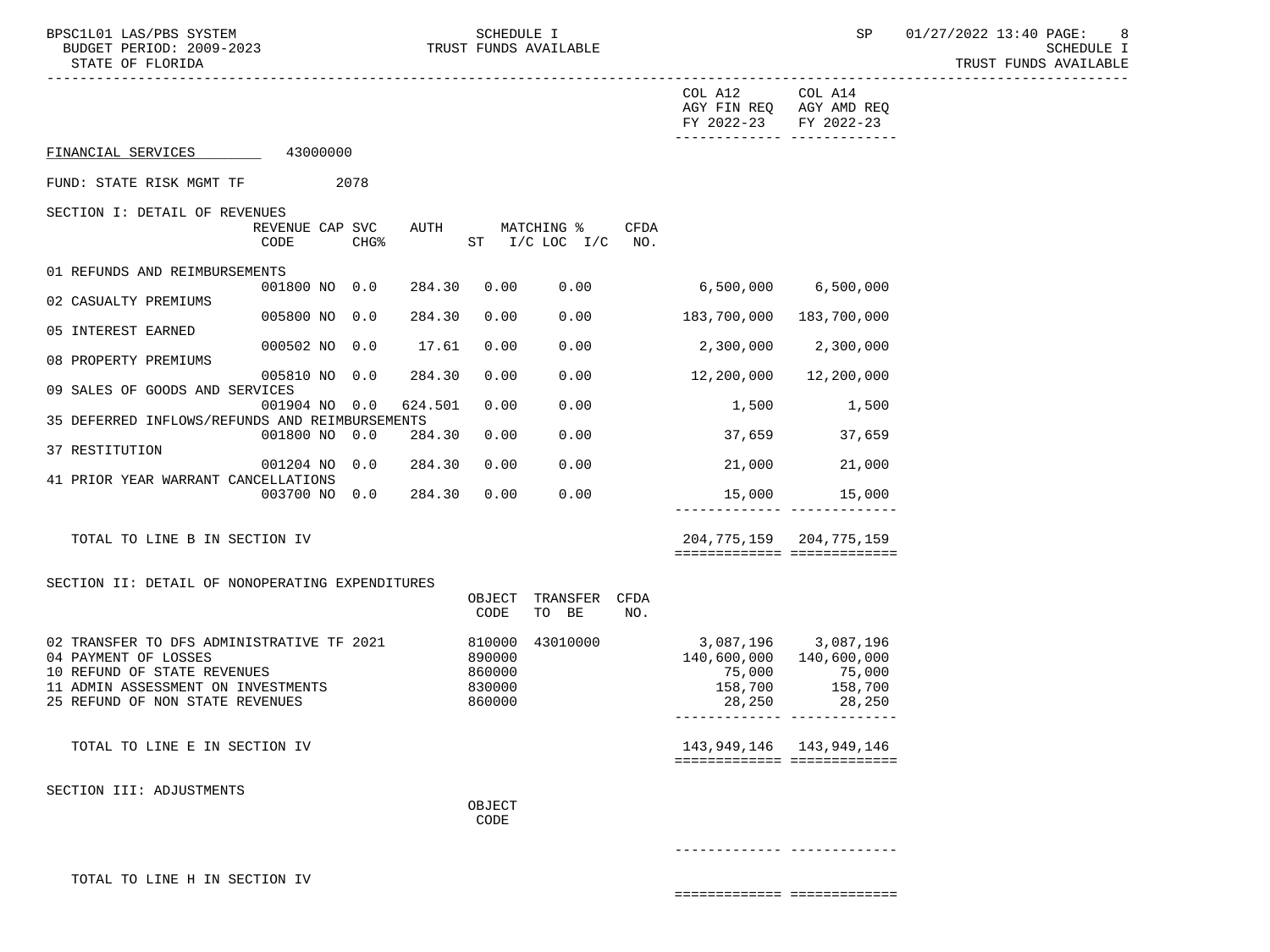| BPSC1L01 LAS/PBS SYSTEM<br>BUDGET PERIOD: 2009-2023 TRUST FUNDS AVAILABLE<br>STATE OF FLORIDA                                                                                                                                                                                                                                                                                              | SCHEDULE I                                    |                                                            |                                                                                             |                                                                                                     | SP 01/27/2022 13:40 PAGE:<br>9<br><b>SCHEDULE I</b><br>TRUST FUNDS AVAILABLE<br>------------- |
|--------------------------------------------------------------------------------------------------------------------------------------------------------------------------------------------------------------------------------------------------------------------------------------------------------------------------------------------------------------------------------------------|-----------------------------------------------|------------------------------------------------------------|---------------------------------------------------------------------------------------------|-----------------------------------------------------------------------------------------------------|-----------------------------------------------------------------------------------------------|
|                                                                                                                                                                                                                                                                                                                                                                                            |                                               |                                                            | COL A12 COL A14<br>FY 2022-23 FY 2022-23<br>-------------- -------------                    | AGY FIN REO AGY AMD REO                                                                             |                                                                                               |
| FINANCIAL SERVICES 43000000                                                                                                                                                                                                                                                                                                                                                                |                                               |                                                            |                                                                                             |                                                                                                     |                                                                                               |
| 2078<br>FUND: STATE RISK MGMT TF                                                                                                                                                                                                                                                                                                                                                           |                                               |                                                            |                                                                                             |                                                                                                     |                                                                                               |
| SECTION IV: SUMMARY                                                                                                                                                                                                                                                                                                                                                                        |                                               |                                                            |                                                                                             |                                                                                                     |                                                                                               |
| UNRESERVED FUND BALANCE - JULY 1<br>ADD: REVENUES (FROM SECTION I)<br>TOTAL FUNDS AVAILABLE (LINE A + LINE B)<br>LESS: OPERATING EXPENDITURES<br>LESS: NONOPERATING EXPENDITURES (SECTION II)<br>LESS: FIXED CAPITAL OUTLAY (TOTAL ONLY)<br>UNRESERVED FUND BALANCE - JUNE 30 - BEFORE ADJ<br>ADJUSTED UNRESERVED FUND BALANCE - JUNE 30 (I)<br>ADJUSTED UNRESERVED FUND BALANCE - JUNE 30 | (A)<br>(B)<br>(C)<br>(D)<br>(E)<br>(F)<br>(G) |                                                            | 41,228,233 41,228,233<br>204,775,159<br>246,003,392<br>78,837,972 78,837,972<br>143,949,146 | 204,775,159<br>246,003,392<br>143,949,146<br>23, 216, 274 23, 216, 274<br>23, 216, 274 23, 216, 274 |                                                                                               |
| SCHEDULE IB: DETAIL OF UNRESERVED FUND BALANCE                                                                                                                                                                                                                                                                                                                                             | FUNDING SOURCE                                | $STATE(S)$ RESTRICTED $(R)$<br>NONSTATE(N) UNRESTRICTED(U) |                                                                                             |                                                                                                     |                                                                                               |
| 01 RESERVE PURSUANT TO SECTION 284.02 F.S. S                                                                                                                                                                                                                                                                                                                                               |                                               | R 23, 216, 274 23, 216, 274                                |                                                                                             |                                                                                                     |                                                                                               |
| ADJUSTED UNRESERVED FUND BALANCE - JUNE 30                                                                                                                                                                                                                                                                                                                                                 |                                               |                                                            | ============================                                                                | 23, 216, 274 23, 216, 274                                                                           |                                                                                               |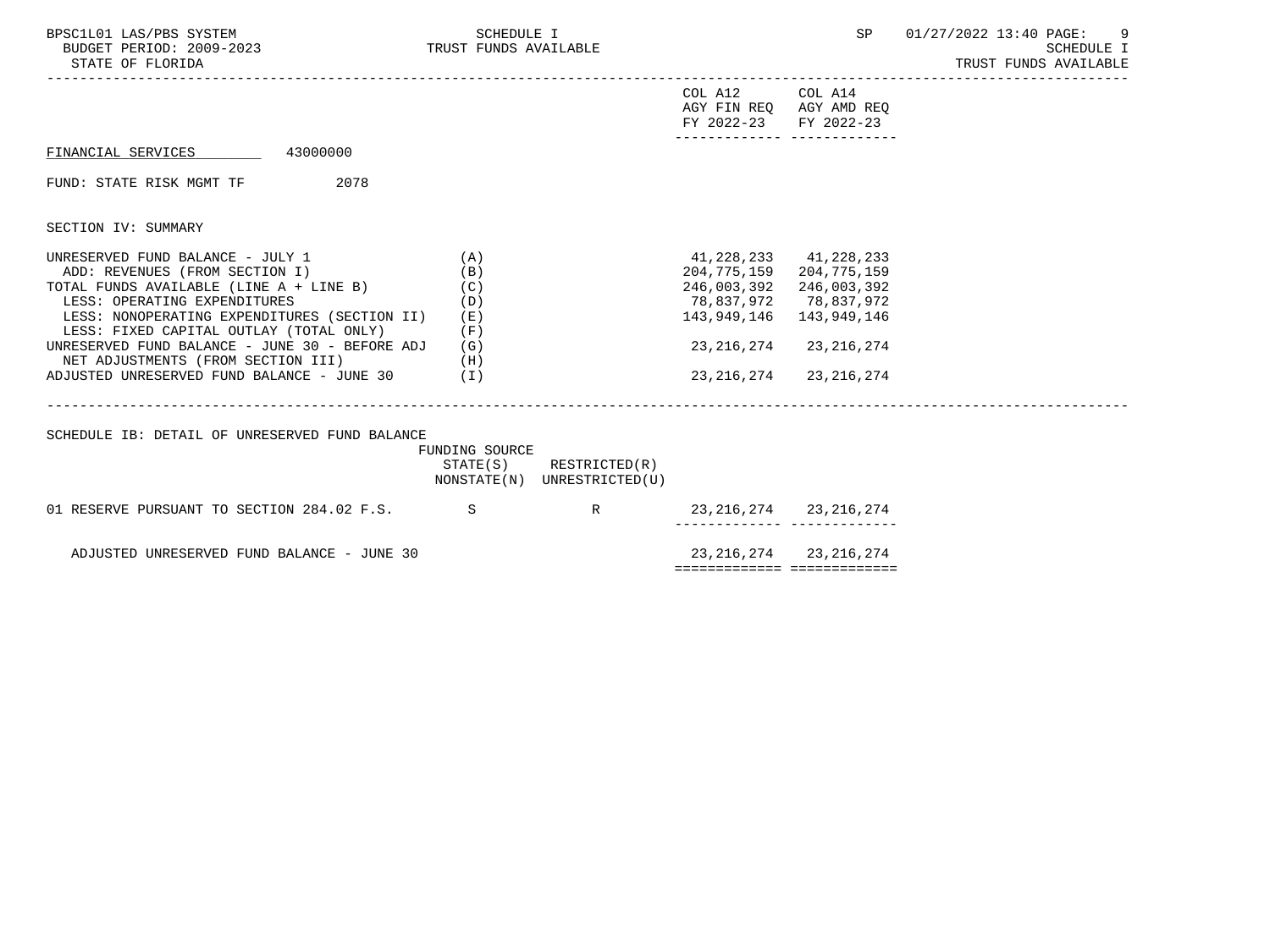|                                                  |                                         |      |         |                |                                         |      | COL A12<br>FY 2022-23 FY 2022-23                  | COL A14<br>AGY FIN REQ AGY AMD REQ<br>_______________________________ |
|--------------------------------------------------|-----------------------------------------|------|---------|----------------|-----------------------------------------|------|---------------------------------------------------|-----------------------------------------------------------------------|
| FINANCIAL SERVICES                               | 43000000                                |      |         |                |                                         |      |                                                   |                                                                       |
| FUND: FEDERAL GRANTS TRUST FUND                  |                                         | 2261 |         |                |                                         |      |                                                   |                                                                       |
| SECTION I: DETAIL OF REVENUES                    | REVENUE CAP SVC AUTH MATCHING %<br>CODE |      |         |                | CHG <sup>&amp;</sup> ST I/C LOC I/C NO. | CFDA |                                                   |                                                                       |
| 02 TRANSFER FROM DCF FEDERAL GRANTS TF 2261      |                                         |      |         |                |                                         |      |                                                   |                                                                       |
| 03 TRANFSER FROM DCF WELFARE TRANSITION TF 2401  | 001510 NO 0.0                           |      |         |                |                                         |      | 414.411  0.00  0.00  10.561  2,768,233  2,768,233 |                                                                       |
|                                                  | 001510 NO 0.0 414.411 0.00              |      |         |                | 0.00                                    |      | 93.558 689,593                                    | 689,593                                                               |
| 04 TRANSFER FROM DOH U.S. TRUST FUND 2738        | 001510 NO 0.0 414.411 0.00              |      |         |                | 0.00                                    |      | 96.001 490,000                                    | 490,000                                                               |
| 09 REIMBURSEMENT                                 | 001801 NO 0.0 414.411                   |      |         | 0.00           | 0.00                                    |      | 168,000                                           | 168,000                                                               |
| 10 TRANS FM DOE CHILDCARE & DEV BLOCK GRANT 2098 |                                         |      |         |                |                                         |      |                                                   |                                                                       |
| 11 TRANSFER FROM DOE FUND 1000 GENERAL REVENUE   | 001510 NO 0.0                           |      | 414.411 | 0.00           | 0.00                                    |      | 93.575 93,550 93,550                              |                                                                       |
|                                                  | 001500 NO 0.0                           |      | 414.411 | 0.00           | 0.00                                    |      | 10,385                                            | 10,385                                                                |
| 14 REFUNDS                                       | 001800 NO 0.0 215.26                    |      |         | 0.00           | 0.00                                    |      | 500                                               | 500                                                                   |
| 19 TWELVE MONTH OLD VOIDED WARRANTS              |                                         |      |         |                |                                         |      |                                                   |                                                                       |
|                                                  | 003800 NO 0.0 17.26                     |      |         | 0.00           | 0.00                                    |      | 100                                               | 100                                                                   |
| TOTAL TO LINE B IN SECTION IV                    |                                         |      |         |                |                                         |      |                                                   | 4, 220, 361 4, 220, 361<br>============================               |
| SECTION II: DETAIL OF NONOPERATING EXPENDITURES  |                                         |      |         |                |                                         |      |                                                   |                                                                       |
|                                                  |                                         |      |         | CODE           | OBJECT TRANSFER CFDA<br>TO BE           | NO.  |                                                   |                                                                       |
| 02 TRANSFER TO DFS ADMINISTRATIVE TF 2021        |                                         |      |         |                | 810000 43010000                         |      | 2,008,545 2,008,545                               |                                                                       |
| 04 REFUNDS STATE REVENUES                        |                                         |      |         | 860000         |                                         |      |                                                   | 130,000 130,000                                                       |
| TOTAL TO LINE E IN SECTION IV                    |                                         |      |         |                |                                         |      | 2,138,545                                         | 2,138,545<br>============================                             |
| SECTION III: ADJUSTMENTS                         |                                         |      |         |                |                                         |      |                                                   |                                                                       |
|                                                  |                                         |      |         | OBJECT<br>CODE |                                         |      |                                                   |                                                                       |
|                                                  |                                         |      |         |                |                                         |      |                                                   |                                                                       |
| TOTAL TO LINE H IN SECTION IV                    |                                         |      |         |                |                                         |      |                                                   |                                                                       |

============= =============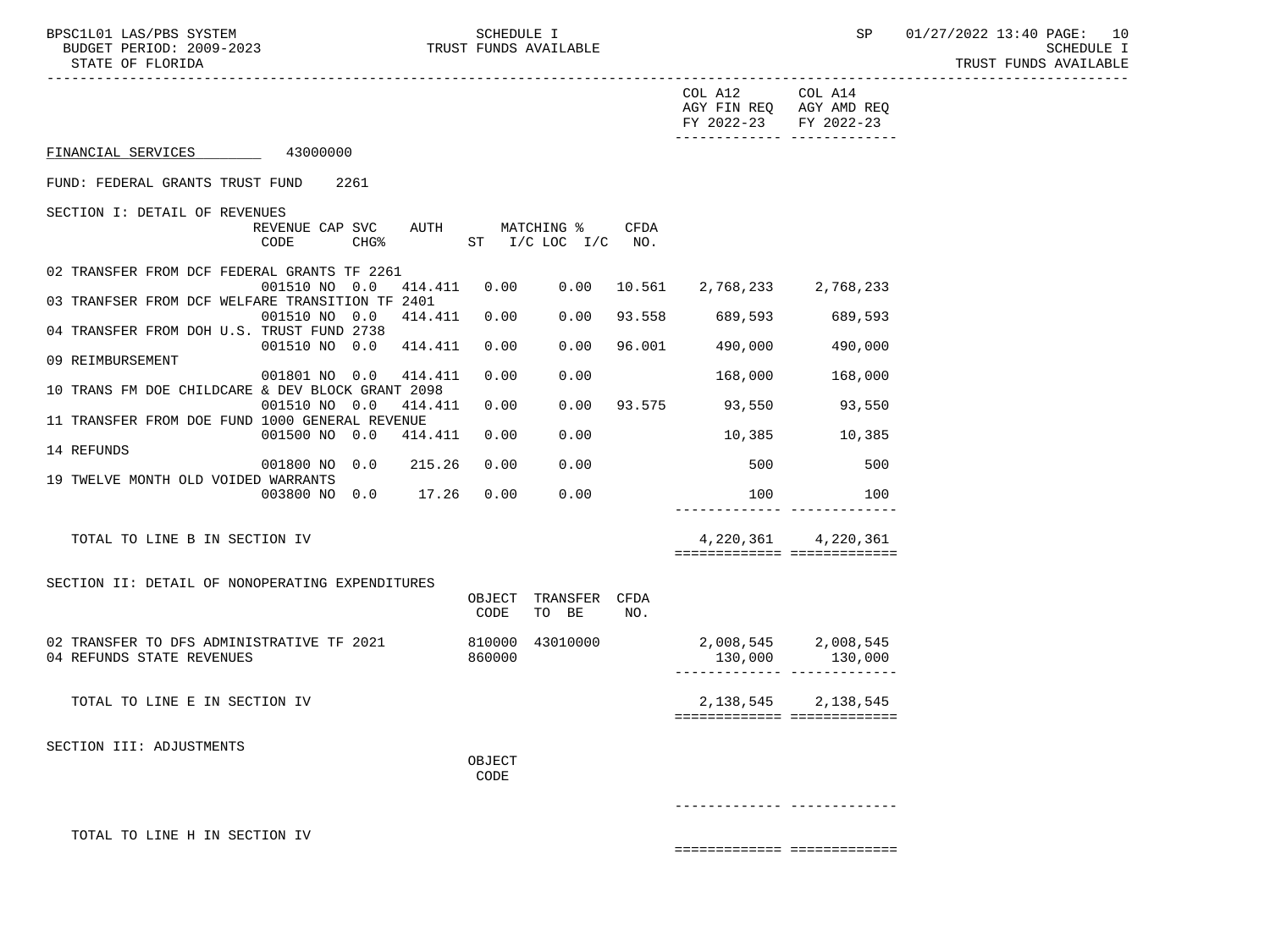| BPSC1L01 LAS/PBS SYSTEM<br>BUDGET PERIOD: 2009-2023<br>TRUST FUNDS AVAILABLE<br>STATE OF FLORIDA                                                                                                     | SCHEDULE I                 |                                                            |                                                  | SP                                                                                                                      | 01/27/2022 13:40 PAGE: 11<br><b>SCHEDULE I</b><br>TRUST FUNDS AVAILABLE |
|------------------------------------------------------------------------------------------------------------------------------------------------------------------------------------------------------|----------------------------|------------------------------------------------------------|--------------------------------------------------|-------------------------------------------------------------------------------------------------------------------------|-------------------------------------------------------------------------|
|                                                                                                                                                                                                      |                            |                                                            | COL A12<br>AGY FIN REQ AGY AMD REQ<br>FY 2022-23 | COL A14<br>FY 2022-23<br>-------------- --------------                                                                  |                                                                         |
| FINANCIAL SERVICES 43000000                                                                                                                                                                          |                            |                                                            |                                                  |                                                                                                                         |                                                                         |
| FUND: FEDERAL GRANTS TRUST FUND 2261                                                                                                                                                                 |                            |                                                            |                                                  |                                                                                                                         |                                                                         |
| SECTION IV: SUMMARY                                                                                                                                                                                  |                            |                                                            |                                                  |                                                                                                                         |                                                                         |
| UNRESERVED FUND BALANCE - JULY 1<br>ADD: REVENUES (FROM SECTION I)<br>TOTAL FUNDS AVAILABLE (LINE $A + LINE B$ ) (C)<br>LESS: OPERATING EXPENDITURES<br>LESS: NONOPERATING EXPENDITURES (SECTION II) | (A)<br>(B)<br>(D)<br>( E ) |                                                            |                                                  | 3, 417, 972 3, 417, 972<br>4,220,361 4,220,361<br>7,638,333 7,638,333<br>3,409,790 3,409,790<br>2, 138, 545 2, 138, 545 |                                                                         |
| LESS: FIXED CAPITAL OUTLAY (TOTAL ONLY)<br>UNRESERVED FUND BALANCE - JUNE 30 - BEFORE ADJ<br>NET ADJUSTMENTS (FROM SECTION III)<br>(H)<br>ADJUSTED UNRESERVED FUND BALANCE - JUNE 30 $(1)$           | (F)<br>(G)                 |                                                            | 2,089,998<br>2,089,998                           | 2,089,998<br>2,089,998                                                                                                  |                                                                         |
| SCHEDULE IB: DETAIL OF UNRESERVED FUND BALANCE                                                                                                                                                       | FUNDING SOURCE             | $STATE(S)$ RESTRICTED $(R)$<br>NONSTATE(N) UNRESTRICTED(U) |                                                  |                                                                                                                         |                                                                         |
| 01 BAL XFERS & REIMB PUBLIC ASSISTANCE FRAUD                                                                                                                                                         | N                          | $\mathbb R$                                                |                                                  | 2,089,998 2,089,998<br>--------- -------------                                                                          |                                                                         |
| ADJUSTED UNRESERVED FUND BALANCE - JUNE 30                                                                                                                                                           |                            |                                                            |                                                  | 2,089,998 2,089,998                                                                                                     |                                                                         |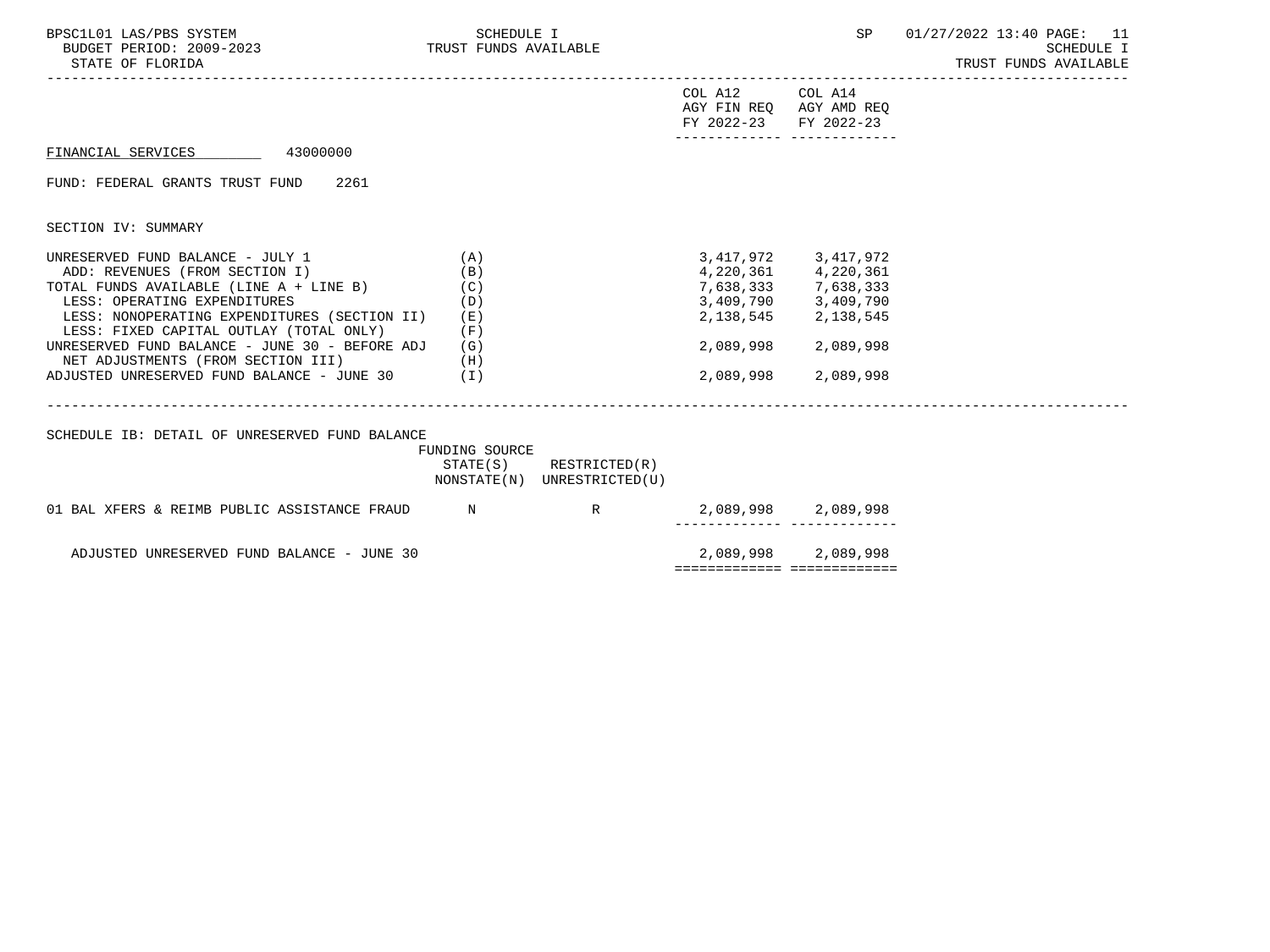| BPSC1L01 LAS/PBS SYSTEM<br>BUDGET PERIOD: 2009-2023<br>STATE OF FLORIDA                                                                                                                                                        |                                             | SCHEDULE I<br>TRUST FUNDS AVAILABLE                      |                                   |             |                                                                                                                          | SP                                                         | 01/27/2022 13:40 PAGE: 12<br><b>SCHEDULE I</b><br>TRUST FUNDS AVAILABLE |
|--------------------------------------------------------------------------------------------------------------------------------------------------------------------------------------------------------------------------------|---------------------------------------------|----------------------------------------------------------|-----------------------------------|-------------|--------------------------------------------------------------------------------------------------------------------------|------------------------------------------------------------|-------------------------------------------------------------------------|
|                                                                                                                                                                                                                                |                                             |                                                          |                                   |             | COL A12 COL A14<br>AGY FIN REQ AGY AMD REQ<br>FY 2022-23 FY 2022-23<br>------------- -------------                       |                                                            |                                                                         |
| FINANCIAL SERVICES 43000000                                                                                                                                                                                                    |                                             |                                                          |                                   |             |                                                                                                                          |                                                            |                                                                         |
| FUND: FINANCIAL INST REG TF 2275                                                                                                                                                                                               |                                             |                                                          |                                   |             |                                                                                                                          |                                                            |                                                                         |
| SECTION I: DETAIL OF REVENUES                                                                                                                                                                                                  | REVENUE CAP SVC<br>CODE<br>CHG <sup>8</sup> |                                                          | AUTH MATCHING %<br>ST I/C LOC I/C | CFDA<br>NO. |                                                                                                                          |                                                            |                                                                         |
| 01 FEES                                                                                                                                                                                                                        | 000100 YES 8.0<br>655.047                   | 0.00                                                     | 0.00                              |             | 19,500,000                                                                                                               | 19,500,000                                                 |                                                                         |
| 02 FINES AND PENALTIES                                                                                                                                                                                                         |                                             | 0.00                                                     | 0.00                              |             | 600                                                                                                                      | 600                                                        |                                                                         |
| 03 INTEREST EARNED                                                                                                                                                                                                             | 001202 NO 8.0 655.041                       |                                                          |                                   |             |                                                                                                                          |                                                            |                                                                         |
| 04 REFUNDS                                                                                                                                                                                                                     | 000502 NO 8.0                               | 17.61<br>0.00                                            | 0.00                              |             | 325,460                                                                                                                  | 325,460                                                    |                                                                         |
| 09 SALE OF GOODS AND SERVICES TO STATE AGENCIES                                                                                                                                                                                | 001800 NO 0.0                               | 0.00<br>215.26                                           | 0.00                              |             | 5,000 5,000                                                                                                              |                                                            |                                                                         |
|                                                                                                                                                                                                                                | 001903 NO 8.0 624.501                       | 0.00                                                     | 0.00                              |             | 500                                                                                                                      | 500<br>______________ ___________                          |                                                                         |
| TOTAL TO LINE B IN SECTION IV                                                                                                                                                                                                  |                                             |                                                          |                                   |             | ============================                                                                                             | 19,831,560   19,831,560                                    |                                                                         |
| SECTION II: DETAIL OF NONOPERATING EXPENDITURES                                                                                                                                                                                |                                             | OBJECT<br>CODE                                           | TRANSFER CFDA<br>TO BE            | NO.         |                                                                                                                          |                                                            |                                                                         |
| 02 TRANSFER TO ADMIN TF 2021 WITHIN OFR<br>03 TRANSFER TO DFS ADMIN TF 2021 FROM OFR<br>04 GENERAL REVENUE SERVICE CHARGE<br>05 ADMIN ASSESSMENT ON INVESTMENTS<br>06 STATE TRUST FUND RESERVE<br>09 REFUNDS OF STATE REVENUES |                                             | 810000<br>810000<br>880800<br>830000<br>999000<br>860000 | 43900500<br>43010000              |             | 4, 394, 982<br>1, 271, 936<br>1, 271, 936<br>1, 586, 125<br>21, 480<br>21, 480<br>21, 480<br>21,480<br>673,478<br>25,000 | 21,480<br>673,478<br>25,000<br>------------- ------------- |                                                                         |
| TOTAL TO LINE E IN SECTION IV                                                                                                                                                                                                  |                                             |                                                          |                                   |             | ===========================                                                                                              | 7,973,001 7,973,001                                        |                                                                         |
| SECTION III: ADJUSTMENTS                                                                                                                                                                                                       |                                             | OBJECT<br>CODE                                           |                                   |             |                                                                                                                          |                                                            |                                                                         |
|                                                                                                                                                                                                                                |                                             |                                                          |                                   |             | ------------- ------------                                                                                               |                                                            |                                                                         |
| TOTAL TO LINE H IN SECTION IV                                                                                                                                                                                                  |                                             |                                                          |                                   |             | ============================                                                                                             |                                                            |                                                                         |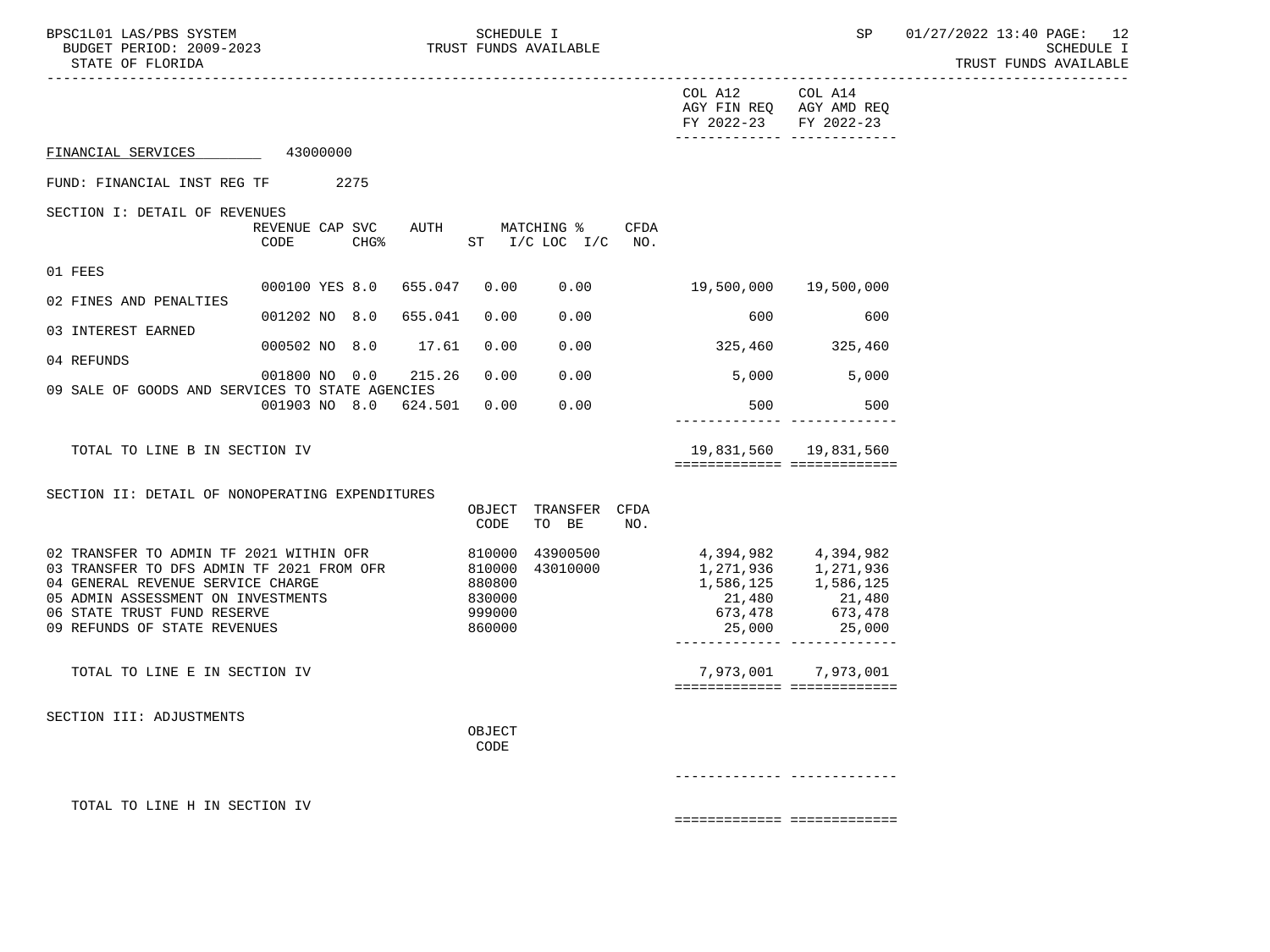| BPSC1L01 LAS/PBS SYSTEM<br>BUDGET PERIOD: 2009-2023<br>STATE OF FLORIDA                     | SCHEDULE I<br>TRUST FUNDS AVAILABLE |                                                            |                           | SP                                                 | 01/27/2022 13:40 PAGE: 13<br>SCHEDULE I<br>TRUST FUNDS AVAILABLE |
|---------------------------------------------------------------------------------------------|-------------------------------------|------------------------------------------------------------|---------------------------|----------------------------------------------------|------------------------------------------------------------------|
|                                                                                             |                                     |                                                            | COL A12<br>FY 2022-23     | COL A14<br>AGY FIN REO AGY AMD REO<br>FY 2022-23   |                                                                  |
| FINANCIAL SERVICES 43000000                                                                 |                                     |                                                            |                           |                                                    |                                                                  |
| FUND: FINANCIAL INST REG TF 2275                                                            |                                     |                                                            |                           |                                                    |                                                                  |
| SECTION IV: SUMMARY                                                                         |                                     |                                                            |                           |                                                    |                                                                  |
| UNRESERVED FUND BALANCE - JULY 1<br>ADD: REVENUES (FROM SECTION I)                          | (A)<br>(B)                          |                                                            |                           | 28,982,364 28,982,364<br>19,831,560 19,831,560     |                                                                  |
| TOTAL FUNDS AVAILABLE (LINE $A + LINE B$ ) (C)<br>(D)<br>LESS: OPERATING EXPENDITURES       |                                     |                                                            | 48,813,924<br>12,777,449  | 48,813,924<br>12,619,499                           |                                                                  |
| LESS: NONOPERATING EXPENDITURES (SECTION II)<br>LESS: FIXED CAPITAL OUTLAY (TOTAL ONLY)     | (E)<br>(F)                          |                                                            |                           | 7,973,001 7,973,001                                |                                                                  |
| UNRESERVED FUND BALANCE - JUNE 30 - BEFORE ADJ<br>NET ADJUSTMENTS (FROM SECTION III)<br>(H) | (G)                                 |                                                            | 28,063,474                | 28,221,424                                         |                                                                  |
| ADJUSTED UNRESERVED FUND BALANCE - JUNE 30 (I)                                              |                                     |                                                            | 28,063,474                | 28,221,424                                         |                                                                  |
| SCHEDULE IB: DETAIL OF UNRESERVED FUND BALANCE                                              |                                     |                                                            |                           |                                                    |                                                                  |
|                                                                                             | FUNDING SOURCE                      | $STATE(S)$ RESTRICTED $(R)$<br>NONSTATE(N) UNRESTRICTED(U) |                           |                                                    |                                                                  |
| 01 THREE MONTHS OF OPERATING EXP PER CSBS S                                                 |                                     | $\mathbf U$                                                | 3, 194, 362 3, 154, 875   |                                                    |                                                                  |
| 02 BALANCE OF FEES, PENALTIES, AND INTEREST                                                 | S.                                  | U                                                          |                           | 24,869,112 25,066,549<br>_________ _______________ |                                                                  |
| ADJUSTED UNRESERVED FUND BALANCE - JUNE 30                                                  |                                     |                                                            |                           | 28,063,474 28,221,424                              |                                                                  |
|                                                                                             |                                     |                                                            | seconomentes enconomentes |                                                    |                                                                  |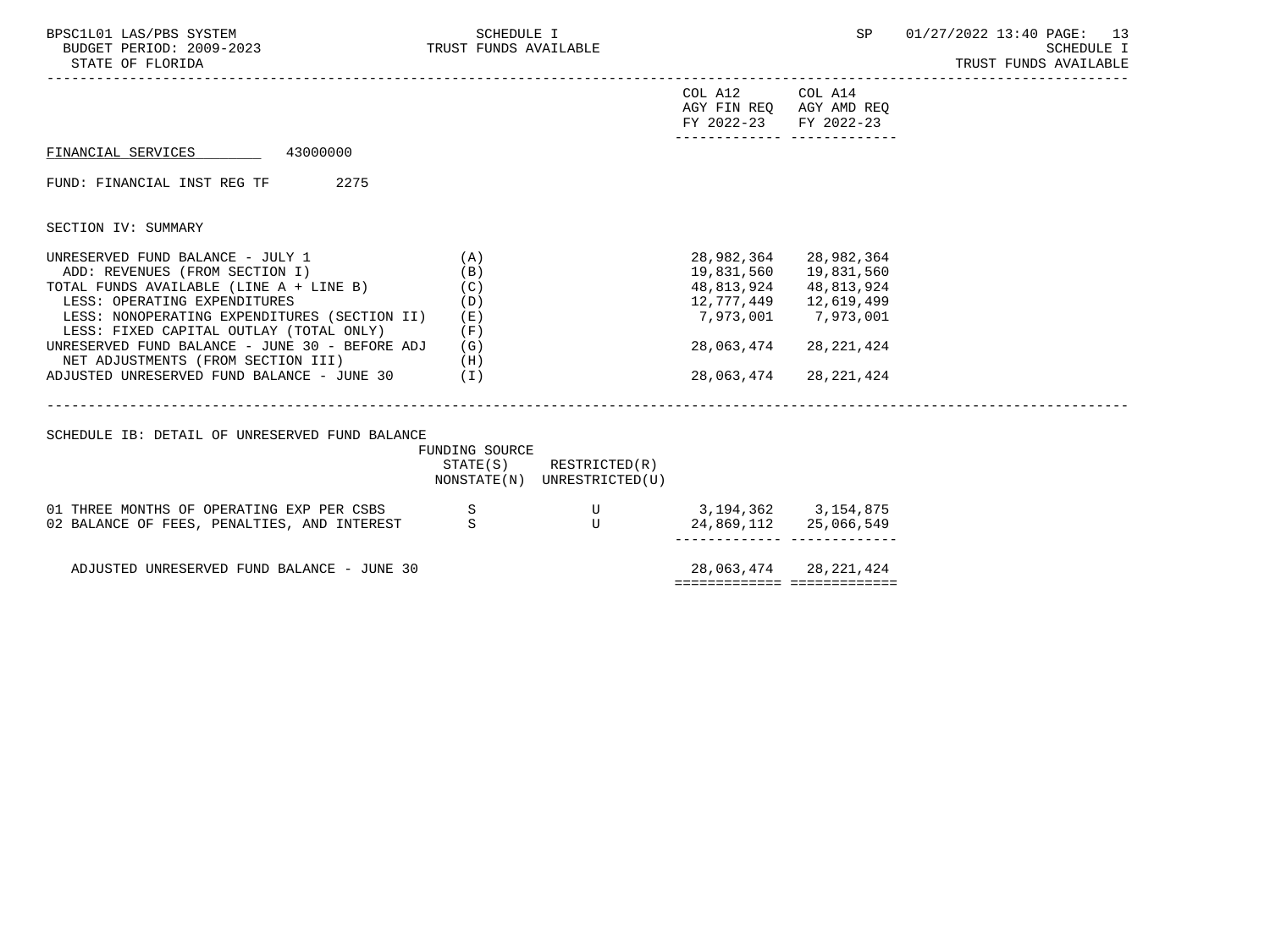| BPSC1L01 LAS/PBS SYSTEM<br>BUDGET PERIOD: 2009-2023<br>STATE OF FLORIDA                                                                                                                                                                                                                                                                                                        | SCHEDULE I<br>TRUST FUNDS AVAILABLE                                   |                                                                                              | SP                                            | 01/27/2022 13:40 PAGE: 14<br>SCHEDULE I<br>TRUST FUNDS AVAILABLE |
|--------------------------------------------------------------------------------------------------------------------------------------------------------------------------------------------------------------------------------------------------------------------------------------------------------------------------------------------------------------------------------|-----------------------------------------------------------------------|----------------------------------------------------------------------------------------------|-----------------------------------------------|------------------------------------------------------------------|
|                                                                                                                                                                                                                                                                                                                                                                                |                                                                       | COL A12<br>AGY FIN REQ AGY AMD REQ<br>FY 2022-23 FY 2022-23<br>-------------- -------------- | COL A14                                       |                                                                  |
| FINANCIAL SERVICES 43000000                                                                                                                                                                                                                                                                                                                                                    |                                                                       |                                                                                              |                                               |                                                                  |
| FUND: PRISON INDUSTRIES TF 2385                                                                                                                                                                                                                                                                                                                                                |                                                                       |                                                                                              |                                               |                                                                  |
| SECTION I: DETAIL OF REVENUES<br>CODE                                                                                                                                                                                                                                                                                                                                          | REVENUE CAP SVC AUTH MATCHING %<br>CFDA<br>CHG $%$ ST I/C LOC I/C NO. |                                                                                              |                                               |                                                                  |
| 01 MISCELLANEOUS RECEIPTS-PRISON INDUSTRIES                                                                                                                                                                                                                                                                                                                                    | 000400 YES 0.0 946.522 0.00 0.00                                      |                                                                                              | 475,000 475,000                               |                                                                  |
| 03 INTEREST EARNED<br>000502 NO 0.0 17.61 0.00                                                                                                                                                                                                                                                                                                                                 | 0.00                                                                  |                                                                                              | 2,500 2,500<br>-------------- --------------  |                                                                  |
| TOTAL TO LINE B IN SECTION IV                                                                                                                                                                                                                                                                                                                                                  |                                                                       | ============================                                                                 | 477,500 477,500                               |                                                                  |
| SECTION II: DETAIL OF NONOPERATING EXPENDITURES                                                                                                                                                                                                                                                                                                                                | OBJECT TRANSFER CFDA<br>CODE<br>TO BE<br>NO.                          |                                                                                              |                                               |                                                                  |
| 02 ADMIN ASSESSMENT ON INVESTMENTS<br>04 ADJ AMOUNT DUE PIE PROGRAM UNFUND BUDGET                                                                                                                                                                                                                                                                                              | 830000<br>899000                                                      | -772,674 - -772,674<br>----------- ----------------------                                    | 174 174                                       |                                                                  |
| TOTAL TO LINE E IN SECTION IV                                                                                                                                                                                                                                                                                                                                                  |                                                                       | ===========================                                                                  | $772,500 - 772,500 -$                         |                                                                  |
| SECTION III: ADJUSTMENTS                                                                                                                                                                                                                                                                                                                                                       | OBJECT<br>CODE                                                        |                                                                                              |                                               |                                                                  |
| TOTAL TO LINE H IN SECTION IV                                                                                                                                                                                                                                                                                                                                                  |                                                                       |                                                                                              |                                               |                                                                  |
| SECTION IV: SUMMARY                                                                                                                                                                                                                                                                                                                                                            |                                                                       |                                                                                              |                                               |                                                                  |
| UNRESERVED FUND BALANCE - JULY 1<br>ADD: REVENUES (FROM SECTION I)<br>TOTAL FUNDS AVAILABLE (LINE A + LINE B)<br>LESS: OPERATING EXPENDITURES<br>LESS: NONOPERATING EXPENDITURES (SECTION II)<br>LESS: FIXED CAPITAL OUTLAY (TOTAL ONLY)<br>UNRESERVED FUND BALANCE - JUNE 30 - BEFORE ADJ<br>NET ADJUSTMENTS (FROM SECTION III)<br>ADJUSTED UNRESERVED FUND BALANCE - JUNE 30 | (A)<br>(B)<br>(C)<br>(D)<br>(E)<br>(F)<br>(G)<br>(H)<br>(I)           | 477,500<br>477,500<br>1,250,000<br>$772,500-$                                                | 477,500<br>477,500<br>1,250,000<br>$772,500-$ |                                                                  |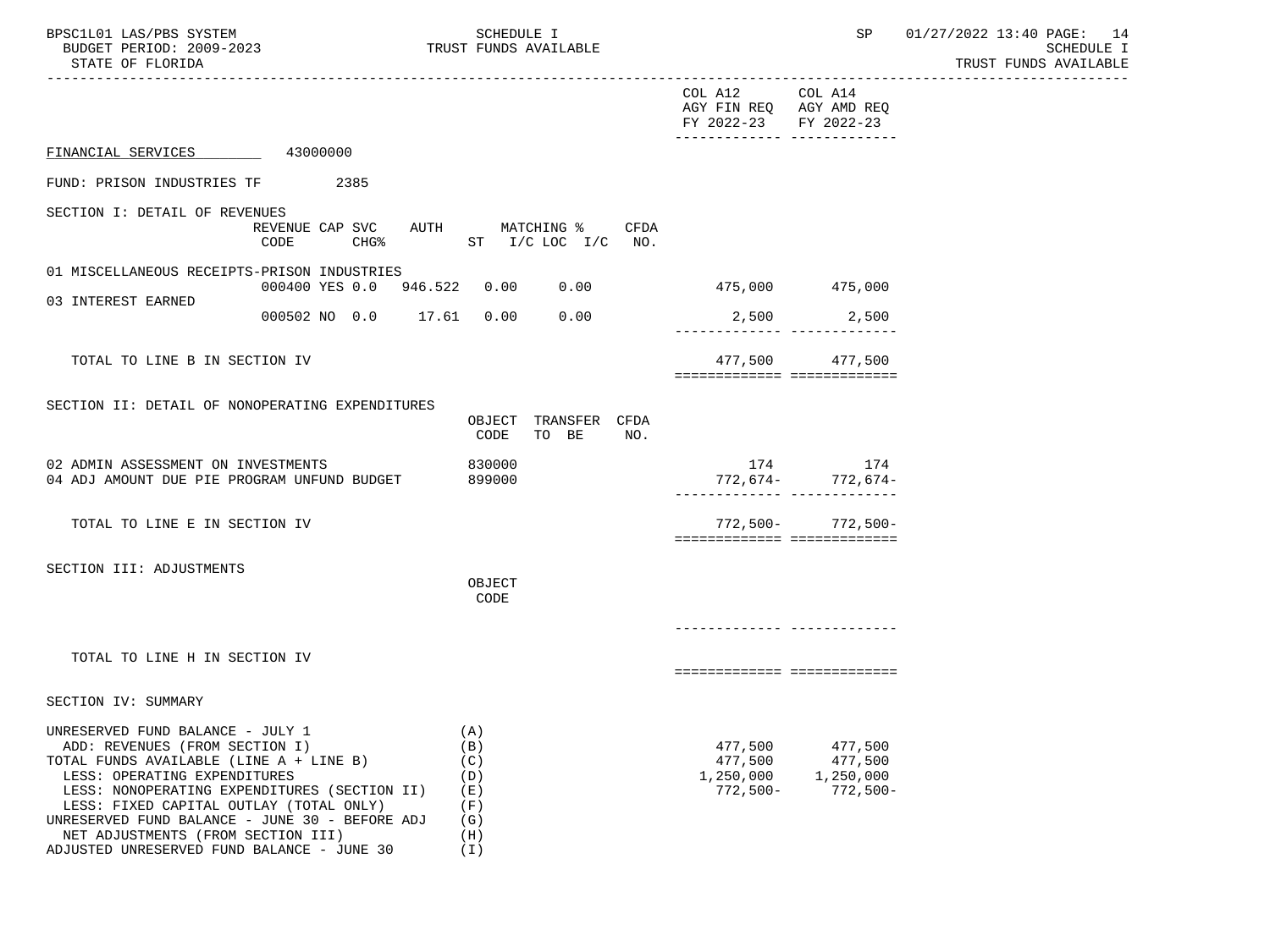-----------------------------------------------------------------------------------------------------------------------------------

001800 NO 0.0 215.26 0.00 0.00 10,000 10,000

 COL A12 COL A14 AGY FIN REQ AGY AMD REQ FY 2022-23 FY 2022-23 ------------- ------------- FINANCIAL SERVICES 43000000 FUND: INSURANCE REG TF 2393 SECTION I: DETAIL OF REVENUES REVENUE CAP SVC AUTH MATCHING % CFDA CODE CHG<sup>§</sup> ST I/C LOC I/C NO. 01 FEES 000100 YES 8.0 624.523 0.00 0.00 84,094,402 84,094,402 03 ROYALTIES 000115 NO 8.0 624.523 0.00 0.00 51,379 51,379 05 LICENSES 000200 YES 8.0 624.523 0.00 0.00 1,703,456 1,703,456 06 SURPLUS LINES SERVICE TAX 000300 YES 8.0 626.932 0.00 0.00 38,605,600 38,605,600 07 RISK RETENTION AND PURCHASING GROUPS 000300 YES 8.0 627.944 0.00 0.00 1,000,000 1,000,000 08 STATE LICENSE TAX - INSURANCE FRAUD 000300 YES 8.0 624.521 0.00 0.00 9,187,988 9,187,988 09 OFFICE INSURANCE REGULATION HOME WARRANTY TAX 000300 YES 8.0 634.313 0.00 0.00 4,000,000 4,000,000 11 INTEREST EARNED 000502 NO 8.0 17.61 0.00 0.00 1,156,128 1,156,128 13 PENALTIES 001202 NO 8.0 624.523 0.00 0.00 596,255 596,255 14 CONFISCATED/FORFEITED PROPERTY AND FINES 001203 NO 8.0 624.523 0.00 0.00 250,000 250,000 15 RESTITUTION 001204 NO 8.0 624.523 0.00 0.00 76,000 76,000 17 EXCAVATOR/MEMBER OPERATOR FEES 2020-137 LOF 000100 YES 8.0 556.107 0.00 0.00 1.500 1.500 1.500 19 TRANSFER FROM DFS FND 2795 WC INSURANCE FRAUD 001500 NO 0.0 626.989 0.00 0.00 4,500,000 4,500,000 2A OFFICE OF INSURANCE REGULATION - FEES 000100 YES 8.0 624.523 0.00 0.00 5,460,000 5,460,000 2C E-COMMERCE FEES 000100 YES 8.0 215.322 0.00 0.00 1,075,000 1,075,000 20 OFFICE INSURANCE REGULATION FINES/PENALTIES 001202 NO 8.0 624.523 0.00 0.00 300,000 300,000 23 TRANSFER DOR FUND 2733 SFM ASSEMT/FILING FEES 001520 NO 8.0 624.515 0.00 0.00 43,400,000 43,400,000 27 REFUNDS 001800 NO 0.0 215.26 0.00 0.00 50,000 50,000 28 SALE OF GOODS AND SERVICES TO STATE AGENCIES 001903 NO 8.0 624.501 0.00 0.00 7,500 7,500 29 SALE OF GOODS AND SERVICES 001904 NO 8.0 624.501 0.00 0.00 150,536 150,536 3C OFFICE OF INSURANCE REGULATION - REFUNDS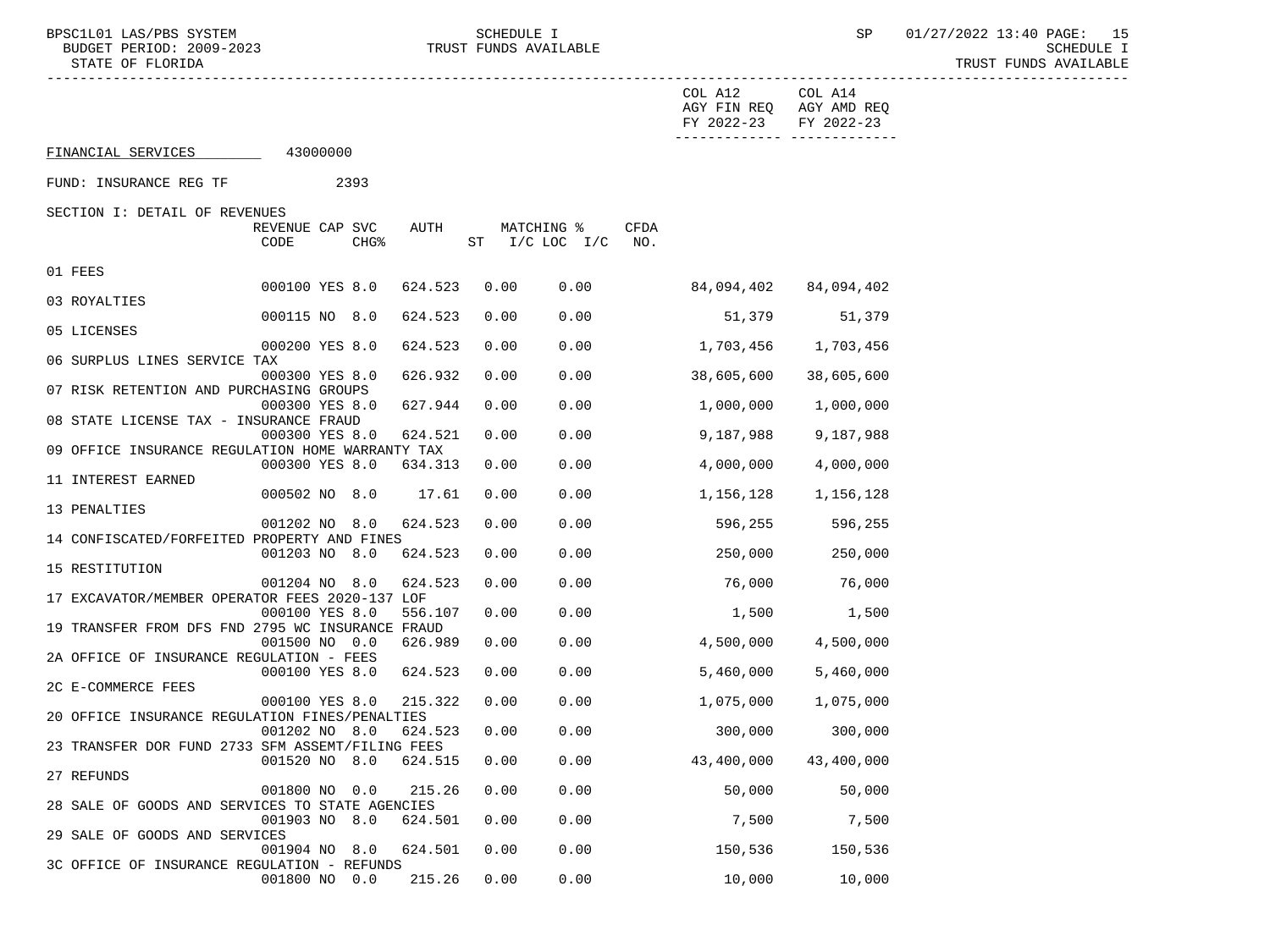BUDGET PERIOD: 2009-2023 TRUST FUNDS AVAILABLE STATE OF FLORIDA

BPSC1L01 LAS/PBS SYSTEM SCHEDULE I SCHEDULE I SP 01/27/2022 13:40 PAGE: 16<br>BUDGET PERIOD: 2009-2023 TRUST FUNDS AVAILABLE TRUST FUNDS AVAILABLE

|                                                                               |                                |         |         |        |                                            |             | COL A12 COL A14<br>FY 2022-23 FY 2022-23 | AGY FIN REQ AGY AMD REQ<br>-------------- ------------- |  |
|-------------------------------------------------------------------------------|--------------------------------|---------|---------|--------|--------------------------------------------|-------------|------------------------------------------|---------------------------------------------------------|--|
| FINANCIAL SERVICES 43000000                                                   |                                |         |         |        |                                            |             |                                          |                                                         |  |
| FUND: INSURANCE REG TF                                                        | 2393                           |         |         |        |                                            |             |                                          |                                                         |  |
| SECTION I: DETAIL OF REVENUES                                                 |                                |         |         |        |                                            |             |                                          |                                                         |  |
|                                                                               | REVENUE CAP SVC AUTH<br>CODE   | $CHG$ % |         |        | MATCHING %<br>ST $I/C$ LOC $I/C$ NO.       | <b>CFDA</b> |                                          |                                                         |  |
| 31 OTHER GRANTS - PETCO                                                       |                                |         |         |        |                                            |             |                                          |                                                         |  |
| 34 OFFICE OF INSURANCE REGULATION - LICENSES                                  | 001110 NO 0.0 633.134          |         |         | 0.00   | 0.00                                       |             |                                          | 9,000<br>9,000                                          |  |
| 45 PRIOR YEAR WARRANT CANCELLATIONS                                           | 000200 YES 8.0 624.523         |         |         | 0.00   | 0.00                                       |             | $1,500,000$ $1,500,000$                  |                                                         |  |
|                                                                               | 003700 NO 0.0                  |         | 17.26   | 0.00   | 0.00                                       |             | 100                                      | 100                                                     |  |
| 46 TRANSFER FROM FDLE FUND 2261 COVERDELL GRANT                               | 001510 NO 0.0                  |         | 624.523 | 0.00   | 0.00                                       |             | 16.742 20,113 20,113                     |                                                         |  |
| 62 OIR SALE OF GOODS AND SERVICES                                             |                                |         |         |        |                                            |             |                                          |                                                         |  |
|                                                                               | 001904 NO 8.0                  |         | 624.501 | 0.00   | 0.00                                       |             | 15,000                                   | 15,000                                                  |  |
| 65 OIR SALE OF GOODS/SERVICES TO STATE AGENCIES                               |                                |         |         |        |                                            |             |                                          |                                                         |  |
| 76 TWELVE MONTH OLD VOIDED WARRANTS                                           | 001903 NO 8.0 624.501          |         |         | 0.00   | 0.00                                       |             | 100                                      | 100                                                     |  |
|                                                                               | 003800 NO 0.0 17.26            |         |         | 0.00   | 0.00                                       |             | 100                                      | 100                                                     |  |
| 78 U.S. GRANTS ASSISTANCE TO FIREFIGHTERS                                     |                                |         |         |        |                                            |             |                                          |                                                         |  |
|                                                                               | 000700 NO 0.0                  |         | 633     | 0.00   |                                            |             | $0.00$ 97.044 500,000 500,000            |                                                         |  |
| 85 FORFEITURES - TEMPORARILY HELD                                             |                                |         |         |        |                                            |             |                                          |                                                         |  |
| 88 TRANSFER FROM DBPR FUND 2547                                               | 001203 NO 0.0                  |         | 17.43   | 0.00   | 0.00                                       |             | 1,000                                    | 1,000                                                   |  |
|                                                                               | 001500 NO 0.0                  |         | 553.721 | 0.00   | 0.00                                       |             | $15,000$ $15,000$                        |                                                         |  |
| 90 DEFERRED INFLOWS - STATE FIRE MARSHAL FEES                                 |                                |         |         |        |                                            |             |                                          |                                                         |  |
|                                                                               | 000100 YES 8.0                 |         | 633.432 | 0.00   |                                            |             | $0.00$ 2,459,592 2,459,592               |                                                         |  |
| 92 TRANSFER FROM DMS MOTR VEH MGMT BE FUND 2510                               |                                |         |         |        |                                            |             |                                          |                                                         |  |
|                                                                               | 001520 NO 8.0 287.14 0.00 0.00 |         |         |        |                                            |             |                                          | 75,000 75,000<br><u> 2222222222222   222222222222</u>   |  |
| TOTAL TO LINE B IN SECTION IV                                                 |                                |         |         |        |                                            |             | 200,270,749 200,270,749                  | ============================                            |  |
|                                                                               |                                |         |         |        |                                            |             |                                          |                                                         |  |
| SECTION II: DETAIL OF NONOPERATING EXPENDITURES                               |                                |         |         | OBJECT | TRANSFER CFDA                              |             |                                          |                                                         |  |
|                                                                               |                                |         |         | CODE   | TO BE                                      | NO.         |                                          |                                                         |  |
| 02 STATE TRUST FUND RESERVE                                                   |                                |         |         | 999000 |                                            |             |                                          | 7,724,261 7,724,261                                     |  |
| 03 REFUND OF STATE REVENUES                                                   |                                |         |         | 860000 |                                            |             | 75,000<br>100,000                        | 75,000<br>100,000                                       |  |
| 05 PAYMENT OF REWARDS TO INFORMANTS                                           |                                |         |         |        |                                            |             |                                          |                                                         |  |
| 06 GENERAL REVENUE SERVICE CHARGE                                             |                                |         |         |        | $890000\n880800\n830000\n810000\n43010000$ |             | 15,613,235                               | 15,613,235                                              |  |
| 07 ADMIN ASSESSMENT ON INVESTMENTS                                            |                                |         |         |        |                                            |             | 75,148<br>25,138,680                     | 75,148                                                  |  |
| 17 TRANSFER TO DFS ADMIN TF FUND 2021<br>30 TRANSFER TO DFS ADMIN TF FROM OIR |                                |         |         |        | 810000 43010000                            |             | 3,000,823                                | 25, 138, 680<br>3,000,823                               |  |
| 38 CLAIMS- REHAB AND LIQUIDATION                                              |                                |         |         | 890000 |                                            |             | 960,000                                  | 960,000                                                 |  |

------------- -------------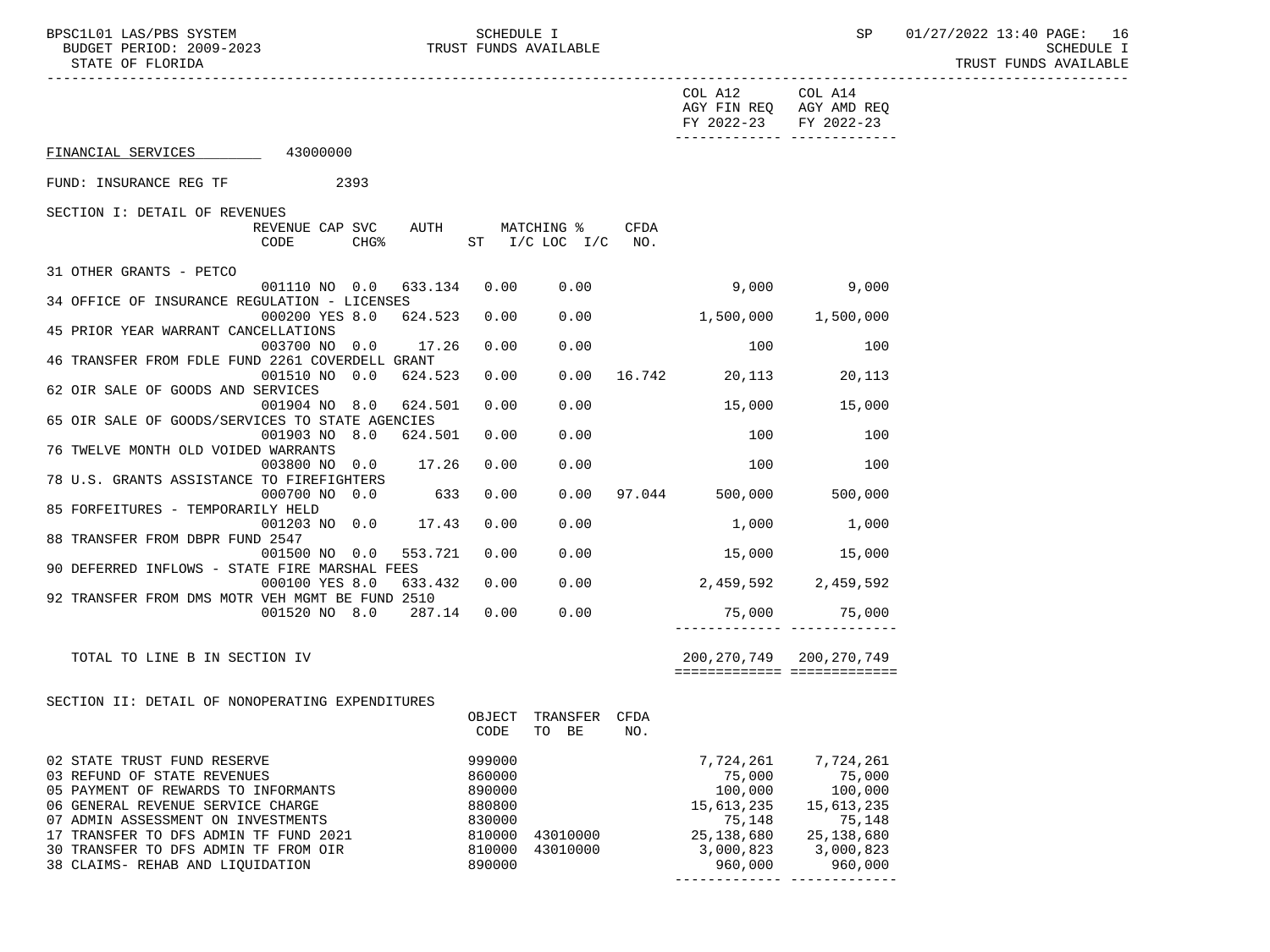| BPSC1L01 LAS/PBS SYSTEM<br>BUDGET PERIOD: 2009-2023<br>STATE OF FLORIDA                                                                                                                                                                                                                                                                                                        | SCHEDULE I<br>TRUST FUNDS AVAILABLE                                        |                                                                                                                                                          | SP                                                                                              | 01/27/2022 13:40 PAGE: 17<br><b>SCHEDULE I</b><br>TRUST FUNDS AVAILABLE |
|--------------------------------------------------------------------------------------------------------------------------------------------------------------------------------------------------------------------------------------------------------------------------------------------------------------------------------------------------------------------------------|----------------------------------------------------------------------------|----------------------------------------------------------------------------------------------------------------------------------------------------------|-------------------------------------------------------------------------------------------------|-------------------------------------------------------------------------|
|                                                                                                                                                                                                                                                                                                                                                                                |                                                                            | COL A12<br>AGY FIN REQ AGY AMD REQ<br>FY 2022-23<br>-------------- --------------                                                                        | COL A14<br>FY 2022-23                                                                           |                                                                         |
| 43000000<br>FINANCIAL SERVICES                                                                                                                                                                                                                                                                                                                                                 |                                                                            |                                                                                                                                                          |                                                                                                 |                                                                         |
| FUND: INSURANCE REG TF<br>2393                                                                                                                                                                                                                                                                                                                                                 |                                                                            |                                                                                                                                                          |                                                                                                 |                                                                         |
| SECTION II: DETAIL OF NONOPERATING EXPENDITURES                                                                                                                                                                                                                                                                                                                                | OBJECT TRANSFER CFDA<br>CODE<br>TO BE<br>NO.                               |                                                                                                                                                          |                                                                                                 |                                                                         |
| TOTAL TO LINE E IN SECTION IV                                                                                                                                                                                                                                                                                                                                                  |                                                                            | ===========================                                                                                                                              | 52,687,147 52,687,147                                                                           |                                                                         |
| SECTION III: ADJUSTMENTS                                                                                                                                                                                                                                                                                                                                                       | OBJECT<br>CODE                                                             |                                                                                                                                                          |                                                                                                 |                                                                         |
| TOTAL TO LINE H IN SECTION IV                                                                                                                                                                                                                                                                                                                                                  |                                                                            |                                                                                                                                                          |                                                                                                 |                                                                         |
| SECTION IV: SUMMARY                                                                                                                                                                                                                                                                                                                                                            |                                                                            |                                                                                                                                                          |                                                                                                 |                                                                         |
| UNRESERVED FUND BALANCE - JULY 1<br>ADD: REVENUES (FROM SECTION I)<br>TOTAL FUNDS AVAILABLE (LINE A + LINE B)<br>LESS: OPERATING EXPENDITURES<br>LESS: NONOPERATING EXPENDITURES (SECTION II)<br>LESS: FIXED CAPITAL OUTLAY (TOTAL ONLY)<br>UNRESERVED FUND BALANCE - JUNE 30 - BEFORE ADJ<br>NET ADJUSTMENTS (FROM SECTION III)<br>ADJUSTED UNRESERVED FUND BALANCE - JUNE 30 | (A)<br>(B)<br>(C)<br>(D)<br>(E)<br>(F)<br>(G)<br>(H)<br>$(\lrcorner)$      | 112, 266, 029 112, 266, 029<br>200,270,749<br>312,536,778<br>125,055,336 124,615,936<br>52,687,147 52,687,147<br>2,445,055<br>132,349,240<br>132,349,240 | 200, 270, 749<br>312,536,778<br>766,000<br>134,467,695<br>134,467,695                           |                                                                         |
| SCHEDULE IB: DETAIL OF UNRESERVED FUND BALANCE                                                                                                                                                                                                                                                                                                                                 |                                                                            |                                                                                                                                                          |                                                                                                 |                                                                         |
|                                                                                                                                                                                                                                                                                                                                                                                | FUNDING SOURCE<br>STATE(S)<br>RESTRICTED(R)<br>NONSTATE(N) UNRESTRICTED(U) |                                                                                                                                                          |                                                                                                 |                                                                         |
| 04 EST BAL OFFICE OF INSURANCE REGULATION<br>05 EST BAL DEPT FIN SRVCS PROGRAMS<br>06 NICA RESERVE SECTION 766.314 F.S.<br>07 EST BALANCE FOR TEMPORARY FORFEITED PROP<br>08 EST BAL FIRE CODE INSPECTIONS 553.721 F.S<br>09 EST BAL EXCAVATOR/MEMBER OPERATOR FEES                                                                                                            | S<br>U<br>$\rm S$<br>U<br>S<br>R<br>$\rm N$<br>R<br>$\rm S$<br>R<br>S<br>R | 54,000,799<br>98, 254, 298<br>$20,000,000 -$<br>15,451<br>74,450<br>4,242                                                                                | 54,000,799<br>100, 372, 753<br>20,000,000-<br>15,451<br>74,450<br>4,242<br>____  ______________ |                                                                         |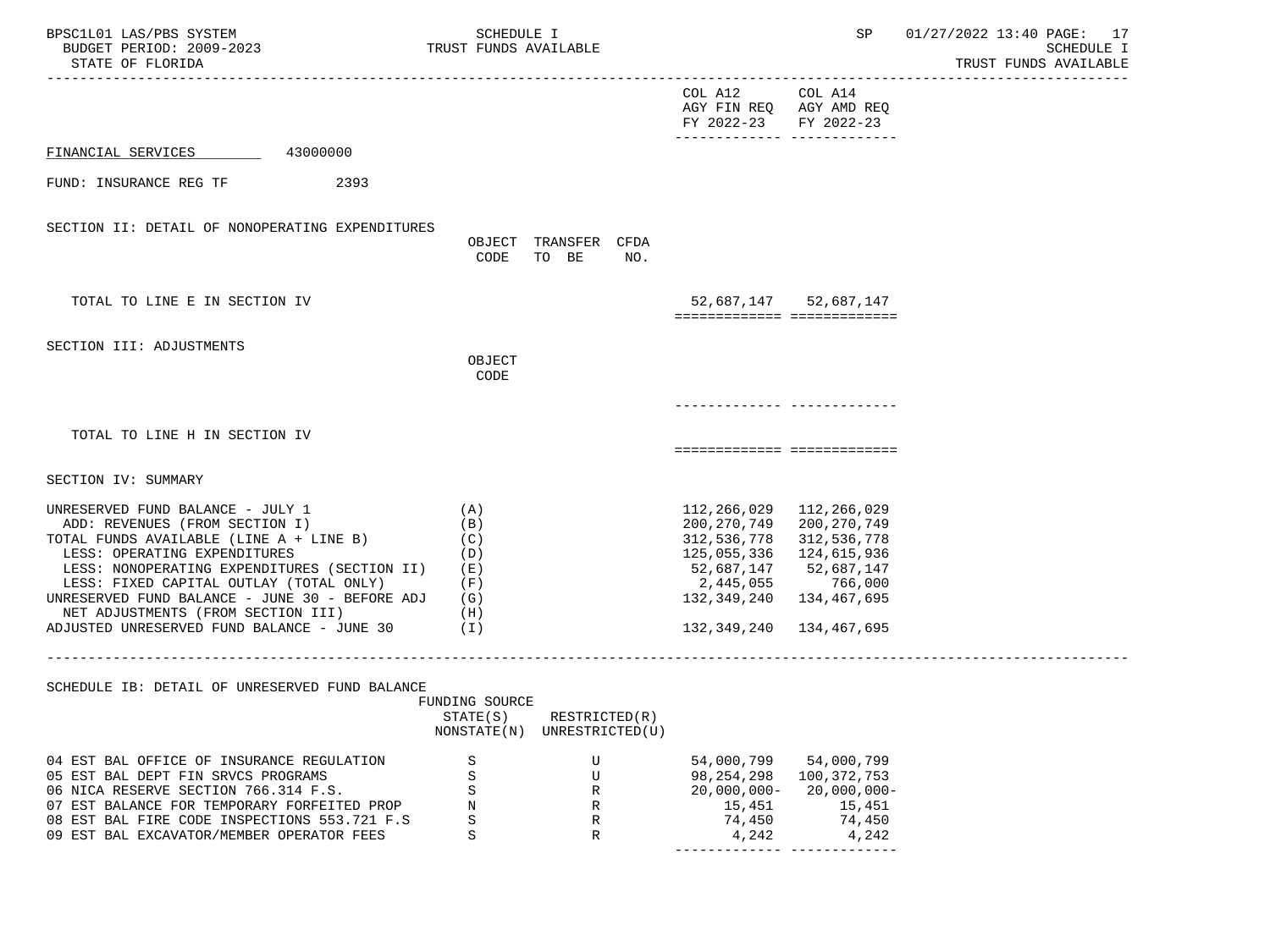| BPSC1L01 LAS/PBS SYSTEM<br>BUDGET PERIOD: 2009-2023<br>STATE OF FLORIDA |          | SCHEDULE I<br>TRUST FUNDS AVAILABLE |                                      | SP                                   | 01/27/2022 13:40 PAGE: 18 | SCHEDULE I<br>TRUST FUNDS AVAILABLE |  |
|-------------------------------------------------------------------------|----------|-------------------------------------|--------------------------------------|--------------------------------------|---------------------------|-------------------------------------|--|
|                                                                         |          |                                     | COL A12<br>AGY FIN REO<br>FY 2022-23 | COL A14<br>AGY AMD REO<br>FY 2022-23 |                           |                                     |  |
| FINANCIAL SERVICES                                                      | 43000000 |                                     |                                      |                                      |                           |                                     |  |
| FUND: INSURANCE REG TF                                                  | 2393     |                                     |                                      |                                      |                           |                                     |  |

## SCHEDULE IB: DETAIL OF UNRESERVED FUND BALANCE

 FUNDING SOURCE STATE(S) RESTRICTED(R) NONSTATE(N) UNRESTRICTED(U)

ADJUSTED UNRESERVED FUND BALANCE - JUNE 30 132,349,240 134,467,695

============= =============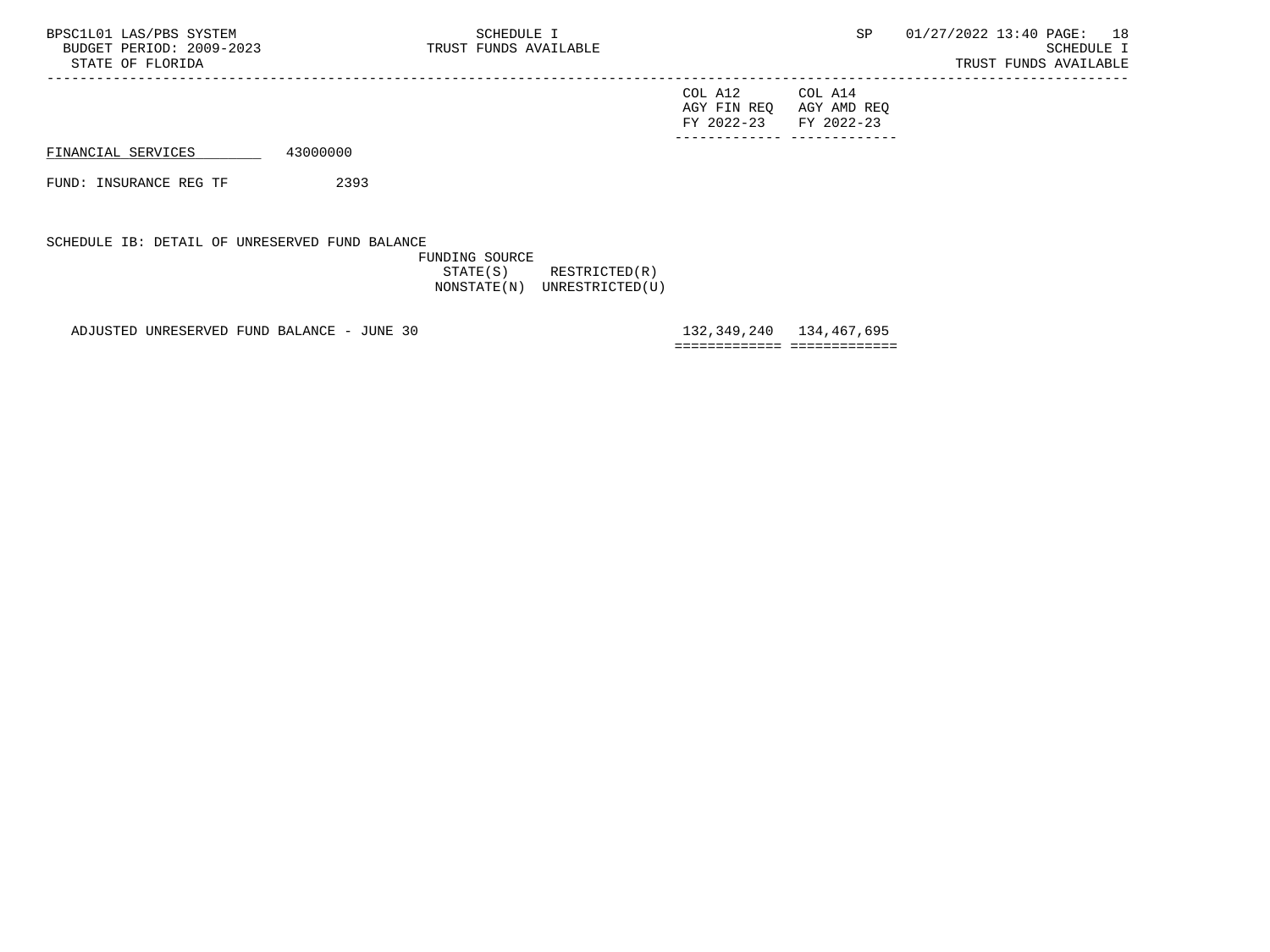BUDGET PERIOD: 2009-2023 TRUST FUNDS AVAILABLE<br>STATE OF FLORIDA

BPSC1L01 LAS/PBS SYSTEM SCHEDULE I SCHEDULE I SP 01/27/2022 13:40 PAGE: 19<br>BUDGET PERIOD: 2009-2023 TRUST FUNDS AVAILABLE TRUST FUNDS AVAILABLE

|                                                                        |                  |                                  |      | COL A12 COL A14<br>AGY FIN REQ AGY AMD REQ<br>FY 2022-23 FY 2022-23 |                           |  |
|------------------------------------------------------------------------|------------------|----------------------------------|------|---------------------------------------------------------------------|---------------------------|--|
| FINANCIAL SERVICES 43000000                                            |                  |                                  |      |                                                                     |                           |  |
| FUND: REGULATORY TRUST FUND<br>2573                                    |                  |                                  |      |                                                                     |                           |  |
| SECTION I: DETAIL OF REVENUES                                          |                  |                                  |      |                                                                     |                           |  |
| REVENUE CAP SVC<br>CODE<br>CHG%                                        | AUTH             | MATCHING %<br>ST I/C LOC I/C NO. | CFDA |                                                                     |                           |  |
| 01 LICENSES - FINANCE REGULATION<br>494<br>000200 YES 8.0              | 0.00             | 0.00                             |      |                                                                     |                           |  |
| 02 FEES - FINANCE REGULATION                                           |                  |                                  |      |                                                                     |                           |  |
| 494<br>000100 YES 8.0<br>04 FEES-FUNERAL AND CEMETERY                  | 0.00             | 0.00                             |      |                                                                     | 5,929,715 5,929,715       |  |
| 497<br>000100 YES 8.0<br>14 SALE OF GOODS AND SERVICES                 | 0.00             | 0.00                             |      | $1,366,490$ $1,366,490$                                             |                           |  |
| 001904 NO 8.0<br>624.501                                               | 0.00             | 0.00                             |      | 8,810                                                               | 8,810                     |  |
| 15 PENALTIES<br>001202 NO 8.0<br>494&560                               | 0.00             | 0.00                             |      | 1,600,204 1,600,204                                                 |                           |  |
| 16 REFUNDS<br>001800 NO 0.0<br>215.26                                  | 0.00             | 0.00                             |      | 2,350                                                               | 2,350                     |  |
| 17 INTEREST EARNED                                                     |                  |                                  |      |                                                                     |                           |  |
| 000502 NO 8.0<br>17.61                                                 | 0.00             | 0.00                             |      | 393,304 393,304                                                     |                           |  |
| 24 FEES- SECURITIES REGULATION<br>517.315<br>000100 YES 8.0            | 0.00             | 0.00                             |      | 3,000                                                               | 3,000                     |  |
| 25 LICENSES-SECURITIES REGULATION                                      |                  |                                  |      |                                                                     |                           |  |
| 000200 YES 8.0<br>517.315<br>26 LICENSES-FUNERAL AND CEMETERY          | 0.00             | 0.00                             |      | 20,031,034                                                          | 20,031,034                |  |
| 000200 YES 8.0<br>497                                                  | 0.00             | 0.00                             |      | 1,624,357 1,624,357                                                 |                           |  |
| 46 FEES - E-COMMERCE FUNERAL AND CEMETERY<br>000100 YES 8.0<br>215.322 | 0.00             | 0.00                             |      | 39,100                                                              | 39,100                    |  |
|                                                                        |                  |                                  |      |                                                                     |                           |  |
| TOTAL TO LINE B IN SECTION IV                                          |                  |                                  |      |                                                                     | 45, 919, 838 45, 919, 838 |  |
|                                                                        |                  |                                  |      | ============================                                        |                           |  |
| SECTION II: DETAIL OF NONOPERATING EXPENDITURES                        |                  |                                  |      |                                                                     |                           |  |
|                                                                        | OBJECT<br>CODE   | TRANSFER CFDA<br>TO BE           | NO.  |                                                                     |                           |  |
| 01 TRANSFER TO ADMIN TF 2021 WITHIN OFR                                |                  | 810000 43900500                  |      | 11,486,981   11,486,981                                             |                           |  |
| 02 TRANSFER TO DFS ADMIN TF 2021 FROM OFR                              |                  | 810000 43010000                  |      | 2,582,416 2,582,416                                                 |                           |  |
| 03 GENERAL REVENUE SERVICE CHARGE                                      | 880800           |                                  |      | 3,673,399                                                           | 3,673,399                 |  |
| 04 ADMIN ASSESSMENT ON INVESTMENTS<br>05 STATE TRUST FUND RESERVE      | 830000<br>999000 |                                  |      | 26,147<br>1,330,477                                                 | 26,147<br>1,330,477       |  |
| 09 REFUND OF STATE REVENUES                                            | 860000           |                                  |      | 105,500                                                             | 105,500                   |  |
| 20 TRANSFER TO DFS ADMIN TF 2021 FUN & CEM                             | 810000           | 43010000                         |      | 875,000                                                             | 875,000                   |  |
| 21 FINGERPRINT FEES                                                    | 890000           |                                  |      | 375,000                                                             | 375,000                   |  |
| TOTAL TO LINE E IN SECTION IV                                          |                  |                                  |      | 20,454,920<br>===========================                           | 20,454,920                |  |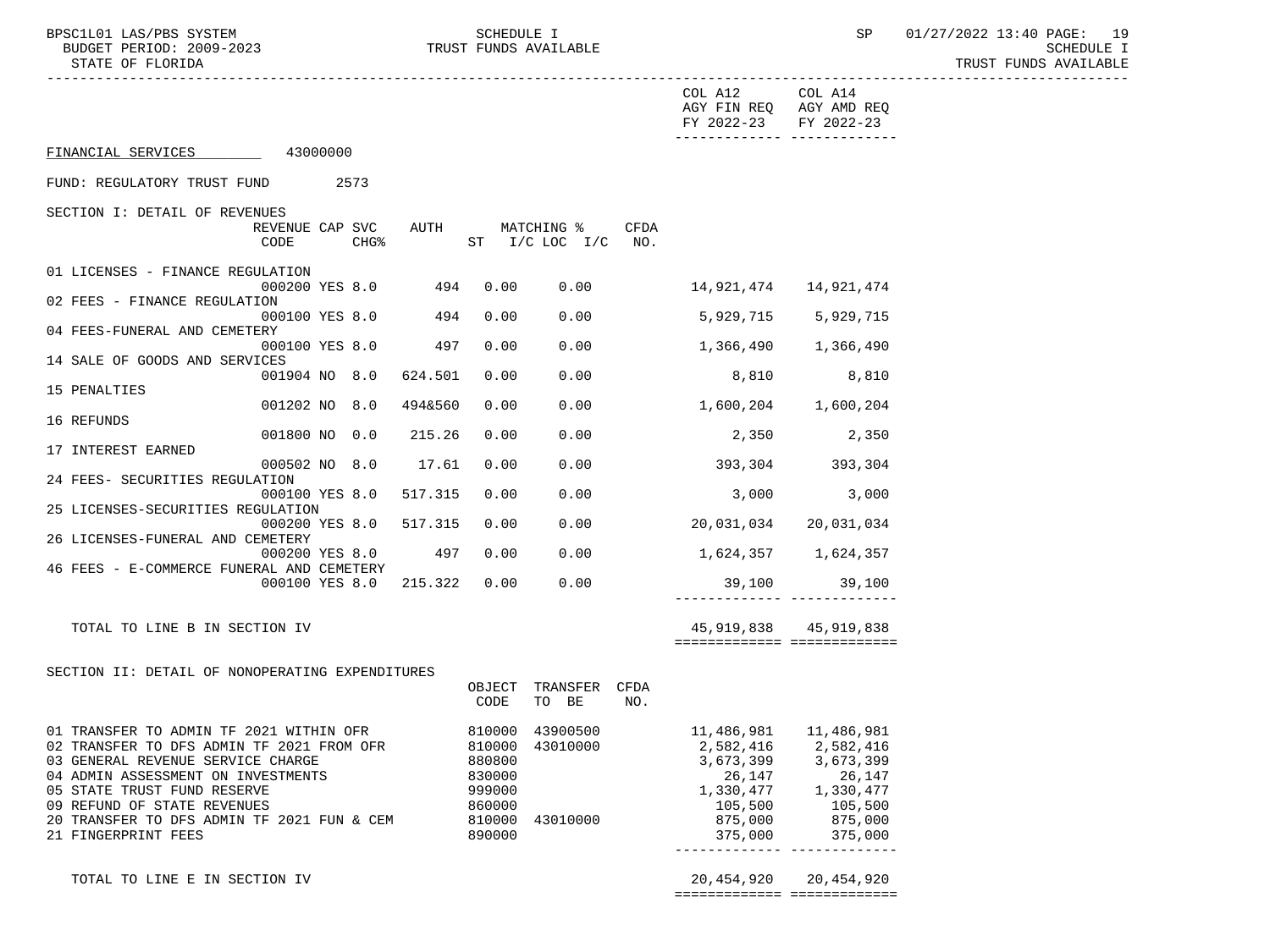| BPSC1L01 LAS/PBS SYSTEM<br>BUDGET PERIOD: 2009-2023<br>STATE OF FLORIDA                                                                                                                                                                                                                                                                                                              | SCHEDULE I<br>TRUST FUNDS AVAILABLE                                                   |                                                                       |                                                                                                | SP                                                                                             | 01/27/2022 13:40 PAGE: 20<br>SCHEDULE I<br>TRUST FUNDS AVAILABLE |
|--------------------------------------------------------------------------------------------------------------------------------------------------------------------------------------------------------------------------------------------------------------------------------------------------------------------------------------------------------------------------------------|---------------------------------------------------------------------------------------|-----------------------------------------------------------------------|------------------------------------------------------------------------------------------------|------------------------------------------------------------------------------------------------|------------------------------------------------------------------|
|                                                                                                                                                                                                                                                                                                                                                                                      |                                                                                       |                                                                       | COL A12<br>FY 2022-23                                                                          | COL A14<br>AGY FIN REQ AGY AMD REQ<br>FY 2022-23<br>------------- -------------                |                                                                  |
| 43000000<br>FINANCIAL SERVICES                                                                                                                                                                                                                                                                                                                                                       |                                                                                       |                                                                       |                                                                                                |                                                                                                |                                                                  |
| FUND: REGULATORY TRUST FUND<br>2573                                                                                                                                                                                                                                                                                                                                                  |                                                                                       |                                                                       |                                                                                                |                                                                                                |                                                                  |
| SECTION III: ADJUSTMENTS                                                                                                                                                                                                                                                                                                                                                             | OBJECT<br>CODE                                                                        |                                                                       |                                                                                                |                                                                                                |                                                                  |
|                                                                                                                                                                                                                                                                                                                                                                                      |                                                                                       |                                                                       |                                                                                                | --------- ----------                                                                           |                                                                  |
| TOTAL TO LINE H IN SECTION IV                                                                                                                                                                                                                                                                                                                                                        |                                                                                       |                                                                       |                                                                                                | ===========================                                                                    |                                                                  |
| SECTION IV: SUMMARY                                                                                                                                                                                                                                                                                                                                                                  |                                                                                       |                                                                       |                                                                                                |                                                                                                |                                                                  |
| UNRESERVED FUND BALANCE - JULY 1<br>ADD: REVENUES (FROM SECTION I)<br>TOTAL FUNDS AVAILABLE (LINE A + LINE B)<br>LESS: OPERATING EXPENDITURES<br>LESS: NONOPERATING EXPENDITURES (SECTION II)<br>LESS: FIXED CAPITAL OUTLAY (TOTAL ONLY)<br>UNRESERVED FUND BALANCE - JUNE 30 - BEFORE ADJ<br>NET ADJUSTMENTS (FROM SECTION III)<br>ADJUSTED UNRESERVED FUND BALANCE - JUNE $30$ (I) | (A)<br>(B)<br>(C)<br>(D)<br>(E)<br>(F)<br>(G)<br>(H)<br>_____________________________ |                                                                       | 34,683,226<br>45,919,838<br>80,603,064<br>21,704,019<br>20,454,920<br>38,444,125<br>38,444,125 | 34,683,226<br>45,919,838<br>80,603,064<br>21,287,478<br>20,454,920<br>38,860,666<br>38,860,666 |                                                                  |
| SCHEDULE IB: DETAIL OF UNRESERVED FUND BALANCE                                                                                                                                                                                                                                                                                                                                       | FUNDING SOURCE                                                                        | $STATE(S)$ RESTRICTED $(R)$<br>NONSTATE(N) UNRESTRICTED(U)            |                                                                                                |                                                                                                |                                                                  |
| 01 BALANCE FOR FUNERAL & CEMETERY REGULATION<br>02 BALANCE FOR FINANCE REGULATION<br>03 BALANCE FOR SECURITIES REGULATION                                                                                                                                                                                                                                                            | S<br>S<br>S                                                                           | $\begin{matrix} &\text{U}\\ &\text{U} \end{matrix}$<br>$\overline{U}$ | 3,993,842 3,993,842<br>13, 114, 772 13, 276, 789                                               | 21, 335, 511 21, 590, 035<br>----------- -------------                                         |                                                                  |
| ADJUSTED UNRESERVED FUND BALANCE - JUNE 30                                                                                                                                                                                                                                                                                                                                           |                                                                                       |                                                                       |                                                                                                | 38, 444, 125 38, 860, 666<br>============================                                      |                                                                  |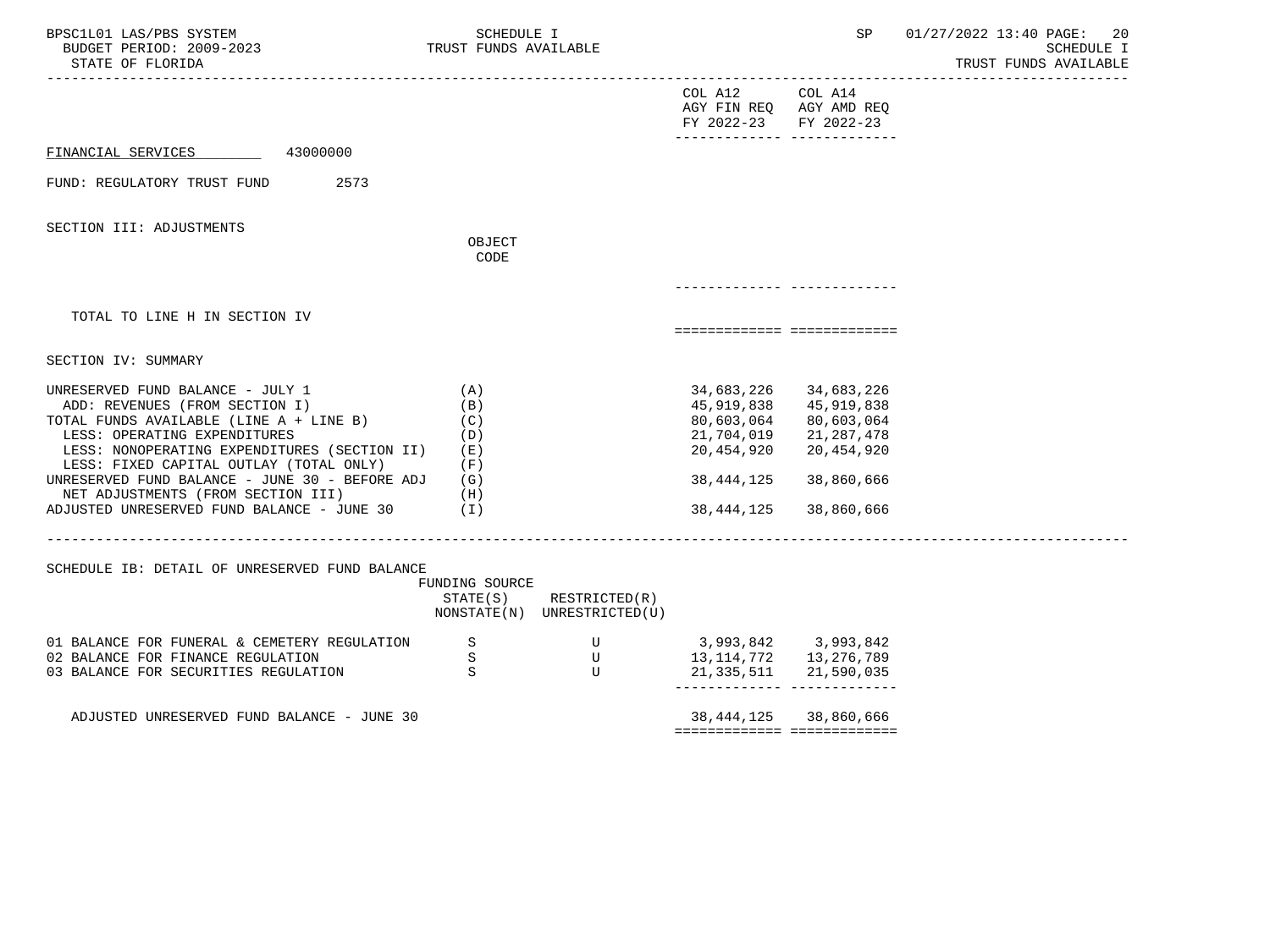| BPSC1L01 LAS/PBS SYSTEM<br>BUDGET PERIOD: 2009-2023<br>STATE OF FLORIDA                                                                                                                                                                                                                    | SCHEDULE I<br>TRUST FUNDS AVAILABLE           | SP                                                                                                                                   | 01/27/2022 13:40 PAGE: 21<br>SCHEDULE I<br>TRUST FUNDS AVAILABLE |
|--------------------------------------------------------------------------------------------------------------------------------------------------------------------------------------------------------------------------------------------------------------------------------------------|-----------------------------------------------|--------------------------------------------------------------------------------------------------------------------------------------|------------------------------------------------------------------|
|                                                                                                                                                                                                                                                                                            |                                               | COL A12<br>COL A14<br>AGY FIN REQ AGY AMD REQ<br>FY 2022-23 FY 2022-23<br>-------------- --------------                              |                                                                  |
| FINANCIAL SERVICES 43000000                                                                                                                                                                                                                                                                |                                               |                                                                                                                                      |                                                                  |
| FUND: FED LAW ENFORCEMENT TF 2719                                                                                                                                                                                                                                                          |                                               |                                                                                                                                      |                                                                  |
| SECTION I: DETAIL OF REVENUES<br>REVENUE CAP SVC<br>CHG <sup>8</sup><br>CODE                                                                                                                                                                                                               | AUTH MATCHING %<br>CFDA<br>ST I/C LOC I/C NO. |                                                                                                                                      |                                                                  |
| 02 INTEREST EARNED                                                                                                                                                                                                                                                                         |                                               |                                                                                                                                      |                                                                  |
| 000502 NO 0.0<br>05 FINES AND FORFEITURES - STATE                                                                                                                                                                                                                                          | 17.61 0.00<br>0.00                            | 22,730 22,730                                                                                                                        |                                                                  |
| 001203 NO 0.0 17.43<br>06 FINES AND FORFEITURES - FEDERAL                                                                                                                                                                                                                                  | 0.00<br>0.00                                  | 5,000<br>5,000                                                                                                                       |                                                                  |
| 001270 NO 0.0 17.43 0.00                                                                                                                                                                                                                                                                   | 0.00                                          | 5,000<br>5,000                                                                                                                       |                                                                  |
| TOTAL TO LINE B IN SECTION IV                                                                                                                                                                                                                                                              |                                               | 32,730<br>32,730<br>============================                                                                                     |                                                                  |
| SECTION II: DETAIL OF NONOPERATING EXPENDITURES                                                                                                                                                                                                                                            | OBJECT TRANSFER CFDA<br>CODE<br>TO BE<br>NO.  |                                                                                                                                      |                                                                  |
| 01 ADMIN ASSESSMENT ON INVESTMENTS<br>02 STATE TRUST FUND RESERVE                                                                                                                                                                                                                          | 830000<br>999000                              | 1,442 1,442<br>2,094 2,094                                                                                                           |                                                                  |
| TOTAL TO LINE E IN SECTION IV                                                                                                                                                                                                                                                              |                                               | 3,536<br>3,536<br>============================                                                                                       |                                                                  |
| SECTION III: ADJUSTMENTS                                                                                                                                                                                                                                                                   | OBJECT<br>CODE                                |                                                                                                                                      |                                                                  |
| TOTAL TO LINE H IN SECTION IV                                                                                                                                                                                                                                                              |                                               |                                                                                                                                      |                                                                  |
| SECTION IV: SUMMARY                                                                                                                                                                                                                                                                        |                                               | ============================                                                                                                         |                                                                  |
| UNRESERVED FUND BALANCE - JULY 1<br>ADD: REVENUES (FROM SECTION I)<br>TOTAL FUNDS AVAILABLE (LINE A + LINE B)<br>LESS: OPERATING EXPENDITURES<br>LESS: NONOPERATING EXPENDITURES (SECTION II)<br>LESS: FIXED CAPITAL OUTLAY (TOTAL ONLY)<br>UNRESERVED FUND BALANCE - JUNE 30 - BEFORE ADJ | (A)<br>(B)<br>(C)<br>(D)<br>(E)<br>(F)<br>(G) | 1,165,653<br>1,165,653<br>32,730<br>32,730<br>1,198,383<br>1,198,383<br>53,032<br>53,032<br>3,536<br>3,536<br>1,141,815<br>1,141,815 |                                                                  |
| NET ADJUSTMENTS (FROM SECTION III)<br>ADJUSTED UNRESERVED FUND BALANCE - JUNE 30                                                                                                                                                                                                           | (H)<br>(I)                                    | 1,141,815<br>1,141,815                                                                                                               |                                                                  |
|                                                                                                                                                                                                                                                                                            |                                               |                                                                                                                                      |                                                                  |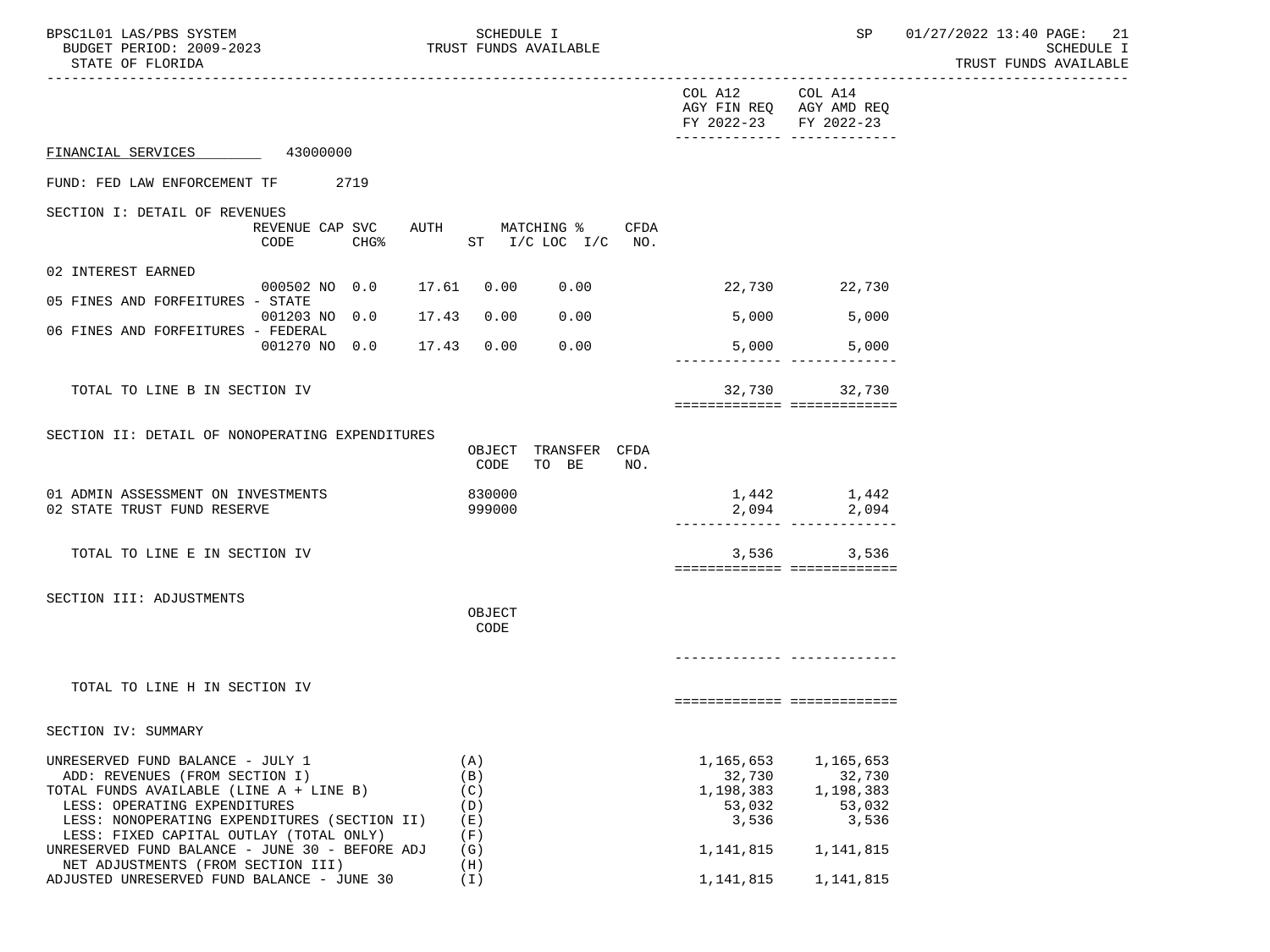| BPSC1L01 LAS/PBS SYSTEM<br>BUDGET PERIOD: 2009-2023 TRUST FUNDS AVAILABLE<br>STATE OF FLORIDA | SCHEDULE I                   |                                                            |                                                  | <b>SP</b>                          | 01/27/2022 13:40 PAGE: 22<br>SCHEDULE I<br>TRUST FUNDS AVAILABLE |
|-----------------------------------------------------------------------------------------------|------------------------------|------------------------------------------------------------|--------------------------------------------------|------------------------------------|------------------------------------------------------------------|
|                                                                                               |                              |                                                            | COL A12<br>AGY FIN REQ AGY AMD REQ<br>FY 2022-23 | COL A14<br>FY 2022-23              |                                                                  |
| 43000000<br>FINANCIAL SERVICES                                                                |                              |                                                            |                                                  |                                    |                                                                  |
| FUND: FED LAW ENFORCEMENT TF<br>2719                                                          |                              |                                                            |                                                  |                                    |                                                                  |
| SCHEDULE IB: DETAIL OF UNRESERVED FUND BALANCE                                                | FUNDING SOURCE               |                                                            |                                                  |                                    |                                                                  |
|                                                                                               |                              | $STATE(S)$ RESTRICTED $(R)$<br>NONSTATE(N) UNRESTRICTED(U) |                                                  |                                    |                                                                  |
| 06 EST BAL FORFEIT & INTEREST FINANCIAL REG<br>07 EST BAL STATE FORFEITURES INSURANCE FRAUD   | S                            | R<br>R                                                     | 83,794 83,794                                    | 453,724 453,724                    |                                                                  |
| 08 EST BAL FED FORFEITURES INSURANCE FRAUD<br>09 EST BAL INTEREST INSURANCE FRAUD             | $\mathbf N$<br>$\mathcal{S}$ | R<br>$\mathbb{R}$                                          |                                                  | 221,087 221,087<br>383,210 383,210 |                                                                  |
| ADJUSTED UNRESERVED FUND BALANCE - JUNE 30                                                    |                              |                                                            | ============================                     | 1, 141, 815 1, 141, 815            |                                                                  |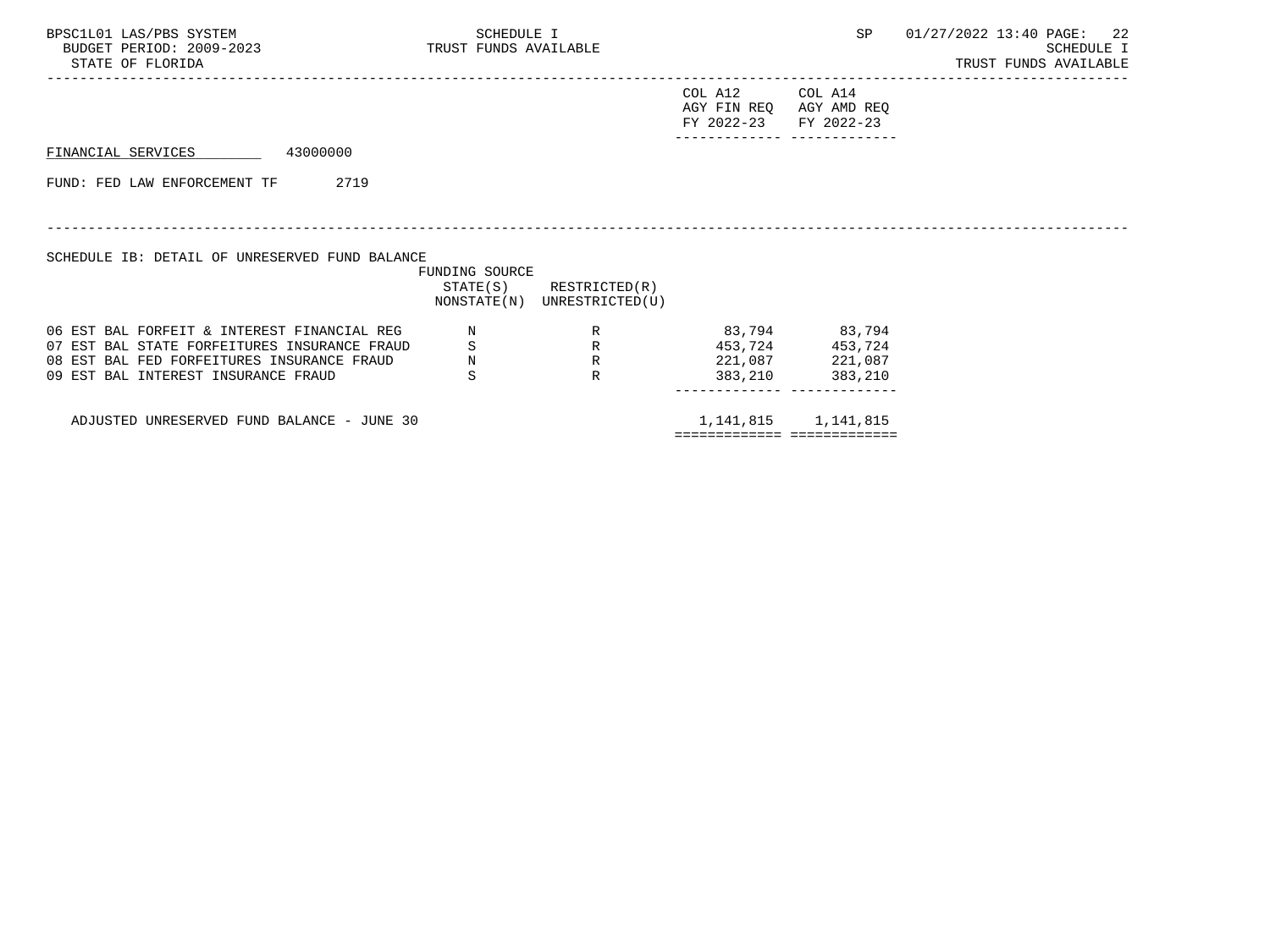| BPSC1L01 LAS/PBS SYSTEM<br>BUDGET PERIOD: 2009-2023<br>STATE OF FLORIDA<br>___________________________________                                                                                                                                                                             | SCHEDULE I<br>TRUST FUNDS AVAILABLE                     |                                                                             | SP                                                                          | 01/27/2022 13:40 PAGE: 23<br>SCHEDULE I<br>TRUST FUNDS AVAILABLE |
|--------------------------------------------------------------------------------------------------------------------------------------------------------------------------------------------------------------------------------------------------------------------------------------------|---------------------------------------------------------|-----------------------------------------------------------------------------|-----------------------------------------------------------------------------|------------------------------------------------------------------|
|                                                                                                                                                                                                                                                                                            |                                                         | COL A12 COL A14<br>FY 2022-23 FY 2022-23                                    | AGY FIN REQ AGY AMD REQ<br>_____________ ___________                        |                                                                  |
| 43000000<br>FINANCIAL SERVICES                                                                                                                                                                                                                                                             |                                                         |                                                                             |                                                                             |                                                                  |
| FUND: TREASURY ADM/INVEST TF<br>2725                                                                                                                                                                                                                                                       |                                                         |                                                                             |                                                                             |                                                                  |
| SECTION I: DETAIL OF REVENUES<br>REVENUE CAP SVC AUTH MATCHING %<br>CODE                                                                                                                                                                                                                   | CFDA<br>CHG <sup>2</sup> ST $I/C$ LOC $I/C$ NO.         |                                                                             |                                                                             |                                                                  |
| 01 FEES-INVESTMENT SERVICES                                                                                                                                                                                                                                                                | 000100 YES 0.0 17.61(4) 0.00 0.00 25,323,233 25,323,233 |                                                                             |                                                                             |                                                                  |
| 03 TRANSFERS FROM FUND 2155 DEFERRED COMP PRGM                                                                                                                                                                                                                                             |                                                         |                                                                             |                                                                             |                                                                  |
| 001500 NO 0.0 112.215 0.00                                                                                                                                                                                                                                                                 | 0.00                                                    |                                                                             | 2, 222, 743 2, 222, 743                                                     |                                                                  |
| TOTAL TO LINE B IN SECTION IV                                                                                                                                                                                                                                                              |                                                         |                                                                             | 27,545,976 27,545,976<br>============================                       |                                                                  |
| SECTION II: DETAIL OF NONOPERATING EXPENDITURES                                                                                                                                                                                                                                            | OBJECT TRANSFER CFDA<br>TO BE<br>CODE<br>NO.            |                                                                             |                                                                             |                                                                  |
| 01 TRANSFER TO GR-EXCESS OVER \$750,000<br>09 TRANSFER TO ADMINISTRATIVE TF 2021                                                                                                                                                                                                           | 810000 43100000<br>810000 43010000                      |                                                                             | 1,680,391 1,680,391                                                         |                                                                  |
| TOTAL TO LINE E IN SECTION IV                                                                                                                                                                                                                                                              |                                                         |                                                                             | 19,376,006 19,326,006<br>=============================                      |                                                                  |
| SECTION III: ADJUSTMENTS                                                                                                                                                                                                                                                                   |                                                         |                                                                             |                                                                             |                                                                  |
|                                                                                                                                                                                                                                                                                            | OBJECT<br>CODE                                          |                                                                             |                                                                             |                                                                  |
|                                                                                                                                                                                                                                                                                            |                                                         |                                                                             |                                                                             |                                                                  |
| TOTAL TO LINE H IN SECTION IV                                                                                                                                                                                                                                                              |                                                         |                                                                             | ===========================                                                 |                                                                  |
| SECTION IV: SUMMARY                                                                                                                                                                                                                                                                        |                                                         |                                                                             |                                                                             |                                                                  |
| UNRESERVED FUND BALANCE - JULY 1<br>ADD: REVENUES (FROM SECTION I)<br>TOTAL FUNDS AVAILABLE (LINE A + LINE B)<br>LESS: OPERATING EXPENDITURES<br>LESS: NONOPERATING EXPENDITURES (SECTION II)<br>LESS: FIXED CAPITAL OUTLAY (TOTAL ONLY)<br>UNRESERVED FUND BALANCE - JUNE 30 - BEFORE ADJ | (A)<br>(B)<br>(C)<br>(D)<br>(E)<br>(F)<br>(G)           | 750,000<br>27,545,976<br>28, 295, 976<br>8,169,970<br>19,376,006<br>750,000 | 750,000<br>27,545,976<br>28, 295, 976<br>8,219,970<br>19,326,006<br>750,000 |                                                                  |
| NET ADJUSTMENTS (FROM SECTION III)                                                                                                                                                                                                                                                         | (H)                                                     |                                                                             |                                                                             |                                                                  |
| ADJUSTED UNRESERVED FUND BALANCE - JUNE 30                                                                                                                                                                                                                                                 | (I)                                                     | 750,000                                                                     | 750,000                                                                     |                                                                  |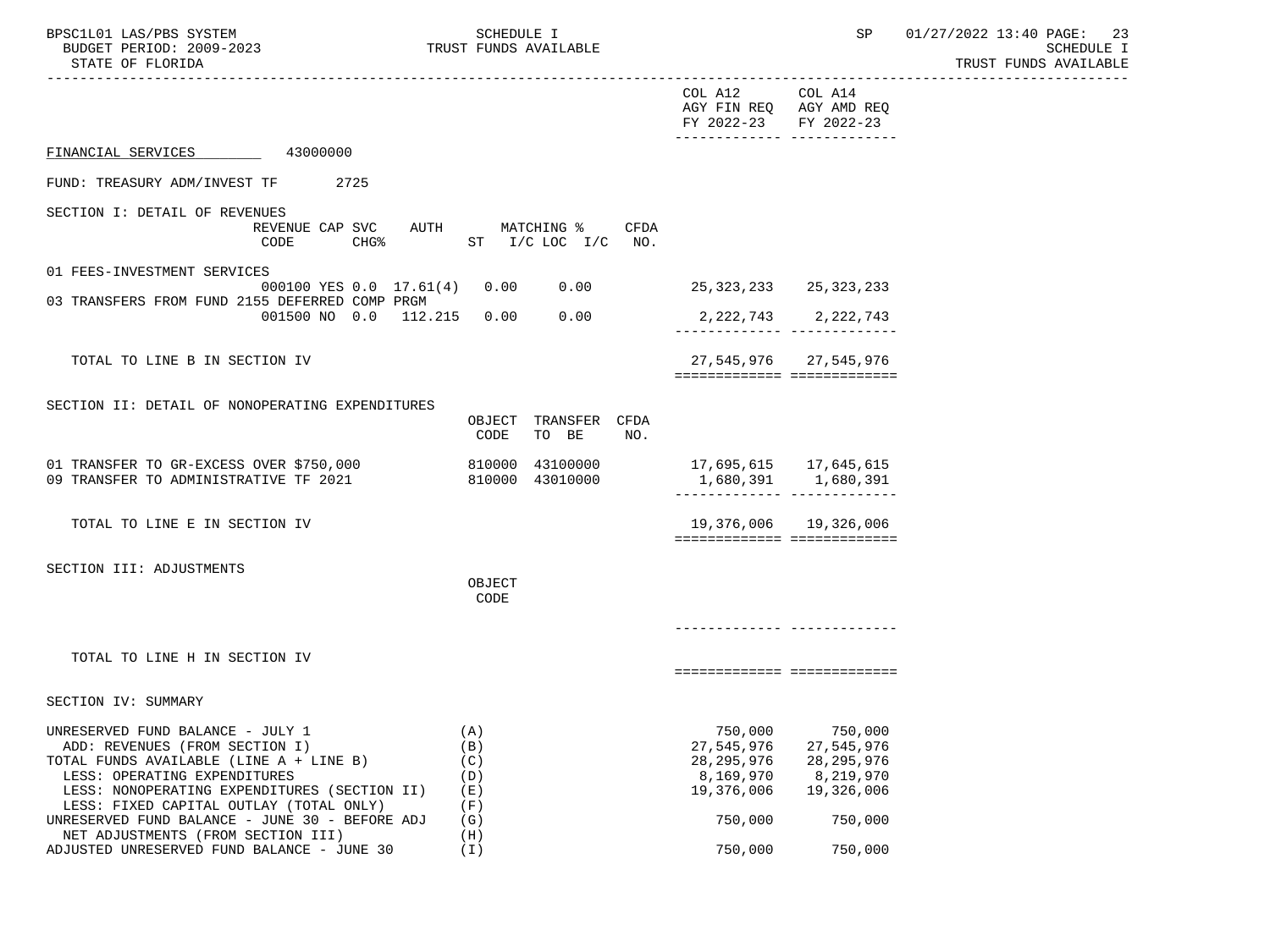| BPSC1L01 LAS/PBS SYSTEM<br>BUDGET PERIOD: 2009-2023<br>STATE OF FLORIDA | SCHEDULE I<br>TRUST FUNDS AVAILABLE       |                                  |                                      | SP                                   | 01/27/2022 13:40 PAGE: 24 | SCHEDULE I<br>TRUST FUNDS AVAILABLE |
|-------------------------------------------------------------------------|-------------------------------------------|----------------------------------|--------------------------------------|--------------------------------------|---------------------------|-------------------------------------|
|                                                                         |                                           |                                  | COL A12<br>AGY FIN REQ<br>FY 2022-23 | COL A14<br>AGY AMD REQ<br>FY 2022-23 |                           |                                     |
| 43000000<br>FINANCIAL SERVICES                                          |                                           |                                  |                                      |                                      |                           |                                     |
| FUND: TREASURY ADM/INVEST TF<br>2725                                    |                                           |                                  |                                      |                                      |                           |                                     |
| SCHEDULE IB: DETAIL OF UNRESERVED FUND BALANCE                          | FUNDING SOURCE<br>STATE(S)<br>NONSTATE(N) | RESTRICTED(R)<br>UNRESTRICTED(U) |                                      |                                      |                           |                                     |
| 01 BALANCE OF FEES & TRANSFERS TREASURY PRGM                            | S                                         | U                                |                                      | 750,000 750,000                      |                           |                                     |
| ADJUSTED UNRESERVED FUND BALANCE - JUNE 30                              |                                           |                                  | ============================         | 750,000 750,000                      |                           |                                     |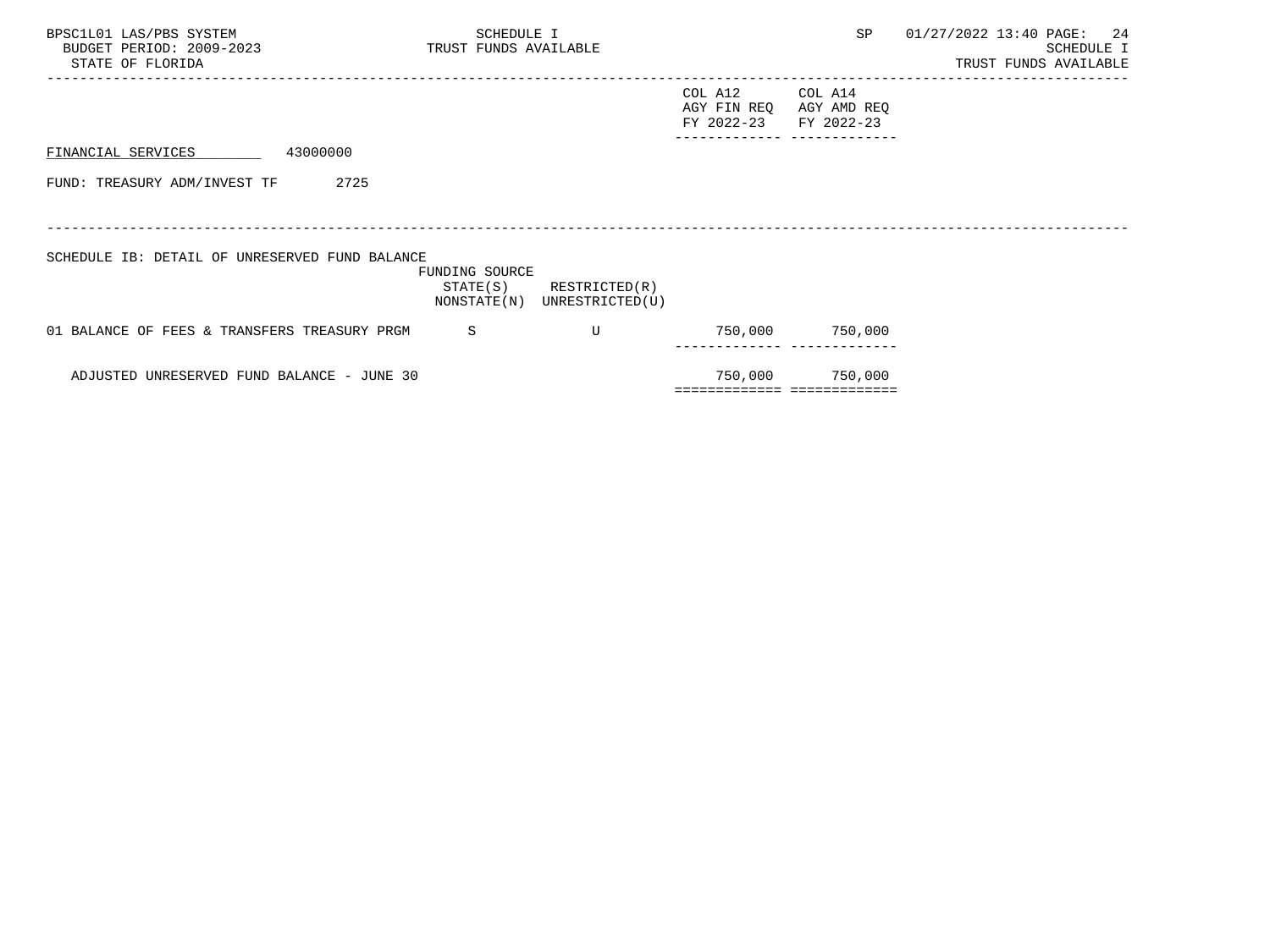|                                                                        |                 |                  |                        |                  |                               |      | COL A12 COL A14<br>AGY FIN REQ AGY AMD REQ<br>FY 2022-23 | FY 2022-23                |
|------------------------------------------------------------------------|-----------------|------------------|------------------------|------------------|-------------------------------|------|----------------------------------------------------------|---------------------------|
| FINANCIAL SERVICES                                                     | 43000000        |                  |                        |                  |                               |      |                                                          |                           |
| FUND: WORKERS' COMP ADMIN TF 2795                                      |                 |                  |                        |                  |                               |      |                                                          |                           |
| SECTION I: DETAIL OF REVENUES                                          |                 |                  |                        |                  |                               |      |                                                          |                           |
|                                                                        | REVENUE CAP SVC |                  | AUTH                   |                  | MATCHING %                    | CFDA |                                                          |                           |
|                                                                        | CODE            | CHG <sup>8</sup> |                        |                  | ST $I/C$ LOC $I/C$ NO.        |      |                                                          |                           |
| 01 FEES                                                                |                 |                  |                        |                  |                               |      |                                                          |                           |
| 02 ASSESSMENTS                                                         | 000100 YES 8.0  |                  | 440.50                 | 0.00             | 0.00                          |      | 4,902,670                                                | 4,902,670                 |
|                                                                        | 000100 YES 8.0  |                  | 440.50                 | 0.00             | 0.00                          |      | 39,088,493                                               | 39,088,493                |
| 04 FINES AND PENALTIES                                                 | 001202 NO 8.0   |                  | 440.50                 | 0.00             | 0.00                          |      | 14,284,700                                               | 14,284,700                |
| 05 SALE OF GOODS AND SERVICES                                          | 001904 NO 8.0   |                  | 624.501                | 0.00             | 0.00                          |      | 97,000                                                   | 97,000                    |
| 06 INTEREST EARNED                                                     |                 |                  |                        |                  |                               |      |                                                          |                           |
| 07 PRIOR YEAR WARRANT CANCELLATIONS                                    | 000502 NO 8.0   |                  | 17.61                  | 0.00             |                               |      | $0.00$ 2,836,401 2,836,401                               |                           |
| 08 REFUNDS                                                             |                 |                  | 003700 NO 0.0 17.26    | 0.00             | 0.00                          |      | 25,000                                                   | 25,000                    |
|                                                                        |                 |                  | 001800 NO 0.0 215.26   | 0.00             |                               |      | $0.00$ 30,000 30,000                                     |                           |
| 16 E-COMMERCE CONVENIENCE FEES                                         |                 |                  | 000100 YES 8.0 215.322 | 0.00             | 0.00                          |      |                                                          |                           |
|                                                                        |                 |                  |                        |                  |                               |      | $188,000$ $188,000$                                      |                           |
| TOTAL TO LINE B IN SECTION IV                                          |                 |                  |                        |                  |                               |      |                                                          | 61, 452, 264 61, 452, 264 |
|                                                                        |                 |                  |                        |                  |                               |      | ============================                             |                           |
| SECTION II: DETAIL OF NONOPERATING EXPENDITURES                        |                 |                  |                        |                  |                               |      |                                                          |                           |
|                                                                        |                 |                  |                        | CODE             | OBJECT TRANSFER CFDA<br>TO BE | NO.  |                                                          |                           |
| 01 TRANSFER TO INSURANCE FRAUD 2393                                    |                 |                  |                        |                  | 810000 43500300               |      | 4,500,000                                                | 4,500,000                 |
| 02 TRANSFER TO DBPR CHILD/FARM LABOR 2547 810000 79050600              |                 |                  |                        |                  |                               |      | 2,550,000                                                | 2,550,000                 |
| 05 TRANS TO JUDGES COMPENSATION FUND 2510                              |                 |                  |                        |                  | 810000 72970200<br>880800     |      | 20,826,721                                               | 20,826,721                |
| 07 GENERAL REVENUE SERVICE CHARGE                                      |                 |                  |                        |                  |                               |      | 4,911,781                                                | 4,911,781                 |
| 08 ADMIN ASSESSMENT ON INVESTMENTS                                     |                 |                  |                        | 830000<br>890000 |                               |      | 195,712<br>15,000,000                                    | 195,712                   |
| 09 DIST SUPPLEMENTAL WORKERS COMP BENEFITS<br>10 REFUND STATE REVENUES |                 |                  |                        | 860000           |                               |      | 250,000                                                  | 15,000,000                |
| 11 STATE TRUST FUND RESERVE                                            |                 |                  |                        | 999000           |                               |      | 974,744                                                  | 250,000<br>974,744        |
| 21 TRANSFER TO DFS ADMINISTRATIVE TF 2021                              |                 |                  |                        |                  | 810000 43010000               |      | 8,439,439                                                | 8,439,439                 |
|                                                                        |                 |                  |                        |                  |                               |      |                                                          |                           |

 TOTAL TO LINE E IN SECTION IV 57,648,397 57,648,397 ============= =============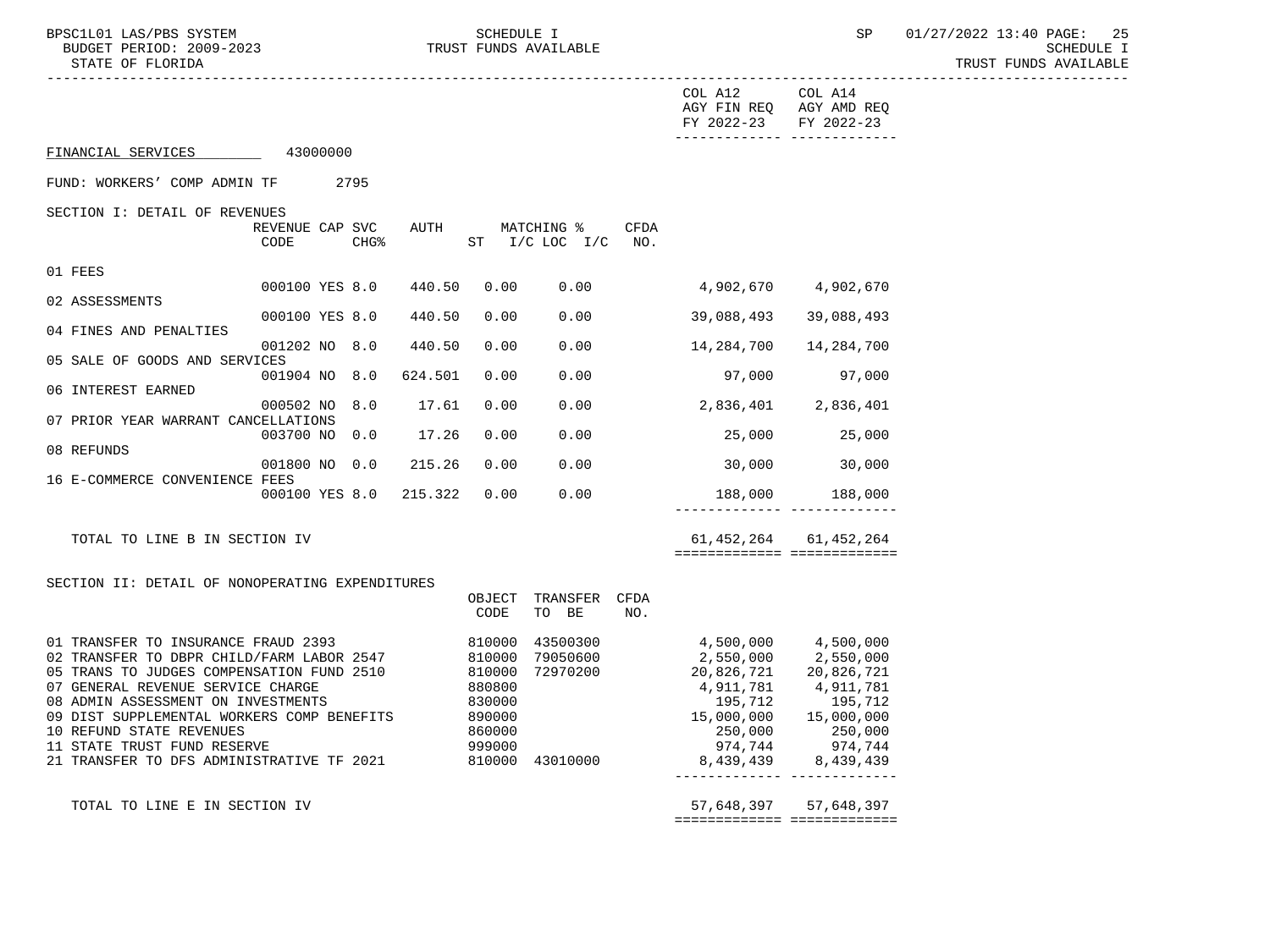| BPSC1L01 LAS/PBS SYSTEM<br>BUDGET PERIOD: 2009-2023<br>STATE OF FLORIDA                                                                                                                                                                                                                                                                                                        | SCHEDULE I<br>TRUST FUNDS AVAILABLE                         |                                              |                                                                                                                                            | SP                                                  | 01/27/2022 13:40 PAGE:<br>26<br><b>SCHEDULE I</b><br>TRUST FUNDS AVAILABLE |
|--------------------------------------------------------------------------------------------------------------------------------------------------------------------------------------------------------------------------------------------------------------------------------------------------------------------------------------------------------------------------------|-------------------------------------------------------------|----------------------------------------------|--------------------------------------------------------------------------------------------------------------------------------------------|-----------------------------------------------------|----------------------------------------------------------------------------|
|                                                                                                                                                                                                                                                                                                                                                                                |                                                             |                                              | COL A12 COL A14<br>AGY FIN REQ AGY AMD REQ<br>FY 2022-23 FY 2022-23                                                                        | -------------- --------------                       |                                                                            |
| 43000000<br>FINANCIAL SERVICES                                                                                                                                                                                                                                                                                                                                                 |                                                             |                                              |                                                                                                                                            |                                                     |                                                                            |
| FUND: WORKERS' COMP ADMIN TF<br>2795                                                                                                                                                                                                                                                                                                                                           |                                                             |                                              |                                                                                                                                            |                                                     |                                                                            |
| SECTION III: ADJUSTMENTS                                                                                                                                                                                                                                                                                                                                                       | OBJECT                                                      |                                              |                                                                                                                                            |                                                     |                                                                            |
|                                                                                                                                                                                                                                                                                                                                                                                | CODE                                                        |                                              |                                                                                                                                            |                                                     |                                                                            |
|                                                                                                                                                                                                                                                                                                                                                                                |                                                             |                                              |                                                                                                                                            |                                                     |                                                                            |
| TOTAL TO LINE H IN SECTION IV                                                                                                                                                                                                                                                                                                                                                  |                                                             |                                              | ===========================                                                                                                                |                                                     |                                                                            |
| SECTION IV: SUMMARY                                                                                                                                                                                                                                                                                                                                                            |                                                             |                                              |                                                                                                                                            |                                                     |                                                                            |
| UNRESERVED FUND BALANCE - JULY 1<br>ADD: REVENUES (FROM SECTION I)<br>TOTAL FUNDS AVAILABLE (LINE A + LINE B)<br>LESS: OPERATING EXPENDITURES<br>LESS: NONOPERATING EXPENDITURES (SECTION II)<br>LESS: FIXED CAPITAL OUTLAY (TOTAL ONLY)<br>UNRESERVED FUND BALANCE - JUNE 30 - BEFORE ADJ<br>NET ADJUSTMENTS (FROM SECTION III)<br>ADJUSTED UNRESERVED FUND BALANCE - JUNE 30 | (A)<br>(B)<br>(C)<br>(D)<br>(E)<br>(F)<br>(G)<br>(H)<br>(1) |                                              | 221, 482, 408 221, 482, 408<br>61,452,264 61,452,264<br>282, 934, 672 282, 934, 672<br>30,127,079 30,127,079<br>195,159,196<br>195,159,196 | 57,648,397 57,648,397<br>195,159,196<br>195,159,196 |                                                                            |
| SCHEDULE IB: DETAIL OF UNRESERVED FUND BALANCE                                                                                                                                                                                                                                                                                                                                 | FUNDING SOURCE<br>STATE(S)                                  | RESTRICTED(R)<br>NONSTATE(N) UNRESTRICTED(U) |                                                                                                                                            |                                                     |                                                                            |
| 01 BAL OF ASSMTS, PENALTY& OTHR REV WORK COMP S                                                                                                                                                                                                                                                                                                                                |                                                             | $\mathbf{U}$                                 | 195,159,196   195,159,196                                                                                                                  | ------------- --------------                        |                                                                            |
| ADJUSTED UNRESERVED FUND BALANCE - JUNE 30                                                                                                                                                                                                                                                                                                                                     |                                                             |                                              | 195, 159, 196 195, 159, 196                                                                                                                |                                                     |                                                                            |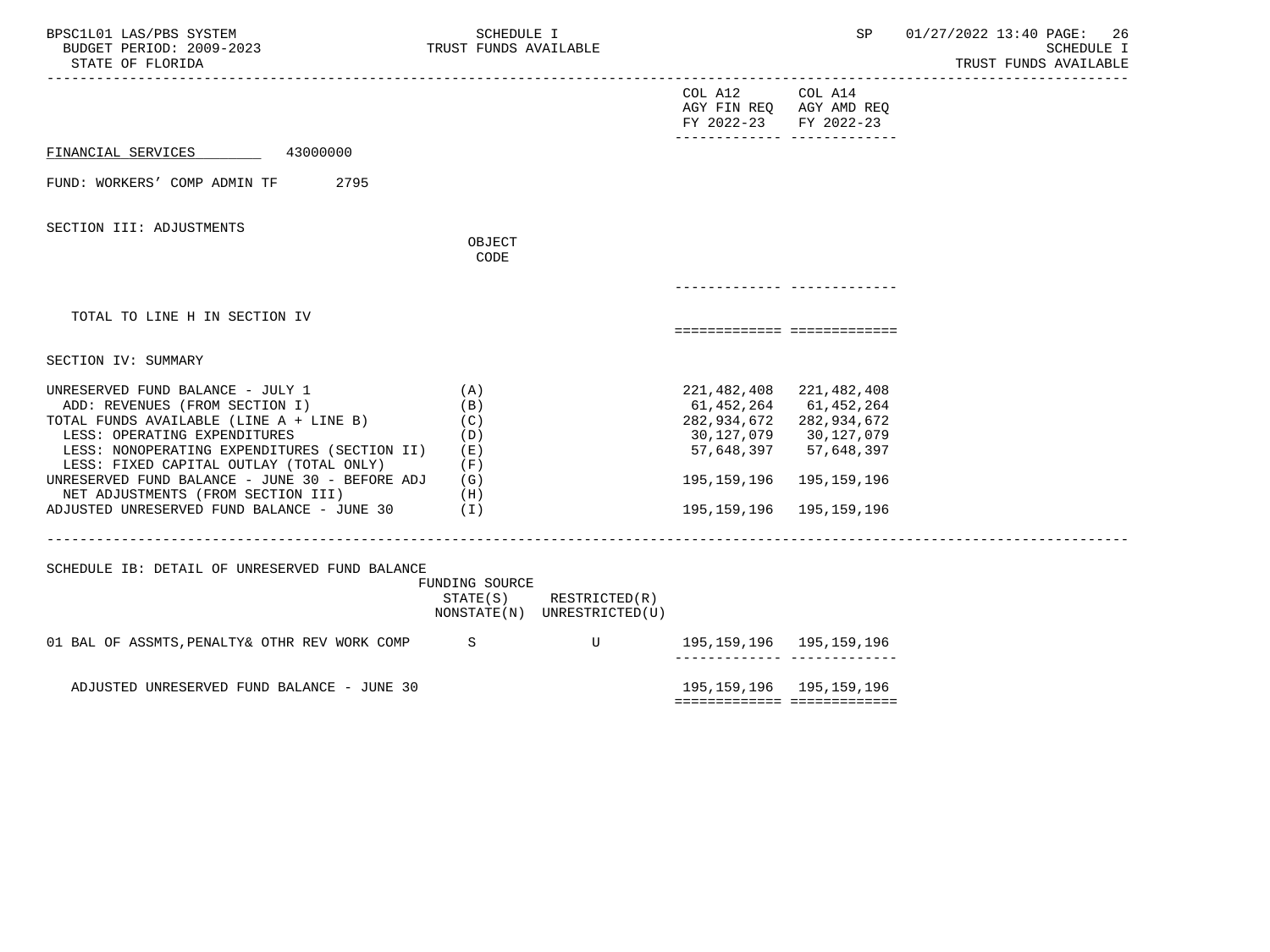| BPSC1L01 LAS/PBS SYSTEM<br>BUDGET PERIOD: 2009-2023<br>STATE OF FLORIDA                                                                                                                                             |                                         | SCHEDULE I<br>TRUST FUNDS AVAILABLE            |                               |      |                                                                                         |                                                                      | SP 01/27/2022 13:40 PAGE: 27<br><b>SCHEDULE I</b><br>TRUST FUNDS AVAILABLE |
|---------------------------------------------------------------------------------------------------------------------------------------------------------------------------------------------------------------------|-----------------------------------------|------------------------------------------------|-------------------------------|------|-----------------------------------------------------------------------------------------|----------------------------------------------------------------------|----------------------------------------------------------------------------|
|                                                                                                                                                                                                                     |                                         |                                                |                               |      | COL A12 COL A14<br>FY 2022-23 FY 2022-23<br>________________________________            | AGY FIN REQ AGY AMD REQ                                              |                                                                            |
| FINANCIAL SERVICES 43000000                                                                                                                                                                                         |                                         |                                                |                               |      |                                                                                         |                                                                      |                                                                            |
| FUND: WORKERS'COMP SPEC DISAB TF 2798                                                                                                                                                                               |                                         |                                                |                               |      |                                                                                         |                                                                      |                                                                            |
| SECTION I: DETAIL OF REVENUES                                                                                                                                                                                       | REVENUE CAP SVC AUTH MATCHING %<br>CODE | CHG <sup>&amp;</sup> ST I/C LOC I/C NO.        |                               | CFDA |                                                                                         |                                                                      |                                                                            |
| 01 ASSESSMENTS                                                                                                                                                                                                      | 000100 YES 8.0 440.49 0.00              |                                                |                               |      | $0.00$ 14, 402, 403 14, 402, 403                                                        |                                                                      |                                                                            |
| 05 PRIOR YEAR WARRANT CANCELLATIONS                                                                                                                                                                                 | 003700 NO 0.0 17.26                     | 0.00                                           | 0.00                          |      | 2,500 2,500                                                                             |                                                                      |                                                                            |
| 07 INTEREST EARNED                                                                                                                                                                                                  | 000502 NO 8.0 17.61                     |                                                | 0.00 0.00                     |      | 648,822 648,822                                                                         |                                                                      |                                                                            |
| TOTAL TO LINE B IN SECTION IV                                                                                                                                                                                       |                                         |                                                |                               |      | =============================                                                           |                                                                      |                                                                            |
| SECTION II: DETAIL OF NONOPERATING EXPENDITURES                                                                                                                                                                     |                                         | CODE                                           | OBJECT TRANSFER CFDA<br>TO BE | NO.  |                                                                                         |                                                                      |                                                                            |
| 01 REIMBURSEMENT OF EMPLOYERS<br>02 GENERAL REVENUE SERVICE CHARGE<br>03 ADMIN ASSESSMENT ON INVESTMENTS<br>04 REFUND OF STATE REVENUES<br>06 STATE TRUST FUND RESERVE<br>08 TRANSFER TO ADMINISTRATIVE TF DFS 2021 |                                         | 890000<br>880800<br>830000<br>860000<br>999000 | 810000 43010000               |      | 30,000,000 30,000,000<br>1,204,098 1,204,098<br>44,769<br>------------- --------------- | 44,769<br>35,000<br>677,202<br>677,202<br>677,202<br>366,077 366,077 |                                                                            |
| TOTAL TO LINE E IN SECTION IV                                                                                                                                                                                       |                                         |                                                |                               |      | ============================                                                            | 32, 327, 146 32, 327, 146                                            |                                                                            |
| SECTION III: ADJUSTMENTS                                                                                                                                                                                            |                                         | OBJECT<br>CODE                                 |                               |      |                                                                                         |                                                                      |                                                                            |
|                                                                                                                                                                                                                     |                                         |                                                |                               |      |                                                                                         |                                                                      |                                                                            |
| TOTAL TO LINE H IN SECTION IV                                                                                                                                                                                       |                                         |                                                |                               |      | ===========================                                                             |                                                                      |                                                                            |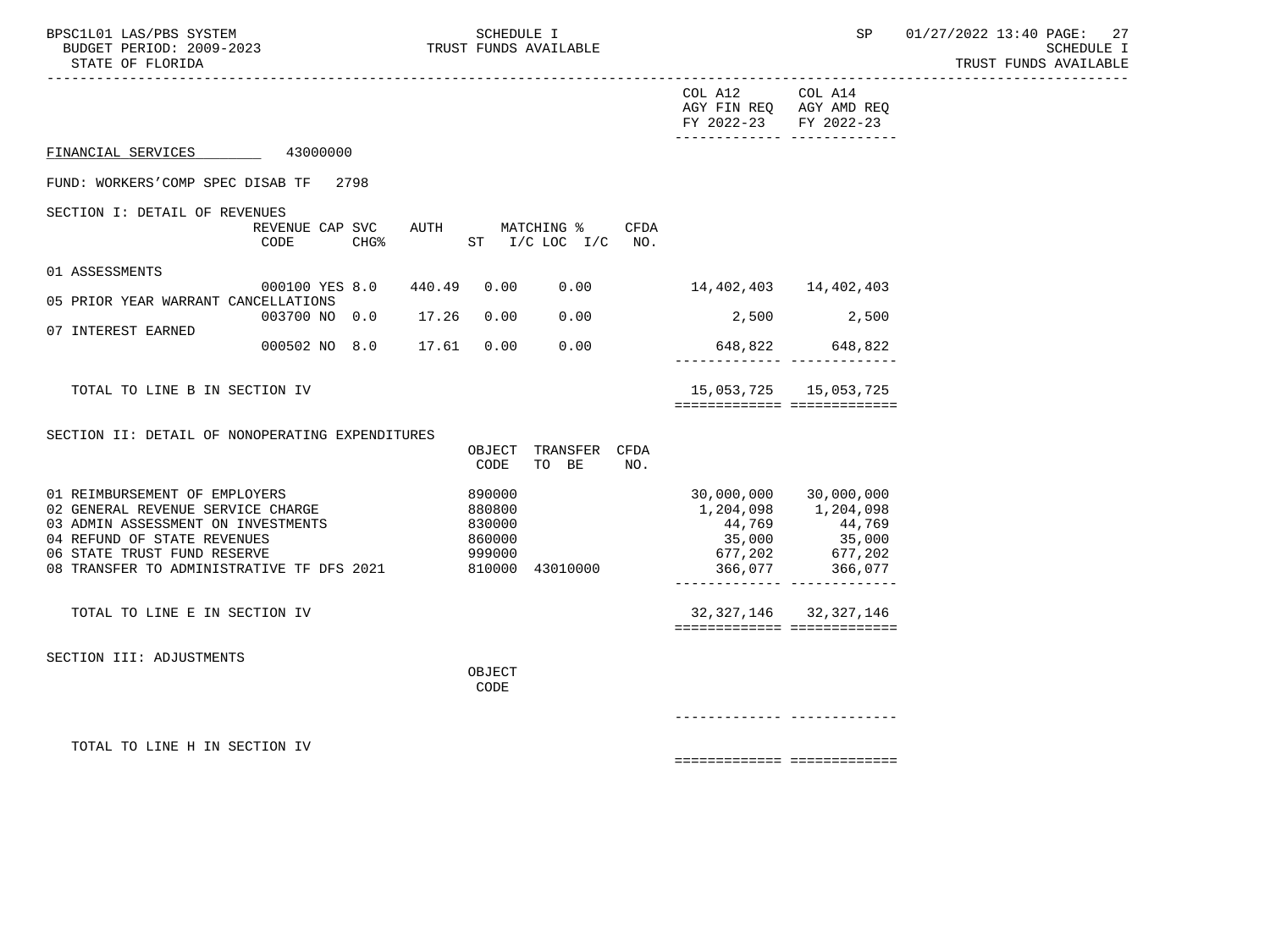| BPSC1L01 LAS/PBS SYSTEM<br>BUDGET PERIOD: 2009-2023<br>STATE OF FLORIDA                                                                                                                                                                                                                                                                                                                                                                  | SCHEDULE I<br>TRUST FUNDS AVAILABLE                                         |                             |                                                                                                         | SP                                                                               | 01/27/2022 13:40 PAGE: 28<br><b>SCHEDULE I</b><br>TRUST FUNDS AVAILABLE |
|------------------------------------------------------------------------------------------------------------------------------------------------------------------------------------------------------------------------------------------------------------------------------------------------------------------------------------------------------------------------------------------------------------------------------------------|-----------------------------------------------------------------------------|-----------------------------|---------------------------------------------------------------------------------------------------------|----------------------------------------------------------------------------------|-------------------------------------------------------------------------|
|                                                                                                                                                                                                                                                                                                                                                                                                                                          |                                                                             |                             | COL A12<br>AGY FIN REQ AGY AMD REQ<br>FY 2022-23                                                        | COL A14<br>FY 2022-23<br>-------------- --------------                           |                                                                         |
| FINANCIAL SERVICES 43000000                                                                                                                                                                                                                                                                                                                                                                                                              |                                                                             |                             |                                                                                                         |                                                                                  |                                                                         |
| FUND: WORKERS'COMP SPEC DISAB TF 2798                                                                                                                                                                                                                                                                                                                                                                                                    |                                                                             |                             |                                                                                                         |                                                                                  |                                                                         |
| SECTION IV: SUMMARY                                                                                                                                                                                                                                                                                                                                                                                                                      |                                                                             |                             |                                                                                                         |                                                                                  |                                                                         |
| UNRESERVED FUND BALANCE - JULY 1<br>ADD: REVENUES (FROM SECTION I)<br>TOTAL FUNDS AVAILABLE (LINE A + LINE B) (C)<br>LESS: OPERATING EXPENDITURES<br>LESS: NONOPERATING EXPENDITURES (SECTION II)<br>LESS: FIXED CAPITAL OUTLAY (TOTAL ONLY)<br>UNRESERVED FUND BALANCE - JUNE 30 - BEFORE ADJ<br>NET ADJUSTMENTS (FROM SECTION III)<br>ADJUSTED UNRESERVED FUND BALANCE - JUNE 30 (I)<br>SCHEDULE IB: DETAIL OF UNRESERVED FUND BALANCE | (A)<br>(B)<br>(D)<br>(E)<br>(F)<br>(G)<br>(H)<br>FUNDING SOURCE<br>STATE(S) | RESTRICTED(R)               | 57,533,353<br>15,053,725<br>72,587,078<br>1,329,924 1,329,924<br>32,327,146<br>38,930,008<br>38,930,008 | 57,533,353<br>15,053,725<br>72,587,078<br>32,327,146<br>38,930,008<br>38,930,008 |                                                                         |
|                                                                                                                                                                                                                                                                                                                                                                                                                                          |                                                                             | NONSTATE(N) UNRESTRICTED(U) |                                                                                                         |                                                                                  |                                                                         |
| 01 RESERVE PURSUANT TO S 440.49(9) F.S.                                                                                                                                                                                                                                                                                                                                                                                                  | S.                                                                          | R                           | 38,930,008 38,930,008                                                                                   | ------------ --------------                                                      |                                                                         |
| ADJUSTED UNRESERVED FUND BALANCE - JUNE 30                                                                                                                                                                                                                                                                                                                                                                                               |                                                                             |                             |                                                                                                         | 38,930,008 38,930,008                                                            |                                                                         |